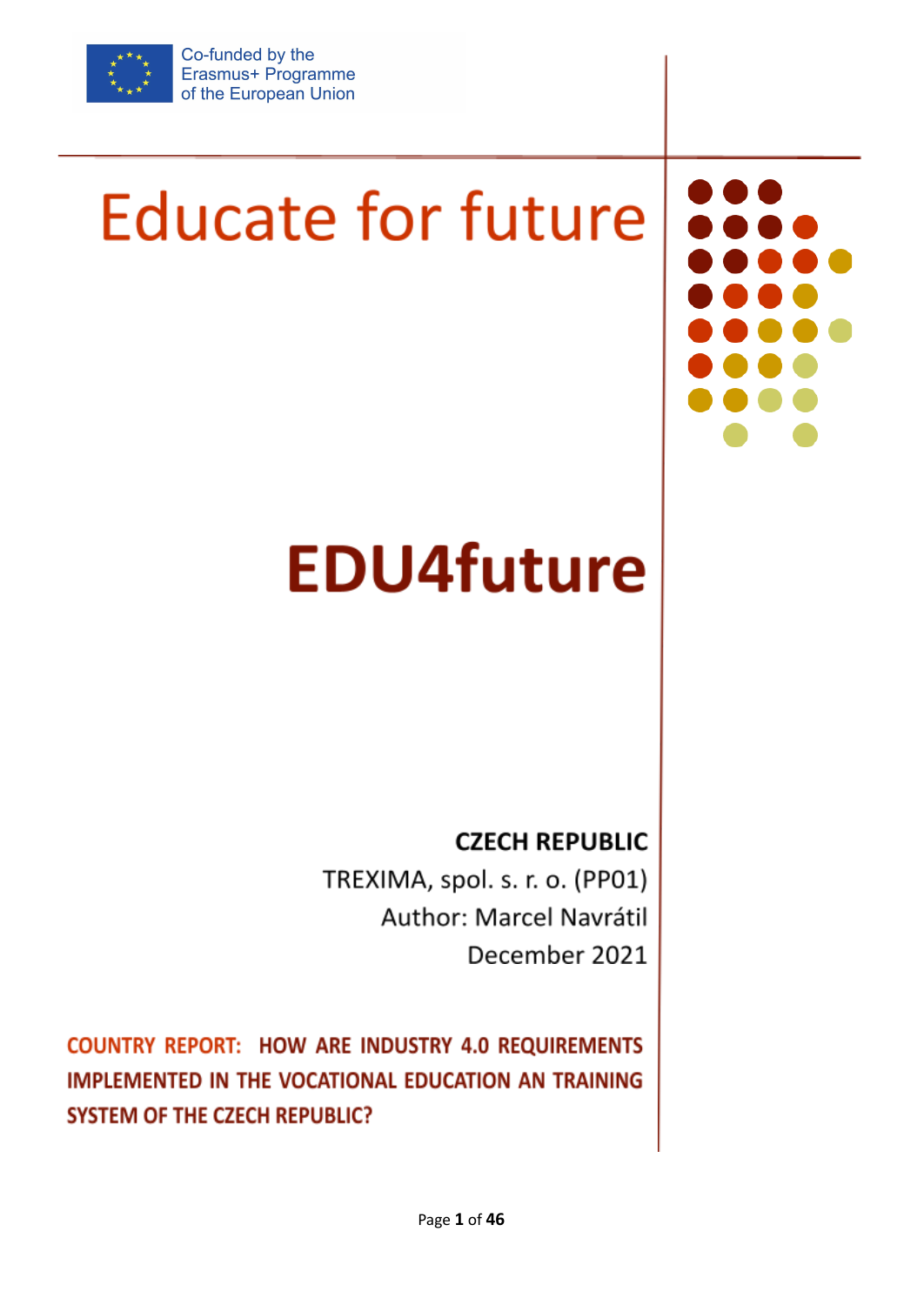

# Table of Contents

| 1. | Sectors relevant for Industry 4.0                                          | 3  |
|----|----------------------------------------------------------------------------|----|
| 2. | VET system in the Czech Republic                                           | 4  |
|    | Key parameters of vocational education and training                        | 4  |
|    | Labour market requirements                                                 | 10 |
|    | Equal opportunities                                                        | 11 |
| 3. | Actors involved in VET reform processes                                    | 14 |
|    | Decision-making bodies                                                     | 14 |
|    | Cooperation between different actors                                       | 15 |
| 4. | Processes                                                                  | 16 |
|    | Revision and reform processes                                              | 16 |
|    | Mechanisms for identifying labour market needs with regard to Industry 4.0 | 21 |
|    | Processes for translating labour market needs into worker competences      | 23 |
|    | Processes for implementing the competences needed for Industry 4.0 in VET  | 24 |
| 5. | Examples of good practice                                                  | 27 |
|    | Revision of existing VET training programmes                               | 27 |
|    | New VET training programmes                                                | 41 |
|    | Other projects and initiatives                                             | 41 |
| 6. | Conclusions                                                                | 46 |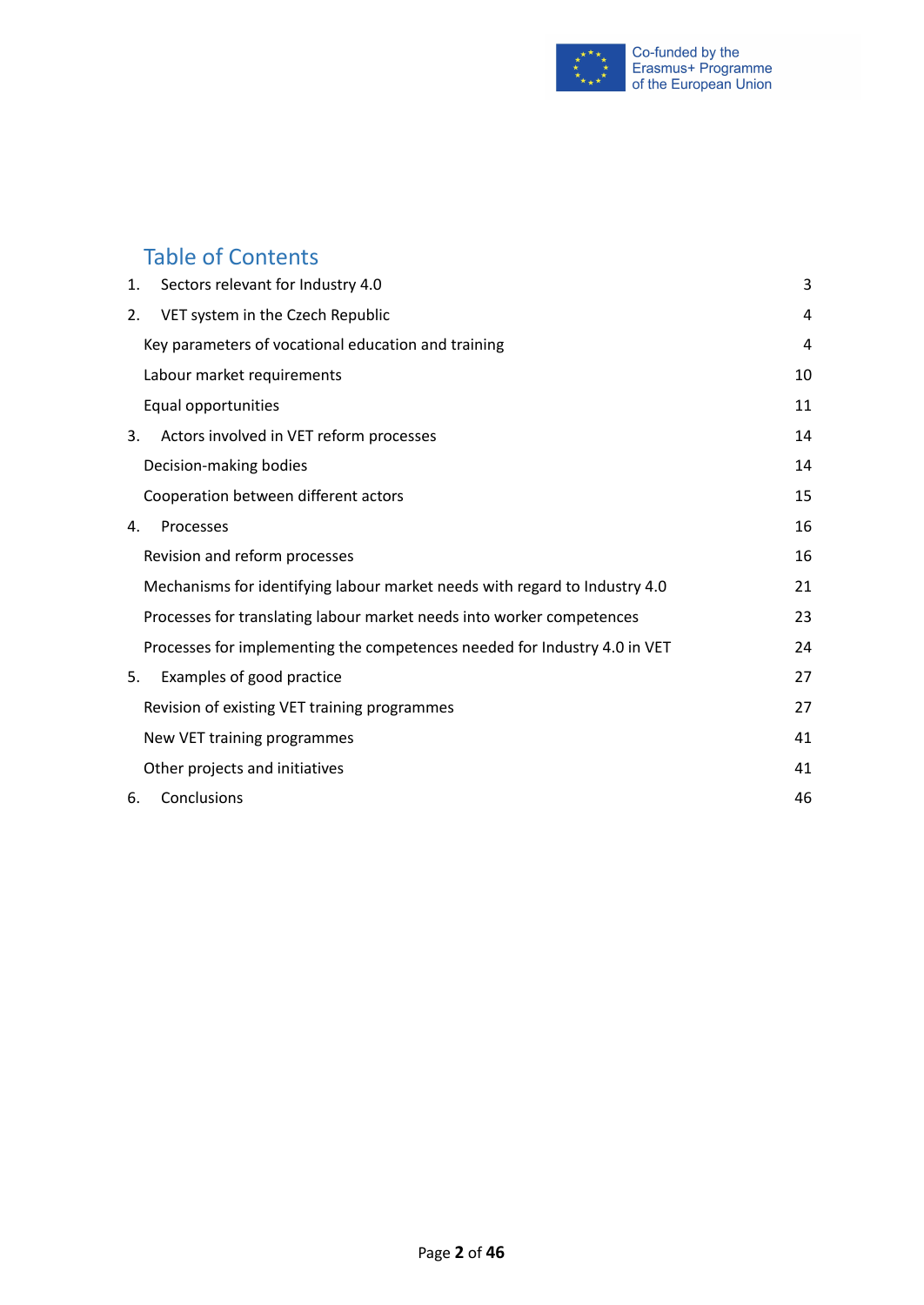

# **Country Report**

# *EDU4future*

Please indicate the author(s) of this National Report and the organisation represented:

Mgr. Marcel Navrátil

TREXIMA, spol. s r.o.

Enter your country (and/or region):

# **Czech Republic**

# <span id="page-2-0"></span>1. Sectors relevant for Industry 4.0

An overview of the sectors in which changes related to Industry 4.0 have been recorded or investigated in the Czech Republic. The classification corresponds to the CZ-NACE nomenclature.

### **A – AGRICULTURE, FORESTRY AND FISHING** 01 Crop and animal production, hunting and related service activities **C – MANUFACTURING:** 10 - Manufacture of food products 11 - Manufacture of beverages 19 - Manufacture of coke and refined petroleum products 20 - Manufacture of chemicals and chemical products 21 - Manufacture of basic pharmaceutical products and pharmaceutical preparations 22 - Manufacture of rubber and plastic products 24 - Manufacture of basic metals 25 - Manufacture of fabricated metal products, except machinery and equipment 27 - Manufacture of electrical equipment 28 - Manufacture of machinery and equipment n.e.c. 29 - Manufacture of motor vehicles, trailers and semi-trailers 30 - Manufacture of other transport equipment 33 - Repair and installation of machinery and equipment **D - ELECTRICITY, GAS, STEAM AND AIR CONDITIONING SUPPLY:** 35 - Electricity, gas, steam and air conditioning supply

#### **F – CONSTRUCTION:**

- 41 Construction of buildings
- 42 Civil engineering
- 43 Specialised construction activities

#### G - **WHOLESALE AND RETAIL TRADE:**

- 46 Wholesale trade, except of motor vehicles and motorcycles
- 47 Retail trade, except of motor vehicles and motorcycles

#### **H - TRANSPORTATION AND STORAGE:**

- 49 Land transport
- 52 Warehousing and support activities for transportation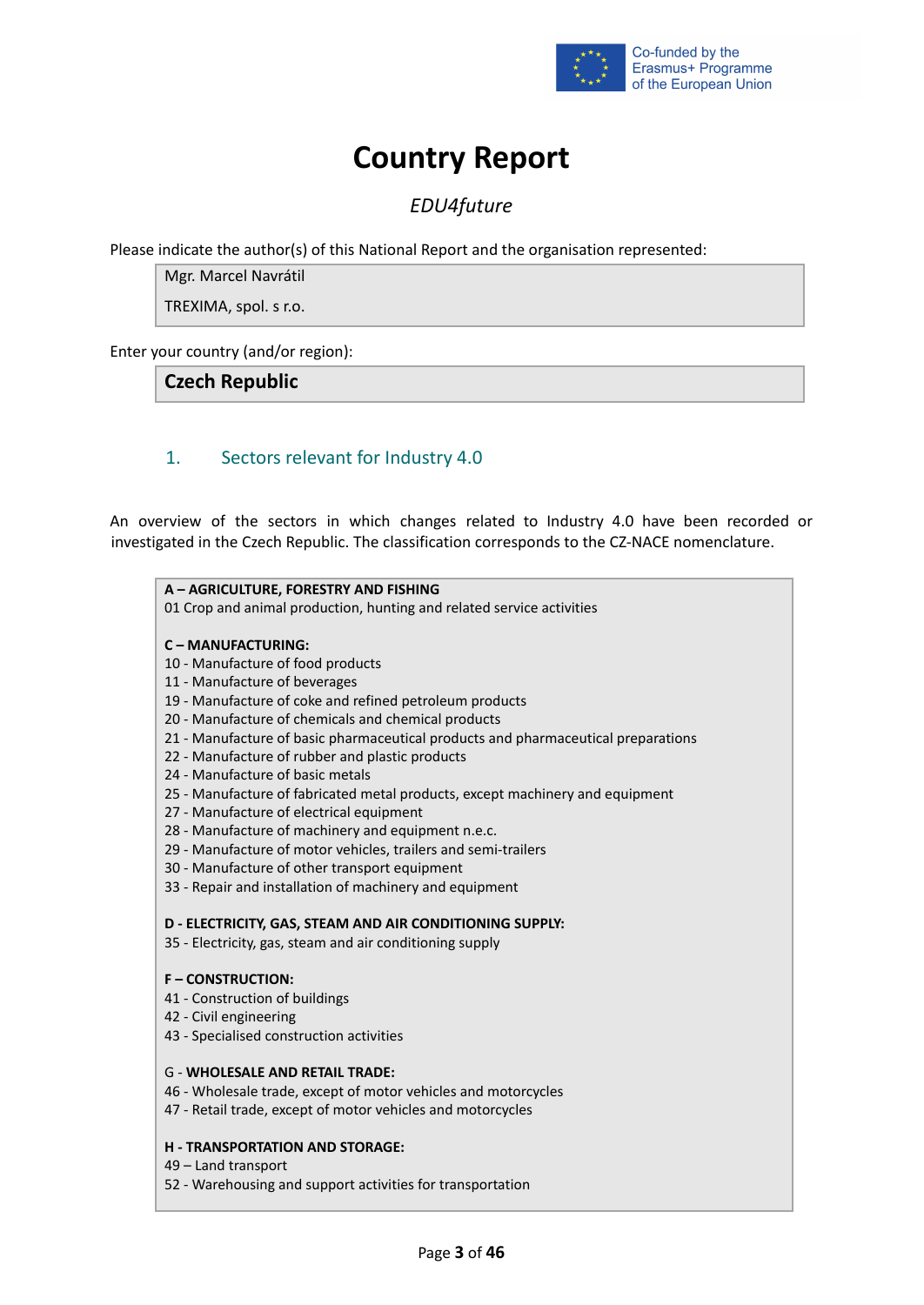

#### **J - INFORMATION AND COMMUNICATION:**

- 58.21 Publishing of computer games
- 62 Computer programming, consultancy and related activities
- 63 Information service activities

#### **M - PROFESSIONAL, SCIENTIFIC AND TECHNICAL ACTIVITIES:**

73 - Advertising and market research

# <span id="page-3-1"></span><span id="page-3-0"></span>2. VET system in the Czech Republic

#### *Key parameters of vocational education and training*

The VET model that best defines the VET system in the Czech Republic:

| dual system or very similar                |  |
|--------------------------------------------|--|
| predominantly school-oriented VET system   |  |
| predominantly employer-oriented VET system |  |
| varies significantly between sectors       |  |
| Other [specify here]                       |  |

Provide an estimate of the approximate ratio between work-based learning and school-based learning in the VET system in the Czech Republic:

| Practice (work-based learning) | 27%     |
|--------------------------------|---------|
| School-based learning          | $73 \%$ |
|                                | 100%    |

*\*Notes:*

- *1) The work-based learning may or may not take place at company workplaces. It may also be in school workshops, laboratories, etc.*
- *2) The share of work experience varies according to the categories of VET fields. Three-year courses: 45 % Four-year matriculation courses category L (with extended WBL): 27 % Four-year matriculation courses category M: 10 %*

#### **Types of schools for secondary vocational education and training in the Czech Republic:**

#### **Secondary vocational education school**

| Vocational training in the | Different sectors according to the fields of study offered by a |  |  |
|----------------------------|-----------------------------------------------------------------|--|--|
| following sectors:         | particular school: technical, economic, health, teaching and    |  |  |
|                            | other professions.                                              |  |  |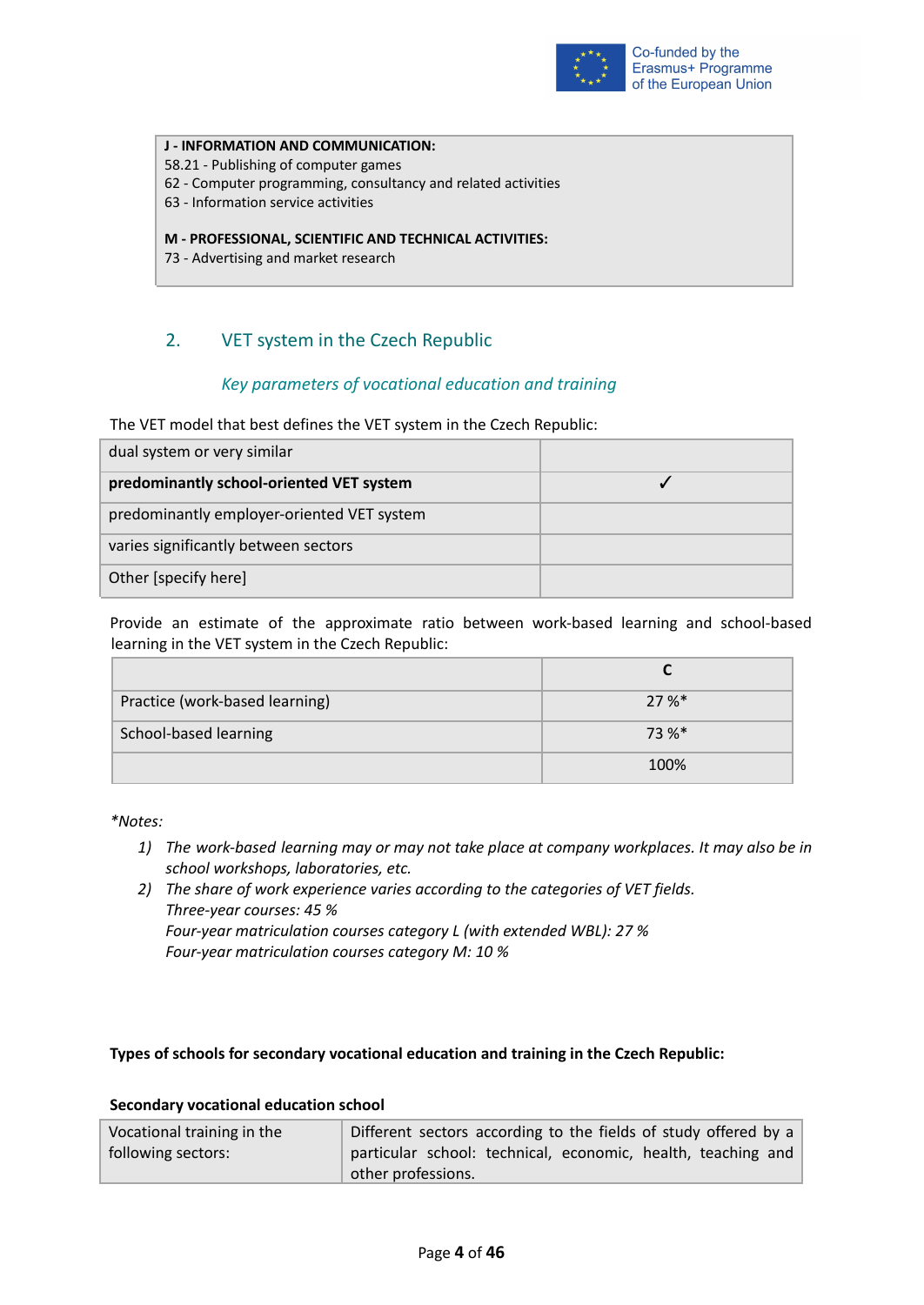

| Ratio between in-company and<br>school education | 10/90 or 27/73 (according to field category)*                                                                                                                                                                                                                              |
|--------------------------------------------------|----------------------------------------------------------------------------------------------------------------------------------------------------------------------------------------------------------------------------------------------------------------------------|
| Initial or continuing education:                 | Initial education, supplementary further education.                                                                                                                                                                                                                        |
| EQF exit qualification level:                    | $\overline{4}$                                                                                                                                                                                                                                                             |
| Entry requirements:                              | 1. successful completion of elementary education, 2. fulfillment<br>of conditions for admission by proving suitable abilities,<br>knowledge, interests and medical fitness. The school may or<br>may not set a school entrance examination for the admission<br>procedure. |
| Additional information:                          | It provides mainly secondary education ending with a high<br>school diploma. The duration of studies is usually 4 years.<br>Graduates then enter the labour market or can continue their<br>education at higher vocational schools or universities.                        |

*Notes:*

*\*The work-based learning may or may not take place at company workplaces. It may also be in school workshops, laboratories, etc.*

*The proportion of work experience varies by category of VET graduation:*

*4-year matriculation courses in category L (with extended work-based learning): 27 %.*

*Four-year matriculation courses in category M: 10 %*

| Vocational training in the<br>following sectors: | Most often engineering and manufacturing, crafts of various<br>orientations, gastronomy, hotel and tourism                                                                                                                                                                 |
|--------------------------------------------------|----------------------------------------------------------------------------------------------------------------------------------------------------------------------------------------------------------------------------------------------------------------------------|
| Ratio between in-company and<br>school education | 45/55*                                                                                                                                                                                                                                                                     |
| Initial or continuing education:                 | Initial education, supplementary further education.                                                                                                                                                                                                                        |
| EQF exit qualification level:                    | 2 (for 2-year courses)<br>3 (for 3-year courses)                                                                                                                                                                                                                           |
| Entry requirements:                              | 1. successful completion of elementary education, 2. fulfillment<br>of conditions for admission by proving suitable abilities,<br>knowledge, interests and medical fitness. The school may or<br>may not set a school entrance examination for the admission<br>procedure. |
| Additional information:                          | It mainly provides secondary education ending with a final<br>examination (apprenticeship courses). The length of study is<br>usually three years, less often two years. Graduates are<br>awarded an apprenticeship or an apprenticeship certificate.                      |

#### **Secondary vocational training school**

#### *Notes:*

*\*The work-based learning may or may not take place at company workplaces. It may also be in school workshops, laboratories, etc.*

*Many schools include both vocational secondary schools and vocational secondary schools under one institution. Vocational secondary schools often provide a full range of courses: two-year, three-year and four-year. The distinction is rather based on tradition and educational institutions are not obliged to use them in their names.*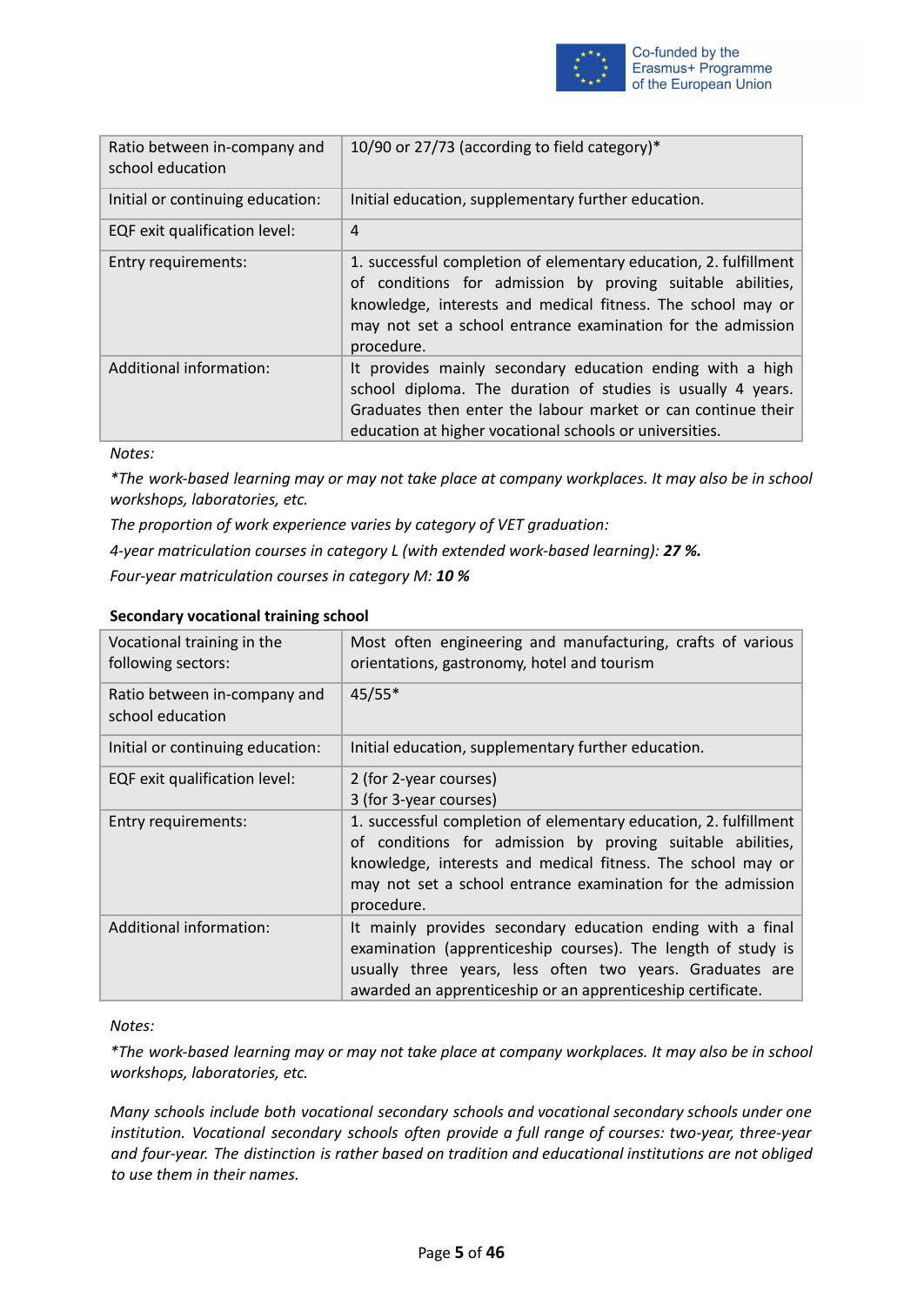

#### Is vocational education and training regulated by law in your country?

| Yes       |  |
|-----------|--|
| <b>No</b> |  |

If relevant, please provide details of the law(s) governing VET in your country. Which aspects of VET are regulated by legislation?

In the Czech Republic, there is no separate legal norm specifically for vocational education and training. Some aspects of VET are regulated by Act No. 561/2004 Coll. (the Education Act).

The Education Act provides:

- A two-stage system of VET programmes. VET Frameworks of different programmes are developed at the national level, defining the compulsory content, scope and conditions of education and training. They set the binding basis for the School Education Programmes, according to which specific vocational schools educate.
- Requirement that the VET Frameworks correspond to the latest knowledge of, inter alia, the scientific disciplines whose foundations and practical application education is supposed to convey (the method of fulfilling these requirements is not specified by law)
- The set of VET programmes must be discussed with the social partners, including employers and trade unions
- Obligation to discuss the Long-term Strategies for the Development of Education at national and regional level with the social partners
- Obligation of vocational schools to cooperate with employers in:
	- o Designing the school curriculum
	- o Designing a school development strategy
	- o Providing practical training at employers' workplaces
	- o Involvement of practitioners in teaching pupils
	- o Participation of practitioners in matriculation examinations
	- o Provision of adult education
	- o Teacher internships in companies
	- o Establishment of an Employer Advisory Council (not an obligation for the school, only an option)
- The possibility to carry out practical training with an employer if the company has signed an agreement with the school and if it carries out activities related to the field of education.
- Legal protection for pupils who have practical training with employers in terms of working hours, occupational safety and health and specific working conditions for women and adolescents.
- Rewards for so-called productive activities, paid by the school or employer if the productive activity is carried out by the pupils (30 % of the minimum wage)

Decree 13/2005 Coll. stipulates:

- Requirements of the contract between the school and the employer on the content, scope and conditions of practical training provided by the employer
- Number of pupils per company instructor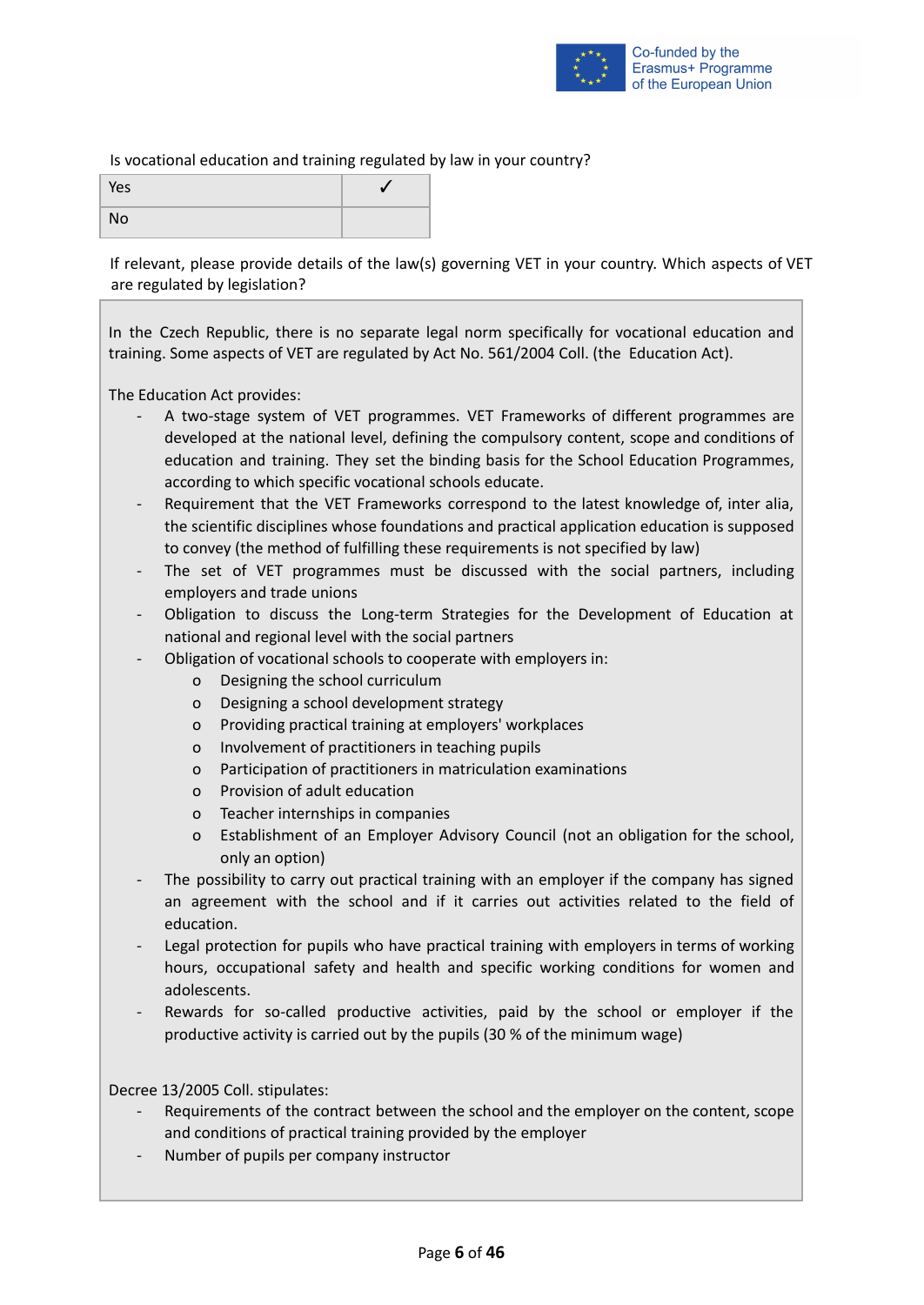

#### *Competences needed for the Industry 4.0 work environment*

Workers need specific competencies to succeed in an Industry 4.0 work environment. They can be divided into 4 basic groups: technical competences, data and IT competences, social and personal competences. In a comparative analysis of 26 studies and research reports, key competences relevant for Industry 4.0 were identified<sup>1</sup>. These are used in the following section as a basis for further questions. In the case of occupation-specific competences, the ESCO occupational classification can be used<sup>2</sup>.

**Technical competences** are all skills that relate to basic and specialised knowledge in a particular discipline, sector or profession (e.g. process understanding, production system knowledge, process control, quality assurance).

Which specific technical competences related to your country have been identified as particularly relevant to Industry 4.0?

| General technical competences (indicate the general technical competences relevant to all<br>occupations).                                                                                                                                                                                                                                                                                                                                                                                                                                                                                                                                                                                                                                                                                                                                                                                                                                                                                      |
|-------------------------------------------------------------------------------------------------------------------------------------------------------------------------------------------------------------------------------------------------------------------------------------------------------------------------------------------------------------------------------------------------------------------------------------------------------------------------------------------------------------------------------------------------------------------------------------------------------------------------------------------------------------------------------------------------------------------------------------------------------------------------------------------------------------------------------------------------------------------------------------------------------------------------------------------------------------------------------------------------|
| <b>Quality management</b><br><b>Materials</b><br>Professional documentation and records<br>Planning and organisation<br>Processes<br><b>Machines and tools</b><br>Technical, customer and user support<br>Economics of the organisation                                                                                                                                                                                                                                                                                                                                                                                                                                                                                                                                                                                                                                                                                                                                                         |
| Occupation-specific technical competences                                                                                                                                                                                                                                                                                                                                                                                                                                                                                                                                                                                                                                                                                                                                                                                                                                                                                                                                                       |
| Checking parameter values of materials, intermediate products, final products and services<br>Quality control of materials, intermediates, final products and services<br>Measurement and subsequent evaluation of the obtained results<br>Orientation in materials and their properties<br>Assessment and selection of materials<br>Reading and interpreting drawings and schematics<br>Interpreting data in technical documentation<br>Archiving and safe keeping of technical documentation<br>Checking, identifying and correcting errors and inconsistencies in technical documentation<br>Orientation in material and technical standards<br>Compliance with technical imaging standards<br>Receiving and transmitting technical documentation in accordance with organisational processes<br>and standards<br>Preparation of technical drawings and sketches<br>Coordinating resources and planning<br>Prioritising activities<br>Process innovation<br>Monitoring processes and systems |
| <sup>1</sup> Schmid (2017) What type of competencies will Industry 4.0 require?                                                                                                                                                                                                                                                                                                                                                                                                                                                                                                                                                                                                                                                                                                                                                                                                                                                                                                                 |

<sup>&</sup>lt;sup>2</sup> ESCO [occupational](https://ec.europa.eu/esco/portal/occupation) classification.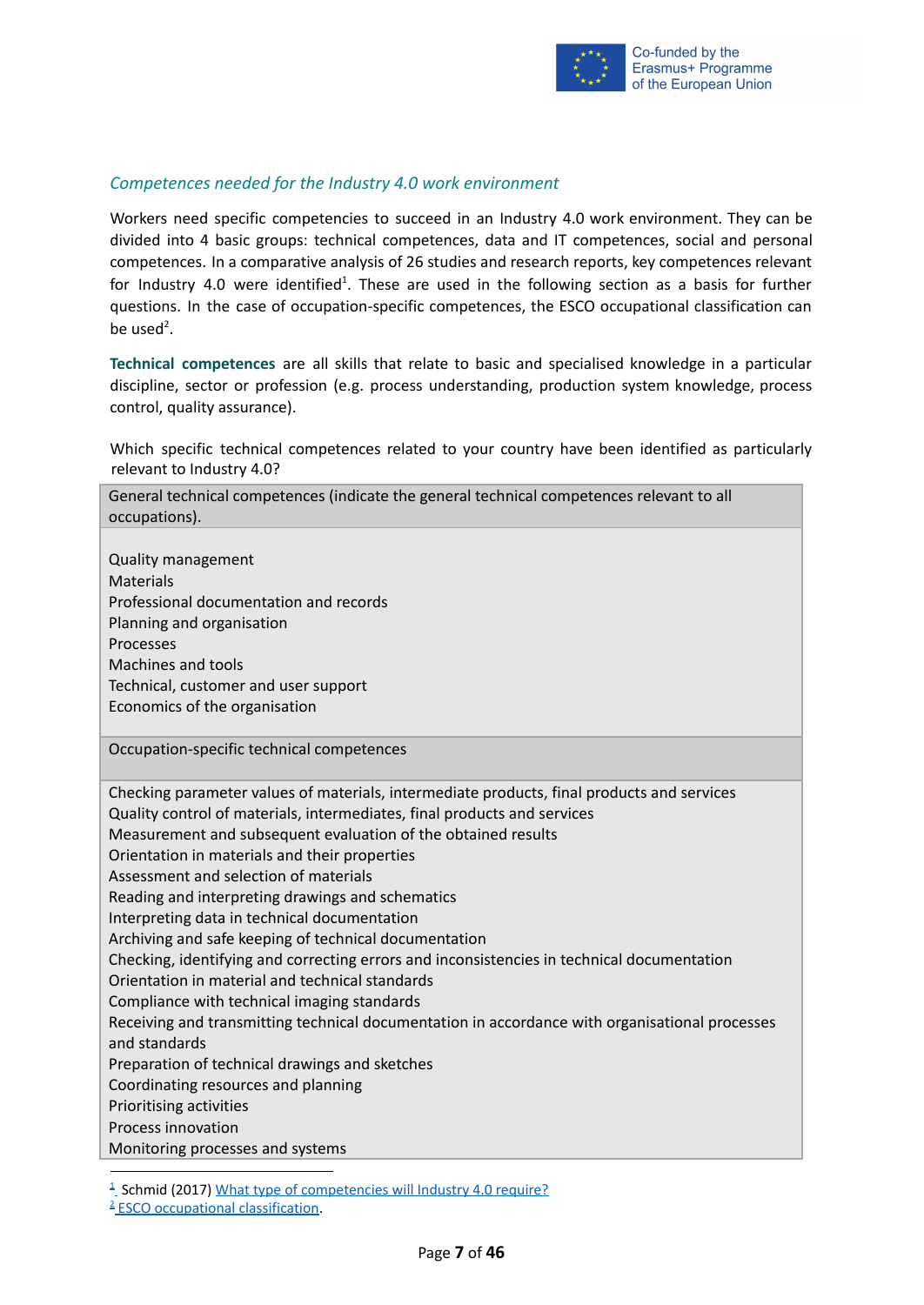

Production chain management Preparation and operation of machines and tools Customer relationship analysis and management User documentation and individualisation User support

**Data and IT competencies** are all skills related to data collection, analysis and protection, as well as monitoring, use and maintenance of data systems (e.g. documentation, cloud computing, use of analytical and digital tools, programming, software development), artificial intelligence, 3D printing, IT support, UX design).

In relation to your country, which specific data and IT competencies have been identified as particularly relevant to Industry 4.0?

General data and IT competences (indicate general technical competences relevant to all professions).

Setup and maintenance of hardware and related equipment Using and interfacing specialized hardware Use of specialized programs, advanced databases and applications Evaluating data outputs Use of relevant computer, graphical and spreadsheet systems Recording data in technical documentation Graphic software Online communication and data presentation

Specific professional data and IT competences

Industrial robots and manipulators Industrial Internet of Things Modelling and simulation of manufacturing machines, processes and systems Remote device management Predictive analytics and maintenance Advanced Process Control (APC) Intelligent Networks Data management and analysis (Big data, Business Intelligence) Augmented Reality Virtual reality Digital twin Cybersecurity Artificial Intelligence Cloud computing UX analysis and design Building Information Management (BIM) Geographic Information Systems (GIS) 3D printing 3D scanning Automated storage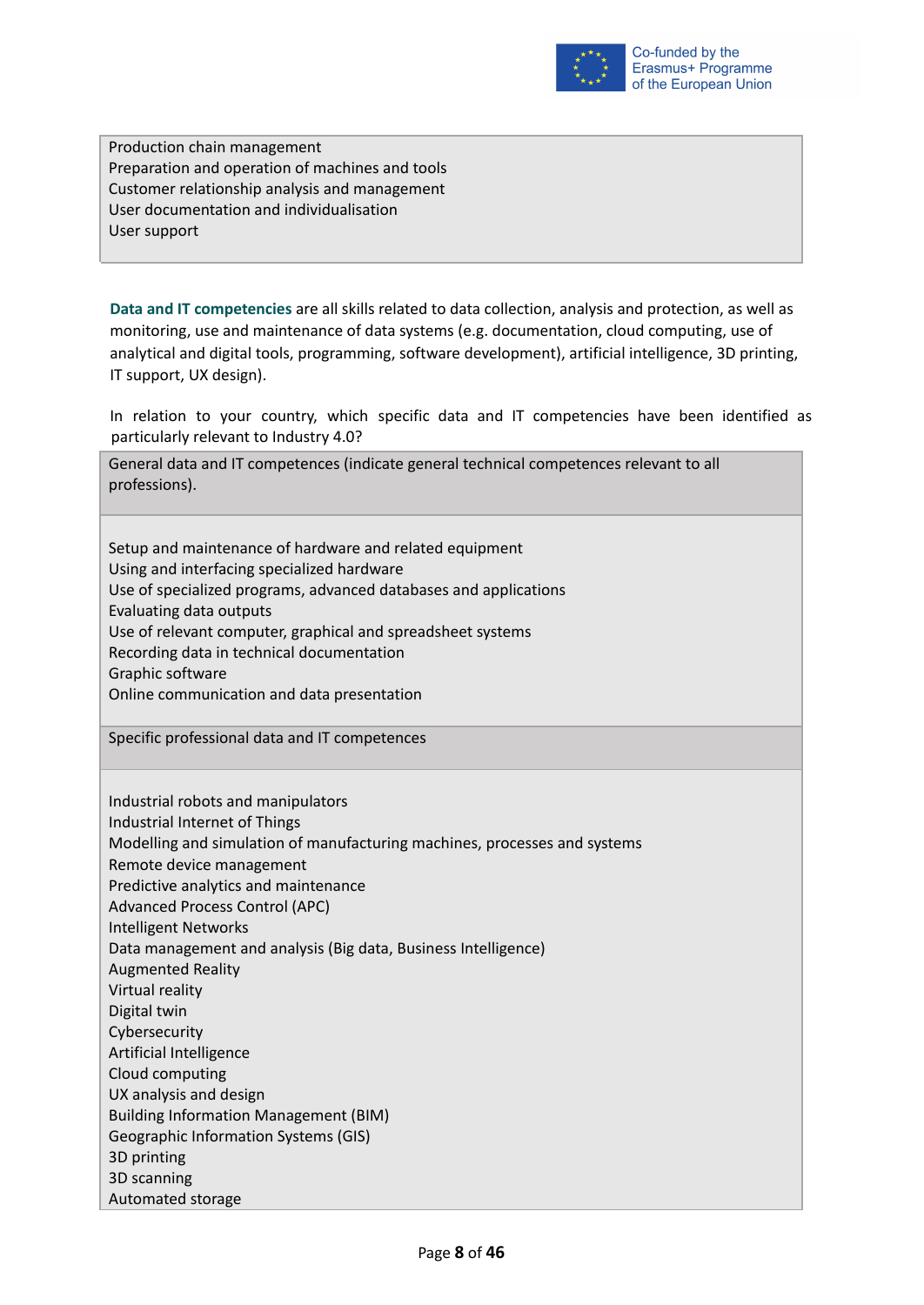

Autonomous warehouse vehicles (AGVs) Warehouse management system (WMS) Warehouse Control System (WCS) Autonomous driving and driving systems E-commerce On-line marketing

**Social competences** are all skills that relate to communication and collaboration activities (e.g. interdisciplinary and intercultural collaboration, translation and transfer competences, user-oriented engagement, motivation to innovate and perform).

In relation to your country, which specific social competences have been identified as particularly relevant to Industry 4.0?

General social competences (indicate the general social competences relevant to all occupations).

Effective communication Cooperation Planning and organisation of work Problem solving Customer orientation

**Personal competencies** are related to personal dispositions and abilities (e.g. willingness to continuously improve, lifelong learning; holistic, analytical and creative thinking; problem solving; self-learning, recognition of transferable skills; tolerance of ambiguity; flexibility).

In relation to your country, which specific personal competences have been identified as particularly relevant to Industry 4.0?

General personal competences (indicate the general personal competences relevant to all occupations).

Analytical thinking Conceptual thinking Lifelong learning Flexibility **Creativity** Stress and workload management Proactive approach Independence Performance

#### *Labour market requirements*

<span id="page-8-0"></span>This section is dedicated to collecting content related to labour market requirements at country-specific level.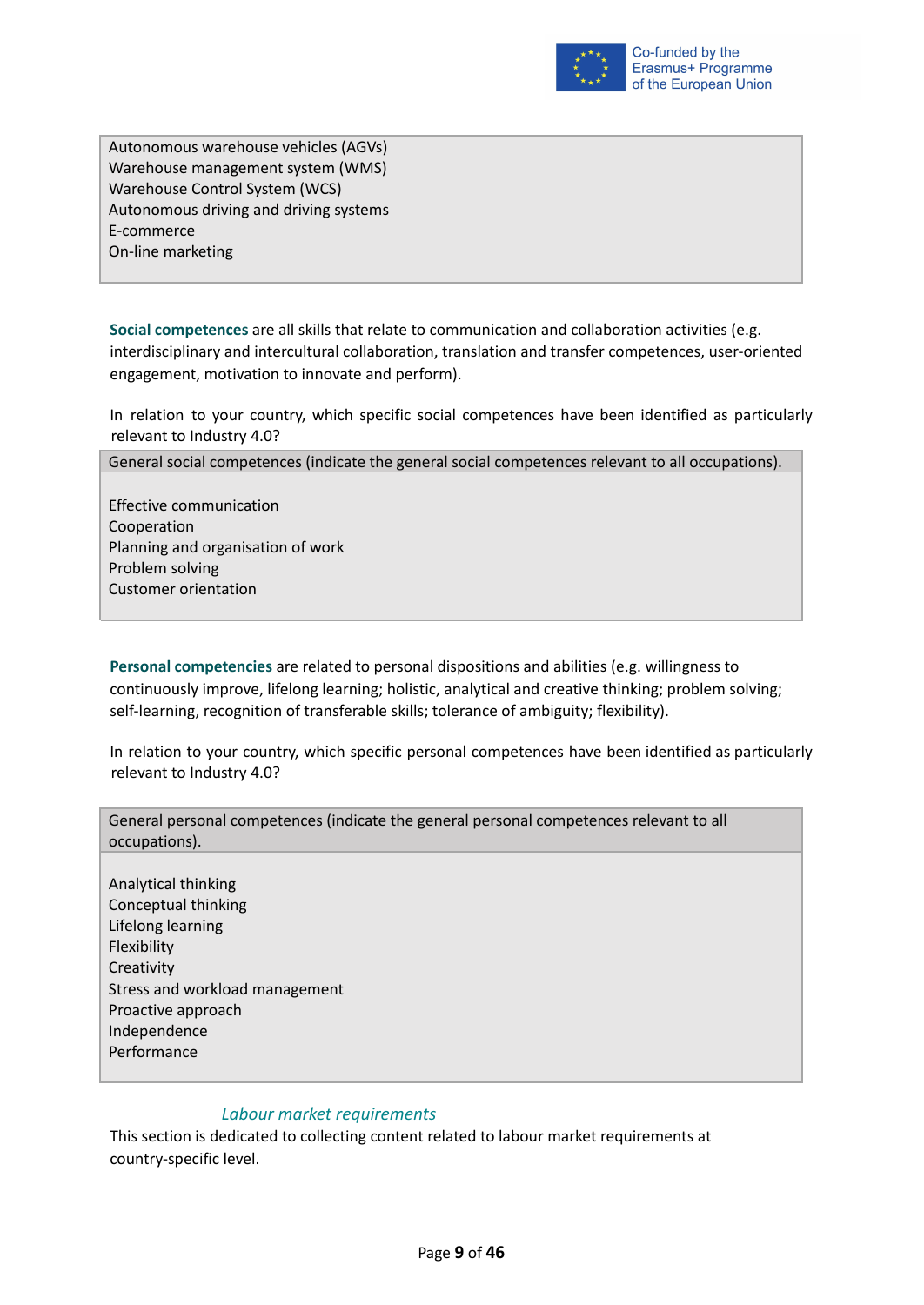

If relevant, what labour market requirements related to Industry 4.0 have been identified in **your country**?

#### **Electromobility:**

- Electric propulsion (traction batteries, fuel cells),
- Hybrid drives and accessories (e.g. heating).
- Infrastructure (distribution, charging stations, dynamic charging).
- Future mobility (digitalisation, connectivity, shared vehicles, autonomous driving).

#### **Energy:**

- Intelligent Measurement (AMM)
- Photovoltaics
- Digital sensors
- Digitisation of power grids
- Smart grids

#### **Chemistry:**

- Automation and robotics
- predictive analytics
- digitisation in the form of digital twins
- virtual reality
- 3D modelling
- Sensorics
- Nanotechnology
- new materials

#### **Cybersecurity in ICT:**

- Cybersecurity literacy
- Compliance in ICT
- Cybersecurity audit
- Risk analysis
- Business Impact Analysis

#### **Gaming industry:**

- PC game development technologies: software, virtual reality, artificial intelligence
- PC game animation, game design
- New business models.

#### **Logistics:**

- Automatic identification technologies
- Automation of production and warehouse logistics,
- Automation of transport and handling technology
- Technologies for worker and warehouse equipment
- Data, logistics IT support and IS
- Internet of Things in logistics

#### **E-commerce and internet marketing:**

- New ways of selling
- Digitalisation (price tags, 3D models)
- Marketing (personalisation, Big data and analytics, etc.)
- Automated communication with customers
- Technical solutions for e-shops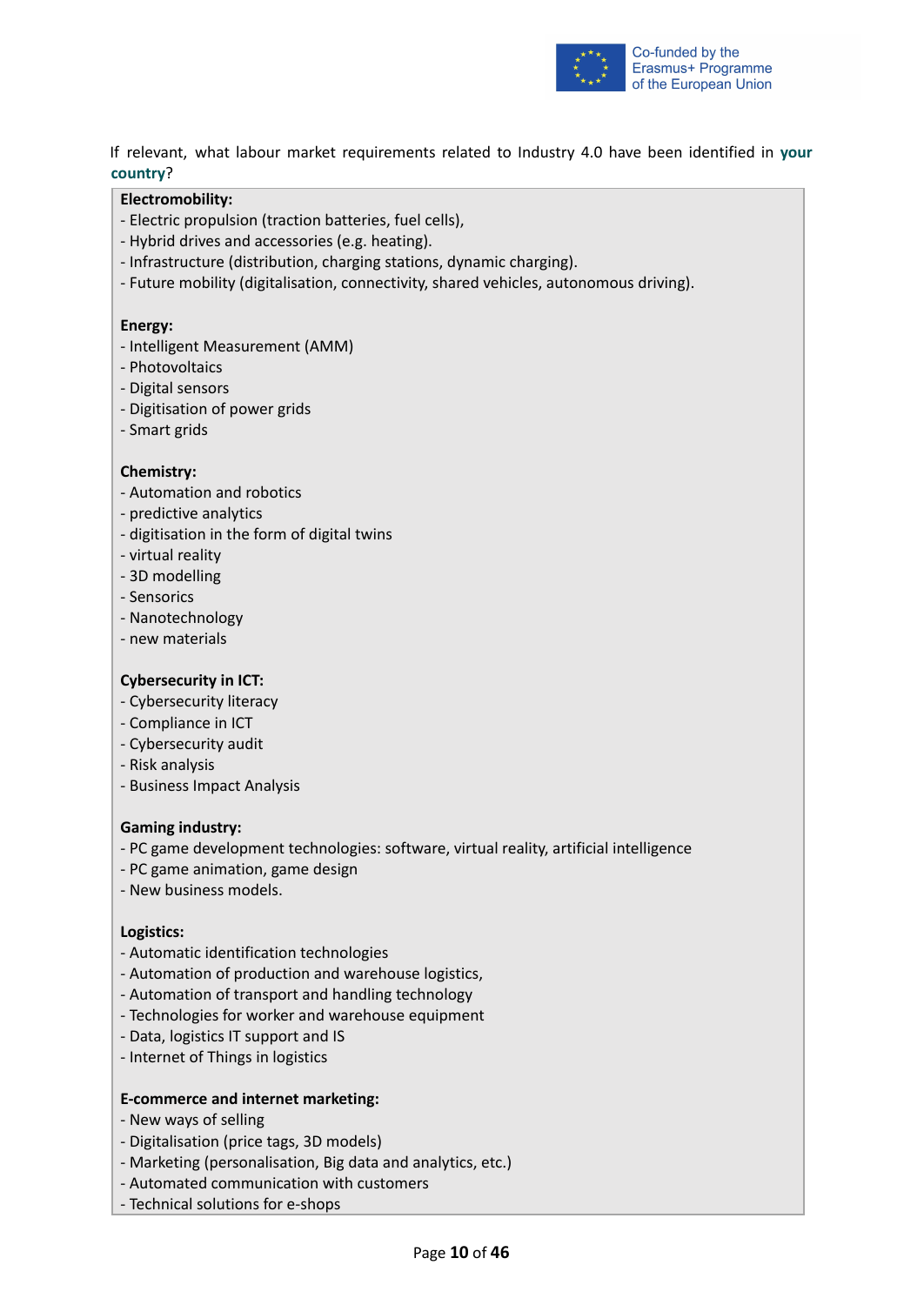

#### - Delivery logistics

#### **Modern industrial/engineering production:**

- Automation of production and non-production processes
- Robotics (robots and manipulators)
- Computer vision
- Digitalization, Big Data
- Internet of Things
- Virtual reality

#### **Food processing:**

- Digitization, automation, robotization of food production
- Special and new production processes
- Special foods for defined population groups
- New methods for the analysis of the composition of food raw materials
- Fully automated food warehouses (palletisation, product packaging)

#### **Construction industry:**

- Building Information Management (BIM)
- Additive manufacturing in the construction industry
- 3D scanning
- Geographical Information System (GIS)
- facility management
- digitisation of the construction management process

#### **Agriculture**

- GPS applications in agriculture
- Geographical Information System (GIS) applications
- Remote sensing
- Reflectivity measurement by sensors
- Drones and unmanned aerial vehicles

#### *Equal opportunities*

<span id="page-10-0"></span>This section provides space for the issue of equal opportunities provision and the search for links between these topics and Industry 4.0.

If relevant, what types of programmes aimed at tackling inequalities in relation to Industry 4.0 have emerged in your country in the last 5-7 years? These are programmes addressing gender inequalities or addressing changing demographics (especially with regard to age).

| Example No. 1                           |                             |  |
|-----------------------------------------|-----------------------------|--|
| Name of the programme:                  | Girl's Day                  |  |
| Programme initiator/creator:            | Gender Studies (in Czechia) |  |
| Which sector is the programme aimed at? | <b>STEM</b>                 |  |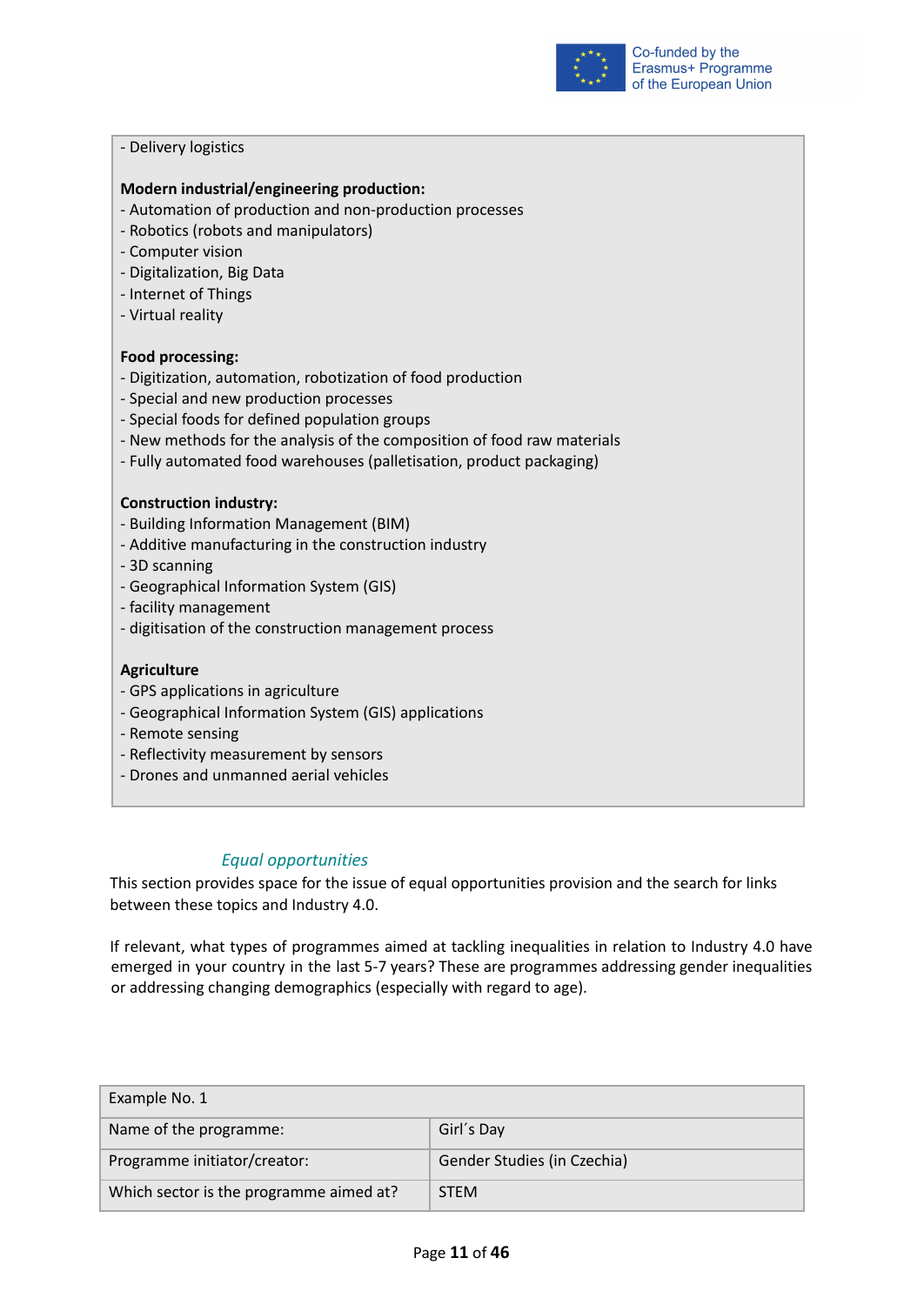

| What kind of inequalities is the programme<br>targeting?                 | Low representation of women in technical (STEM)<br>fields.                                                                                                                                                                                                                                                                                                                                                                                                                                                                                                                                                                                                                                           |
|--------------------------------------------------------------------------|------------------------------------------------------------------------------------------------------------------------------------------------------------------------------------------------------------------------------------------------------------------------------------------------------------------------------------------------------------------------------------------------------------------------------------------------------------------------------------------------------------------------------------------------------------------------------------------------------------------------------------------------------------------------------------------------------|
| How is the programme focused on Industry<br>4.0 or relevant competences? | Girls Day is an interactive open day for girls who<br>have a unique chance to learn about a wide range<br>of study fields and professions in areas such as IT,<br>telecommunications and construction.                                                                                                                                                                                                                                                                                                                                                                                                                                                                                               |
|                                                                          | Every year in April, the doors of technical<br>universities, companies and research centres are<br>opened to girls for one day.                                                                                                                                                                                                                                                                                                                                                                                                                                                                                                                                                                      |
|                                                                          | Girls Day takes place simultaneously in sixteen<br>European countries with the aim of attracting girls<br>to science and technology and inspiring them to<br>choose promising fields that are still perceived as<br>male-dominated. Girls Day can guide girls towards<br>successful careers.                                                                                                                                                                                                                                                                                                                                                                                                         |
| What are the results of the programme?                                   | Girls Day in the Czech Republic encourages girls'<br>interest in technical fields. Self-realization in<br>promising fields is a guide to personal growth,<br>information and digital literacy, motivation to study<br>and a path to economic self-sufficiency. Girls Day<br>breaks down stereotypes about unsuitable careers<br>for girls and improves their prospects in a changing<br>labour market. It also helps to address the current<br>shortage of skilled labour. The event's partners in<br>the Czech Republic are companies such as Škoda<br>Auto and Vodafone. The 9th edition was organised<br>in 2021 (this year in the form of an online event<br>due to anti-epidemic restrictions). |
| Link to the website:                                                     | https://girlsday.cz/                                                                                                                                                                                                                                                                                                                                                                                                                                                                                                                                                                                                                                                                                 |
| Further information:                                                     |                                                                                                                                                                                                                                                                                                                                                                                                                                                                                                                                                                                                                                                                                                      |

| Example No. 2                                                            |                                                                                                                                                                                                                                                                                                                                                                     |  |
|--------------------------------------------------------------------------|---------------------------------------------------------------------------------------------------------------------------------------------------------------------------------------------------------------------------------------------------------------------------------------------------------------------------------------------------------------------|--|
| Name of the programme:                                                   | IT is the future. Your future.                                                                                                                                                                                                                                                                                                                                      |  |
| Programme initiator/creator:                                             | Czechitas                                                                                                                                                                                                                                                                                                                                                           |  |
| Which sector is the programme aimed at?                                  | <b>ICT</b>                                                                                                                                                                                                                                                                                                                                                          |  |
| What kind of inequalities is the programme<br>targeting?                 | Low representation of women in ICT.                                                                                                                                                                                                                                                                                                                                 |  |
| How is the programme focused on Industry<br>4.0 or relevant competences? | Czechitas is a Czech NGO that aims to educate and<br>inspire women and children in IT and build a<br>community interested in IT. By organizing various<br>workshops and courses, the organization aims to<br>increase gender diversity in the IT environment and<br>offer an alternative to formal IT education in<br>schools. The workshops teach interested women |  |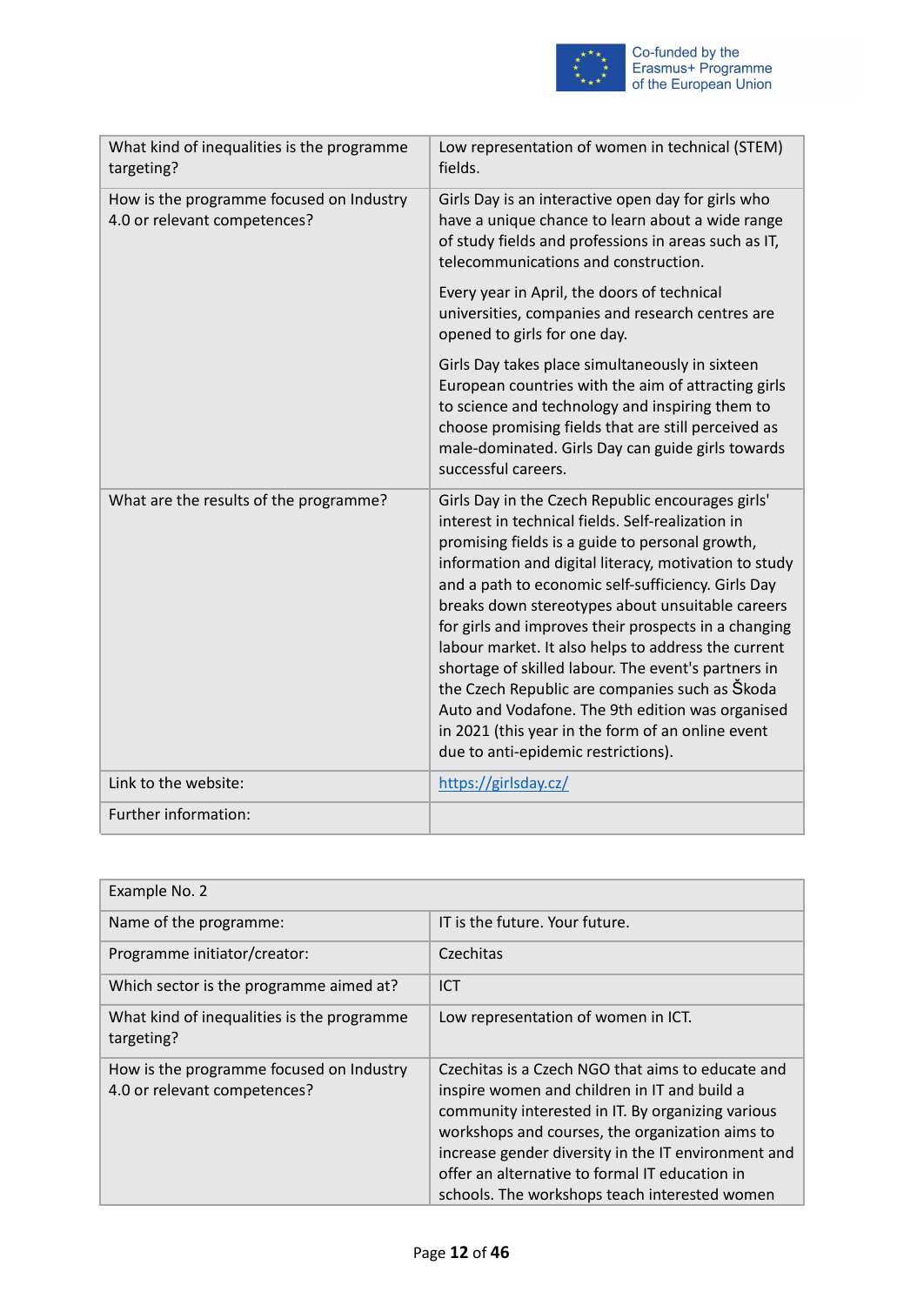

|                                        | the basics of web development, programming,<br>graphics and data analysis. They also organise IT<br>events for children aged 8 to 18. In 2016, their<br>work with the community was recognised by the<br>European Union with the European Citizen Prize. In<br>the same year, Google.org entrusted Czechitas as<br>the first organization in Central and Eastern Europe<br>with a grant to produce the first retraining course<br>for women: the Digital Academy. |
|----------------------------------------|-------------------------------------------------------------------------------------------------------------------------------------------------------------------------------------------------------------------------------------------------------------------------------------------------------------------------------------------------------------------------------------------------------------------------------------------------------------------|
| What are the results of the programme? | Programming courses for adults, with a focus on<br>women:                                                                                                                                                                                                                                                                                                                                                                                                         |
|                                        | Programming in Java, C#, JavaScript or<br>Python                                                                                                                                                                                                                                                                                                                                                                                                                  |
|                                        | Web development (HTML/CSS, PHP,<br>Bootstrap, Web responsiveness, Game<br>development)                                                                                                                                                                                                                                                                                                                                                                            |
|                                        | <b>Testing</b>                                                                                                                                                                                                                                                                                                                                                                                                                                                    |
|                                        | <b>Digital Marketing</b>                                                                                                                                                                                                                                                                                                                                                                                                                                          |
|                                        | Online security                                                                                                                                                                                                                                                                                                                                                                                                                                                   |
|                                        | Events for kids:                                                                                                                                                                                                                                                                                                                                                                                                                                                  |
|                                        | One-day workshops, weekend events,<br>summer camps, IT summer school                                                                                                                                                                                                                                                                                                                                                                                              |
|                                        | Regular programming clubs                                                                                                                                                                                                                                                                                                                                                                                                                                         |
|                                        | Home tutorials                                                                                                                                                                                                                                                                                                                                                                                                                                                    |
|                                        | Workshops for teachers                                                                                                                                                                                                                                                                                                                                                                                                                                            |
|                                        | Career development and job placement assistance:                                                                                                                                                                                                                                                                                                                                                                                                                  |
|                                        | Career workshops                                                                                                                                                                                                                                                                                                                                                                                                                                                  |
|                                        | Career coaching                                                                                                                                                                                                                                                                                                                                                                                                                                                   |
|                                        | Job offers at partner companies (Avast,<br>Google, T-Mobile, Škoda Auto DigiLab,<br>$etc.$ )                                                                                                                                                                                                                                                                                                                                                                      |
|                                        | <b>Job Fair Czechitas</b>                                                                                                                                                                                                                                                                                                                                                                                                                                         |
|                                        | Overview of typical IT positions (videos,<br>infographics)                                                                                                                                                                                                                                                                                                                                                                                                        |
|                                        | Since 2014, Czechitas has helped to employ<br>hundreds of women in IT and has created a<br>community of more than 18,000 people who want<br>to help.                                                                                                                                                                                                                                                                                                              |
| Link to the website:                   | www.czechitas.cz                                                                                                                                                                                                                                                                                                                                                                                                                                                  |
| Further information:                   | Absolventkám kurzů Czechitas rozesílá e-mailem<br>pravidelné newslettery, kde najdou nabídky práce,<br>novinky o kurzech i o trhu IT.                                                                                                                                                                                                                                                                                                                             |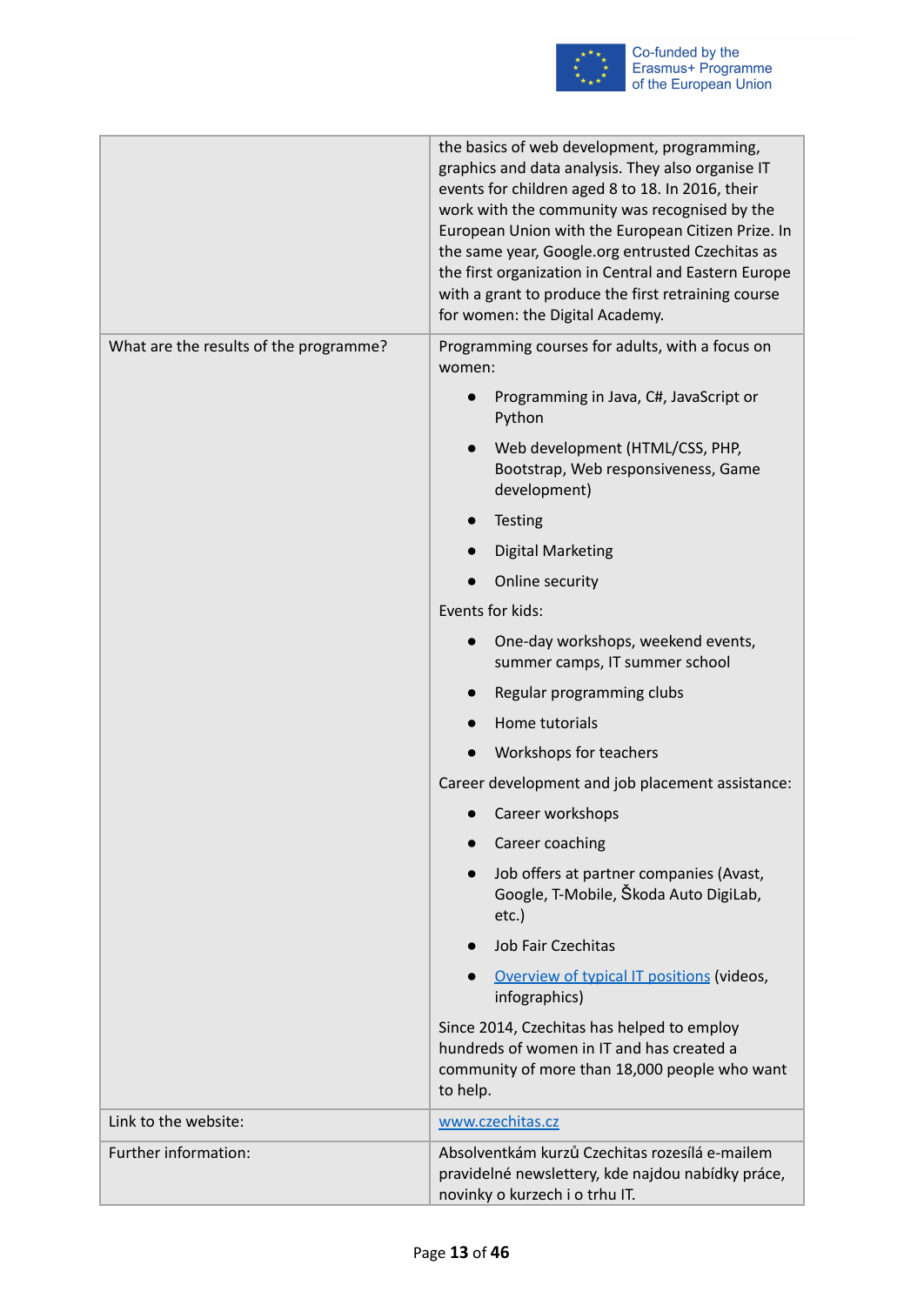

In addition to the examples of good practice mentioned above, which were created as a classic grassroots initiative, many local projects to promote equal opportunities are being implemented in the Czech Republic with financial support of European Social Fund. This may be support from the operational programmes of the Ministry of Labour and Social Affairs (these are mainly focused on equal opportunities on the labour market) or the Ministry of Education (these projects are mainly oriented towards equal access to education).

# <span id="page-13-1"></span><span id="page-13-0"></span>3. Actors involved in VET reform processes

#### *Decision-making bodies*

Rank the following decision-making bodies according to their level of responsibility in the processes of transferring Industry 4.0 competences to VET? (1 = most involved,  $x$  = not involved at all)

| Ministry of Education                 | 1             |
|---------------------------------------|---------------|
| Ministry of Industry and Trade        | X             |
| Ministry of [specify remit]           | X             |
| <b>School Councils</b>                | X             |
| <b>Trade Unions</b>                   | X             |
| <b>Association of Employers</b>       | 4             |
| Labour Office                         | X             |
| The Advisory Commission for           | X             |
| Teachers' Association                 | X             |
| Representation of students and pupils | X             |
| VET providers - schools               | $\mathcal{P}$ |
| VET providers - employers             | 3             |
| Industry/economy (representatives)    | 5             |
| Other [specify here]                  | X             |

## *Cooperation between different actors*

<span id="page-13-2"></span>What general and specific **strengths or achievements have** you identified through desk-research and stakeholder consultation in terms of cooperation and/or communication between the different actors involved in VET reform processes?

- At the local level, there are many examples of high-quality and long-term cooperation between vocational schools and employers.
- There is a growing awareness among employers of the need to work with vocational schools and to invest in the training of pupils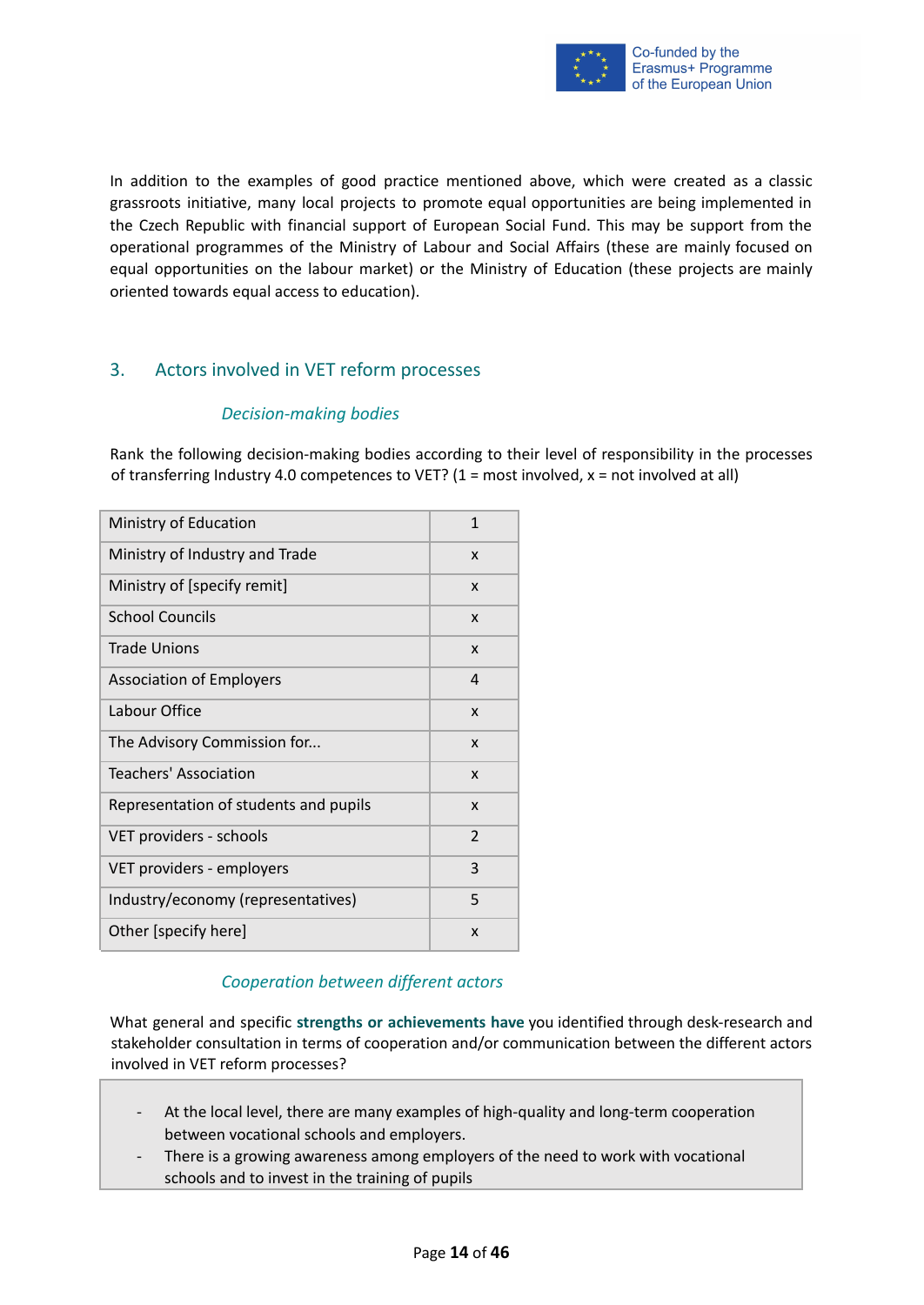

- The requirement to develop cooperation with employers in specific areas (see above) has been reinforced in existing school legislation. Headteachers are now under legislative pressure to develop local collaboration with employers.
- Tax incentives have been introduced for employers who invest in collaboration with vocational schools and provide practical training at their workplaces. Tax deductible items relate to the costs of company instructors, pupils and the technical equipment needed for on-site training.
- The project "Kompetence 4.0", which is examining new labour market requirements in 10 pilot sectors, has succeeded in involving experts from the National Institute of Education, who are taking suggestions for adjusting the set of programmes and their content.
- Although there is a lack of legislative support for the involvement of different actors at regional level, voluntary cooperation between actors in the regions (regional employment pacts) has started to develop in recent years.

Based on desk-research and stakeholder consultations, what general and specific **challenges or obstacles have** you identified in terms of cooperation or communication between the different actors involved in VET reform processes?

- The VET system in the Czech Republic is strongly school-oriented and the position of employers and other social partners is weak, especially at the national and regional level.
- The current school legislation does not address the management of the VET system with an appropriate role for social partners in modernising the structure and content of VET programmes.
- Projects to strengthen the position of employers in the VET system and to modernise courses are one-off (usually with ESF support), which has also been criticised by the OECD. The results of such projects are often positive but fail to be used for systemic reform of VET.
- Although the Education Act sets out certain requirements for employer involvement in the system at national level, these are often only formal procedures with insufficient time limits for making suggestions and comments.
- Social partners are involved late and insufficiently in national education development strategies. For example, they are not approached at the initiation stages of the strategies, when key challenges need to be identified. Social partners are often only approached after the basic parameters of the strategies have been defined and their influence on the redrafting of the documents is limited.
- Employers have so far been only minimally involved in the modernisation of VET programmes, mostly through individual participation in working groups, often dominated by representatives of vocational schools. This may lead to insufficient reflection of new labour market needs.

Based on desk research and stakeholder consultations, what **suggestions and/or recommendations have** you identified to improve cooperation and/or communication between the different actors involved in VET reform processes?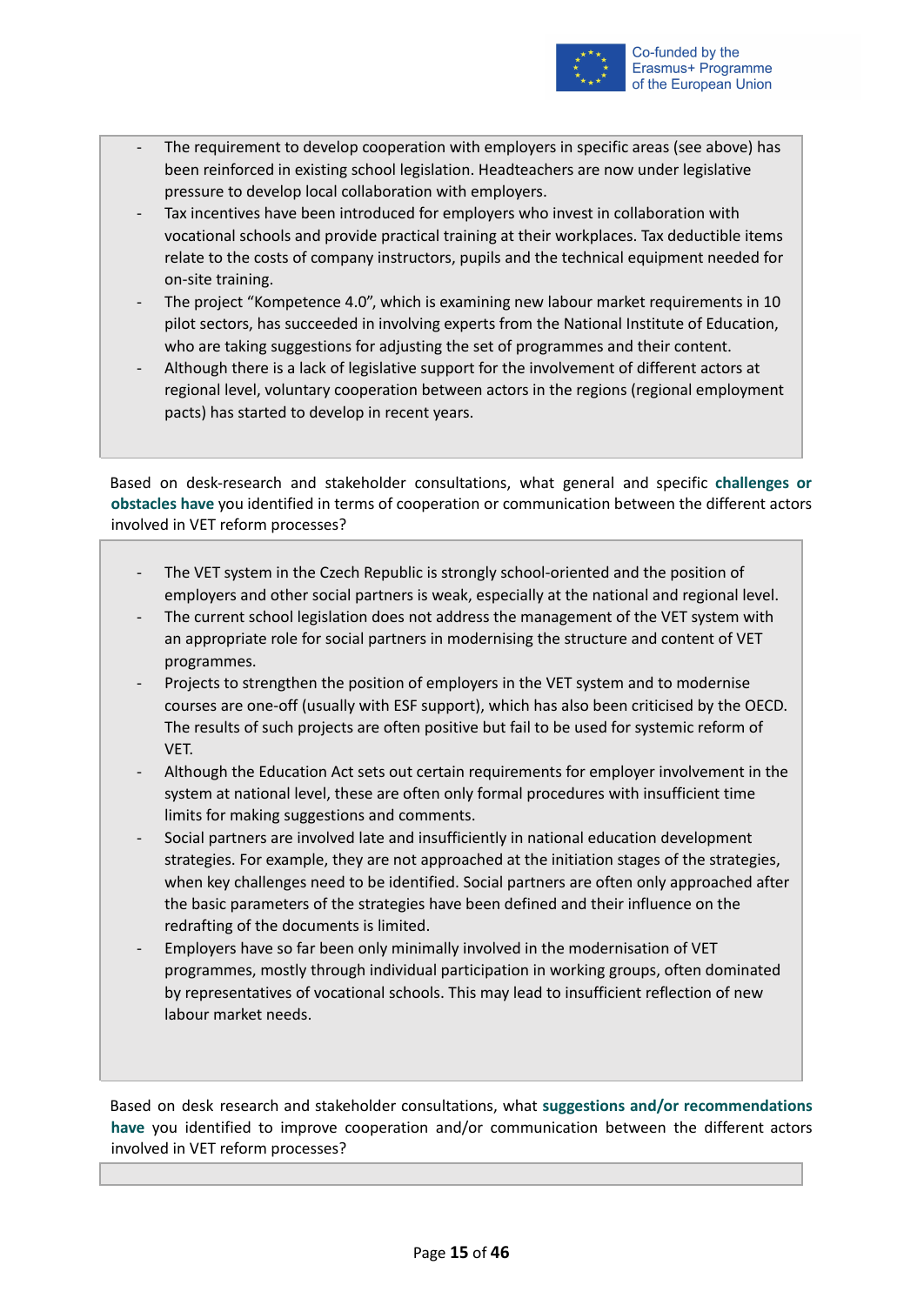

- It is necessary to find a solution for social partnership management of VET in the Czech Republic that will be long-term, sustainable and stable.
- It is necessary to set up a process of continuous reforms of VET so that it is constantly in line with developments in the labour market. A suitable solution would be to anchor the management of the VET system in the Czech Republic legislatively, either by amending the Education Act or as part of a completely new standard (the Vocational Education and Training Act).
- The position of the social partners in the Czech VET environment needs to be strengthened through a properly set-up management of the VET system in the Czech Republic.
- The VET management system with the partnership status of the social partners needs to be resolved at the national but also at the regional level so that local labour market needs can be better addressed in a subsidiary way.
- It is necessary to establish operational rules for the modernisation of the national standards of individual VET programmes, for example in the form of regular revisions (e.g. over a period of several years).
- Rules should be laid down for adequate involvement of the social partners with a stronger involvement of employers. This will ensure that the current revision properly reflects the changing needs of the labour market.
- Processes for initiating new VET programmes should be established.

# <span id="page-15-0"></span>4. Processes

<span id="page-15-1"></span>This section focuses on the different processes used in shaping and adapting VET in the Czechia.

## *Revision and reform processes*

By revision and reform processes we mainly mean processes related to the revision of existing VET programmes and their modifications, as well as processes related to the creation of new VET programmes.

Which actors in your sector are generally **driving innovation** (e.g. stimulating change and proposing VET reforms)? Please assign approximate percentages indicating the levels of involvement of different actors.

| Ministry of Education                     | 10 % |
|-------------------------------------------|------|
| Ministry of Industry and Trade            | 10 % |
| Ministry of Employment and Social Affairs | 10 % |
| <b>School Councils</b>                    | ℅    |
| <b>Trade Unions</b>                       | %    |
| <b>Association of Employers</b>           | 30 % |
| Labour Office                             | ℅    |
| The Advisory Commission for               | ℅    |
| Teachers' Association                     | ℅    |
| Representation of students and pupils     | %    |
| VET providers - schools                   | 10 % |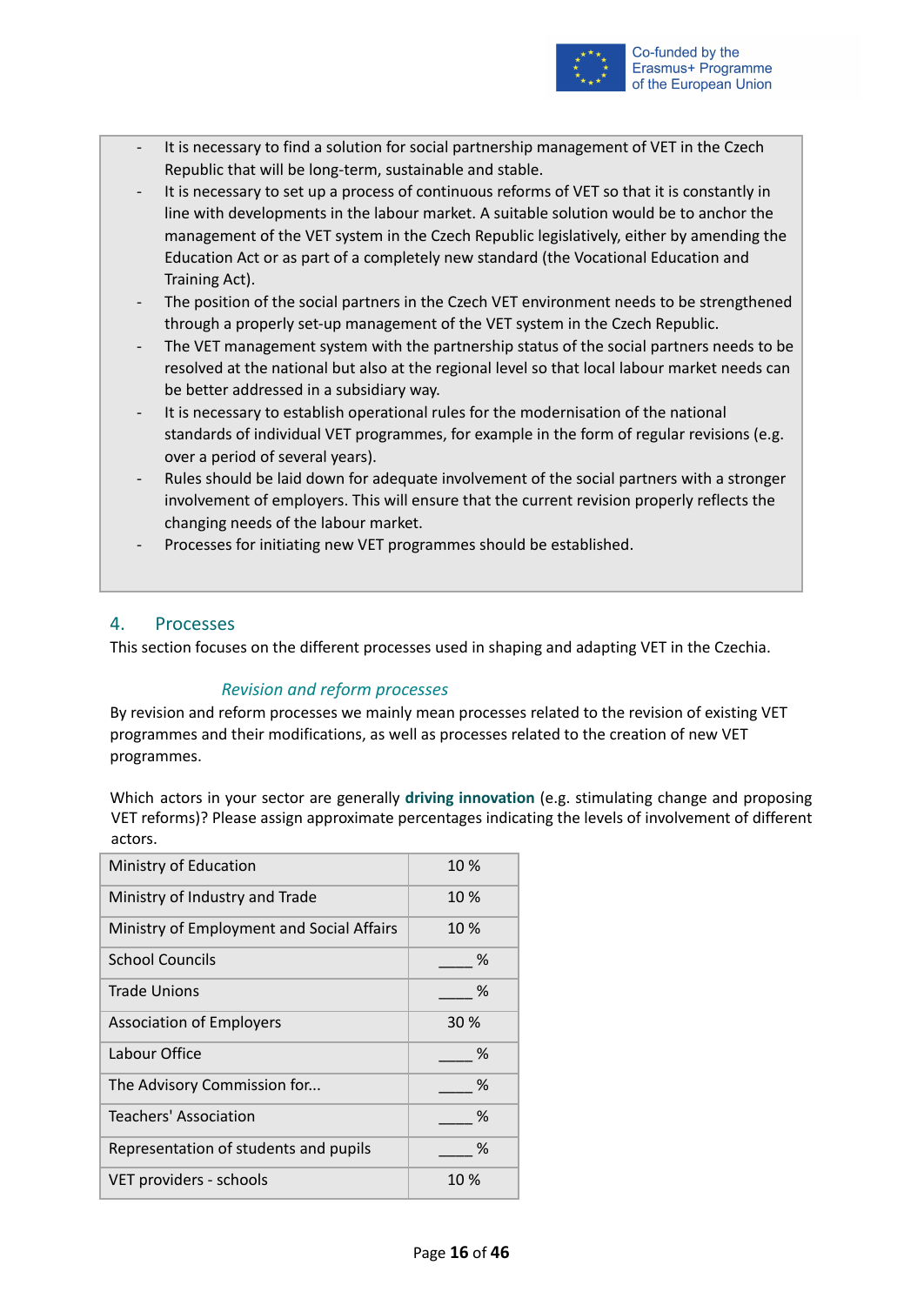

| VET providers - employers          | $10\%$ |
|------------------------------------|--------|
| Industry/economy (representatives) | 20 %   |
| Other [specify here]               | ℅      |
|                                    | 100%   |

What mechanisms are in place in Czechia to ensure that **existing VET programmes** are reviewed**?** Are reviews carried out regularly and at set intervals?

The mechanisms are set out generally in the Education Act as follows:

- National Frameworks of VET Programmes (RVPs) can be changed in serious cases (however, the reasons for changes are not specified in the law and are not elaborated)
- According to the law, the curriculum must correspond to the latest findings of the scientific disciplines whose foundations and practical application are supposed to be mediated, pedagogy and psychology in terms of methods and organisation of education with regard to the age and development of pupils.
- The development and review of the RVPs is carried out by the relevant ministries through experts in science and practice, including pedagogy and psychology.

There are no set intervals for the review of VET programmes. Programmes are reviewed on an ad hoc basis.

Secondary schools must adhere to the basic requirements set by the national standard of the specific program, but they have a relatively large scope to specify the curriculum and to target it to the requirements formulated by the cooperating employers. This allows in many cases a better transfer of the requirements of Labour market into VET without changing the content of the national standards.

Briefly describe the process of reviewing and revising **existing VET programmes in** Czechia. How are revisions considered, submitted, and implemented? How long do these processes tentatively take? Are the conditions set by law or other rules?.

The process of control and review:

- An organisation established by the Ministry of Education called the National Pedagogical Institute of the Czech Republic (NPI CR) is responsible for the organisation and actual implementation of programme revisions.
- The designated NPI expert will set up a working group to check the relevance of the existing VET programme.
- Where a need is identified, adjustments to the relevant framework curriculum are proposed and determined by the working group.
- The requirements for the composition (representativeness) of the working group are not defined. As a rule, the working group is composed of teachers from secondary vocational schools offering the relevant field and, depending on availability, representatives of employers, usually the proposer of the relevant change to the standard.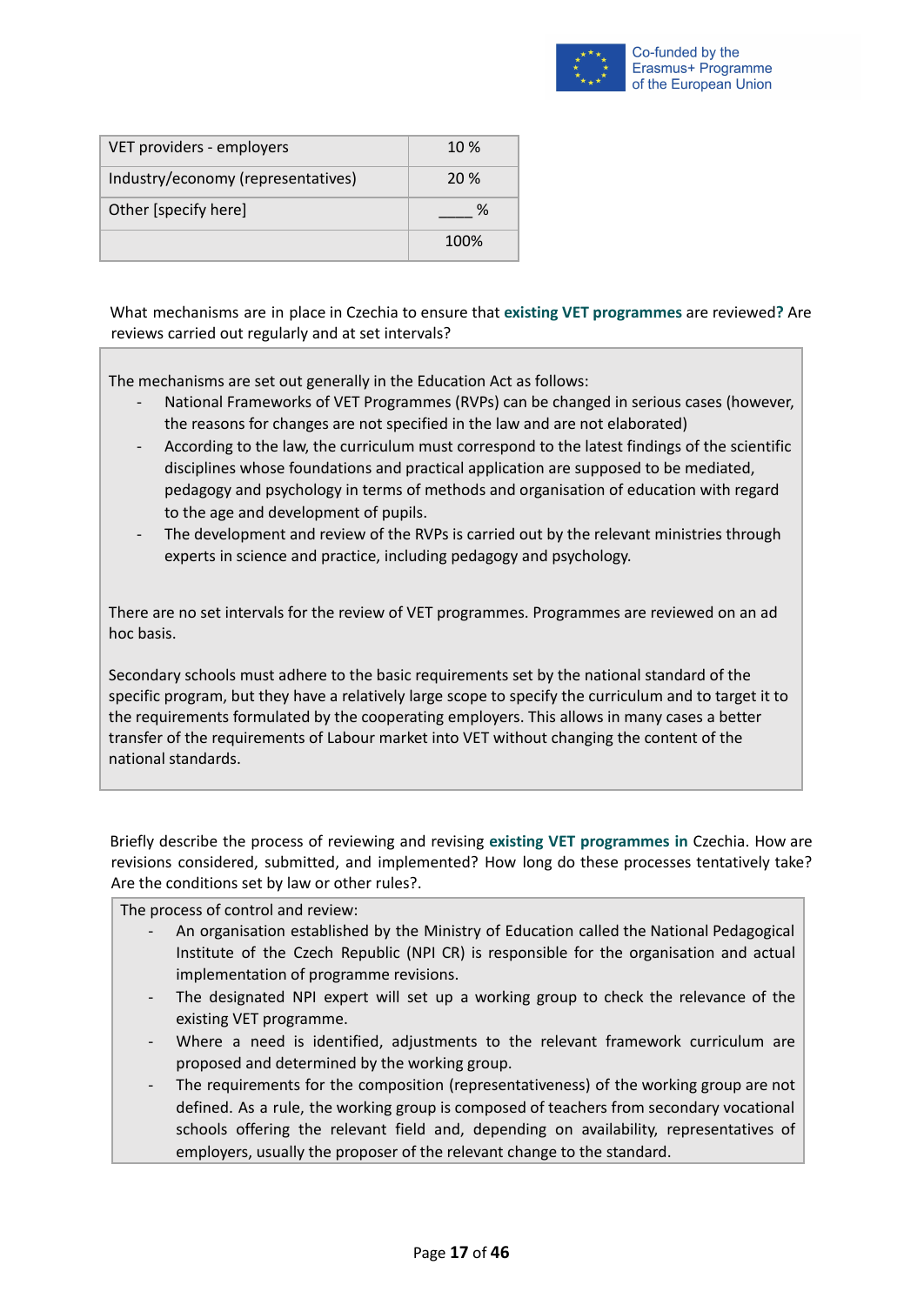

- The duration of the programme review itself is not specified. However, once the modernised programme is published, vocational schools have up to two years to incorporate the changes into their (school) curricula.
- The revised programme shall be discussed by the relevant ministries with the relevant central trade union bodies, the relevant employers' organisations with a national scope and the regions before being issued.
- The earliest the change will take effect is the start of the following school year (1st of September).
- Schools follow the Framework Curriculum from September the 1st, which is no later than 2 years after the date of its publication, with effect from the first year.

Briefly describe the process of introducing **new VET programmes** in your country. How long does this process (usually) take? Please list all relevant laws, regulations and stakeholders.

The process for initiating a new VET programme in the Czech Republic is not explicitly set out. It is not specified when and under what conditions the preparation and introduction of a new VET programme takes place.

The School Act specifies only the following parameters:

- Once every 4 years, a National Long-Term Plan for the Development of the Education System and Regional Long-Term Plans for the Development of the Education System are created
- The social partners, including trade unions and employers, are consulted on these documents
- The system of VET programmes shall be established by the Government by decree after consultation with trade unions, employers' organisations with national scope and regions.
- National Frameworks of VET programmes (RVPs) set out the specific objectives, forms, duration and compulsory content of general and vocational education according to the focus of a given field of education, its organisational structure, professional profile, conditions for the course and completion of education
- According to the law, the field of VET must correspond to the latest findings of the scientific disciplines whose foundations and practical application are to mediate education, pedagogy and psychology in terms of methods and organisation of education with regard to the age and development of pupils.
- An organisation established by the Ministry of Education, the National Pedagogical Institute of the Czech Republic (NPI CR), is responsible for the organisation and development of the programmes.
- The NPI expert in charge will set up a working group to develop the new Framework Curriculum.
- The requirements for the composition (representativeness) of the working group are not defined. As a rule, the working group is composed of teachers from secondary vocational schools offering the relevant field and, depending on availability, representatives of employers, usually the proposer of the relevant change to the standard.
- The relevant ministries will discuss the new programme with the relevant central trade union bodies, the relevant employers' organisations with a national scope and the regions before issuing them.
- There is no required timeline for the development of the new VET programme.
- The earliest the change will take effect is the start of the following school year (1 September).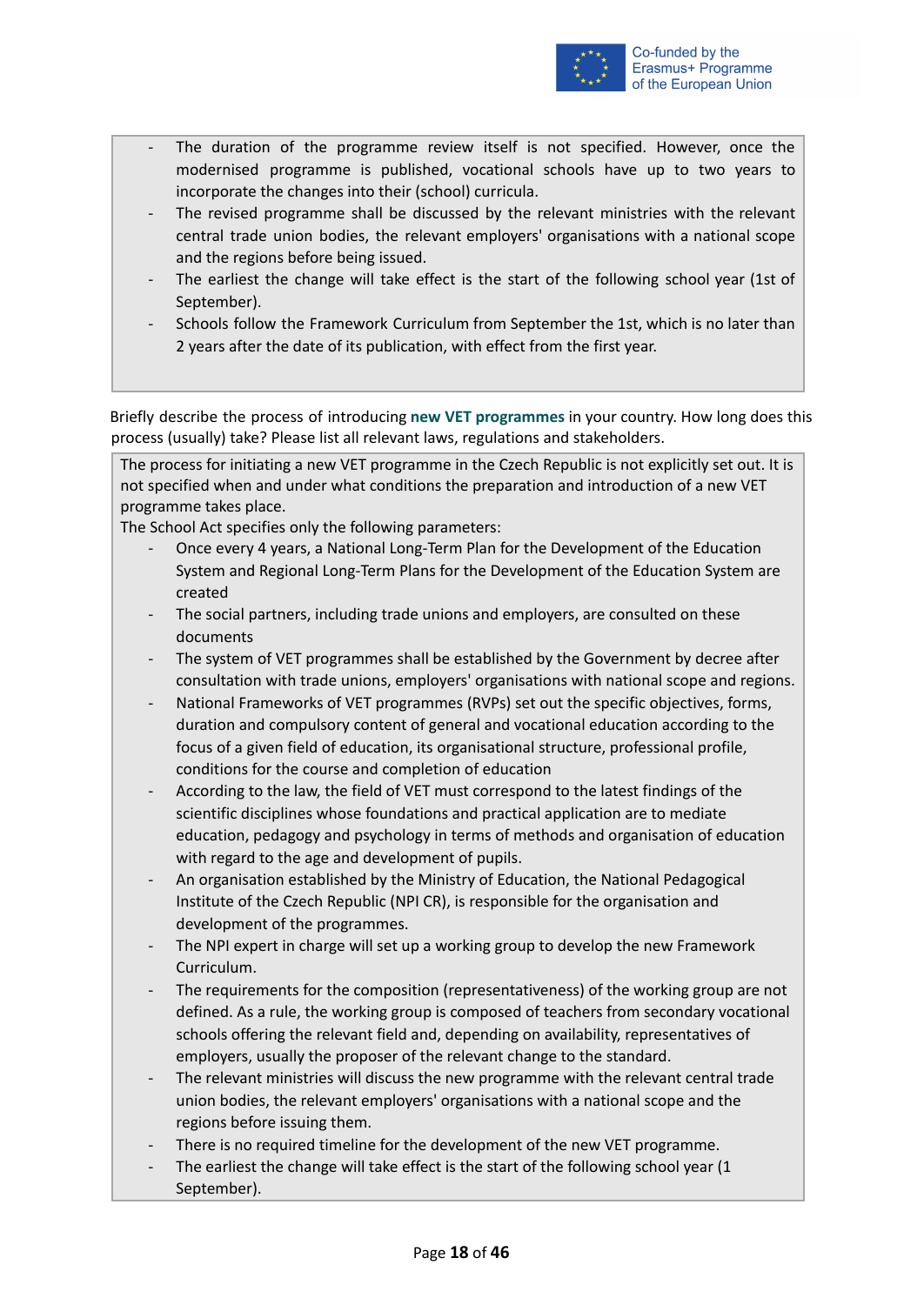

Schools follow the Framework Curriculum from 1 September, which is no later than 2 years after the date of its publication, with effect from the first year.

Responsibility of other ministries:

National Frameworks of VET programmes (RVPs) are issued by the Ministry of Education in consultation with the relevant ministries. The RVPs for health field is issued in consultation with the Ministry of Health. RVPs aimed at preparing for the exercise of a regulated profession shall be issued after consultation with the relevant recognition body. RVPs for education in schools under the jurisdiction of the Ministry of Defence, the Ministry of the Interior and the Ministry of Justice shall be issued by these ministries in consultation with the Ministry of Education.

Which of the following aspects are taken **into account** in VET review and reform processes in general in Czechia?

| Infrastructure                                  |   |
|-------------------------------------------------|---|
| Technology                                      | ✓ |
| Availability of staff                           | ✓ |
| Competence of staff                             |   |
| Job descriptions                                | ✓ |
| International classifications (e.g. ESCO, ISCO) |   |
| Needs of VET providers                          | ✓ |
| Labour market needs                             | ✓ |
| Employee needs                                  |   |
| Pupils' needs                                   |   |
| Data exploration                                | ✓ |
| European trends                                 |   |
| International trends                            |   |
| Local/regional/national policy                  | ✓ |
| Other [insert here]                             |   |

Which three of the above aspects are given **the most attention in the** processes of transferring the needs of the economy to VET in your country or sector?

Labour market needs Competence of staff **Technology** 

Which three of the above aspects are given **the least attention in** the processes of transferring the needs of the economy to VET in your country or sector?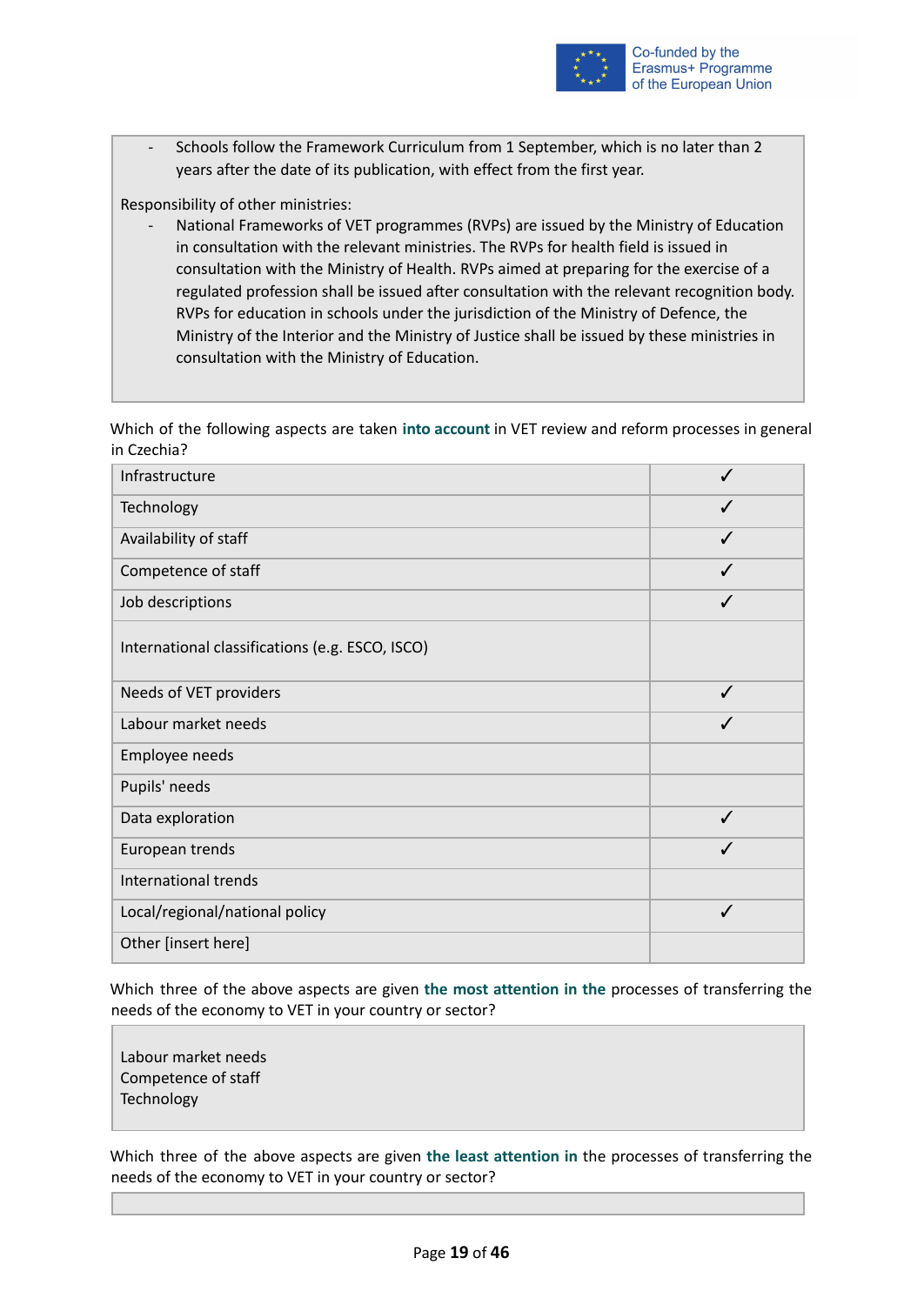

International classifications (e.g. ESCO, ISCO) Employee needs International trends

What mechanisms are available to meet the **needs of VET providers, teachers and learners** and to listen to their demands? How are their perspectives translated into policy?

The Czech Republic has a school-based VET system. It follows that (vocational) schools are the most important link in the VET system in the Czech Republic. Secondary schools in the Czech Republic have a high degree of autonomy within which they can apply national Frameworks of VET programmes standards in the form of their own school standards.

Mechanisms for meeting the needs of VET providers, teachers and pupils and for listening to their demands are not directly enshrined in the Education Act (a key legislative norm). The main mechanisms are therefore the activities of the various associations and dialogue with them, for example in the design of education strategies.

Associations are an important element in meeting the needs of vocational schools. For example, the Czesha Union is an umbrella organisation for associations of different types of education providers (Association of Secondary Industrial Schools of the Czech Republic, Association of Business Academies, Association of Apprenticeship Institutions, etc.) and formulates the needs and requirements of VET providers, teachers and students in the form of opinions on draft laws or national strategies of the Czech Republic in the field of education, financing of education, etc. Teachers' needs are mainly reflected by associations of teachers and education trade unions.

The needs of pupils are referred to in the Education Act. It states that secondary education develops knowledge, skills, abilities, attitudes and values acquired in primary education that are important for the personal development of the individual. It provides pupils with a broader general education or vocational education related to general education and strengthens their value orientation. Secondary education also creates the conditions for a full personal and civic life, independent acquisition of information and lifelong learning, continuation of further education and preparation for a profession or employment.



## <span id="page-19-0"></span>*Mechanisms for identifying labour market needs with regard to Industry 4.0*

Which of the following actors is mainly responsible for the mechanisms put in place to determine labour market needs in your country?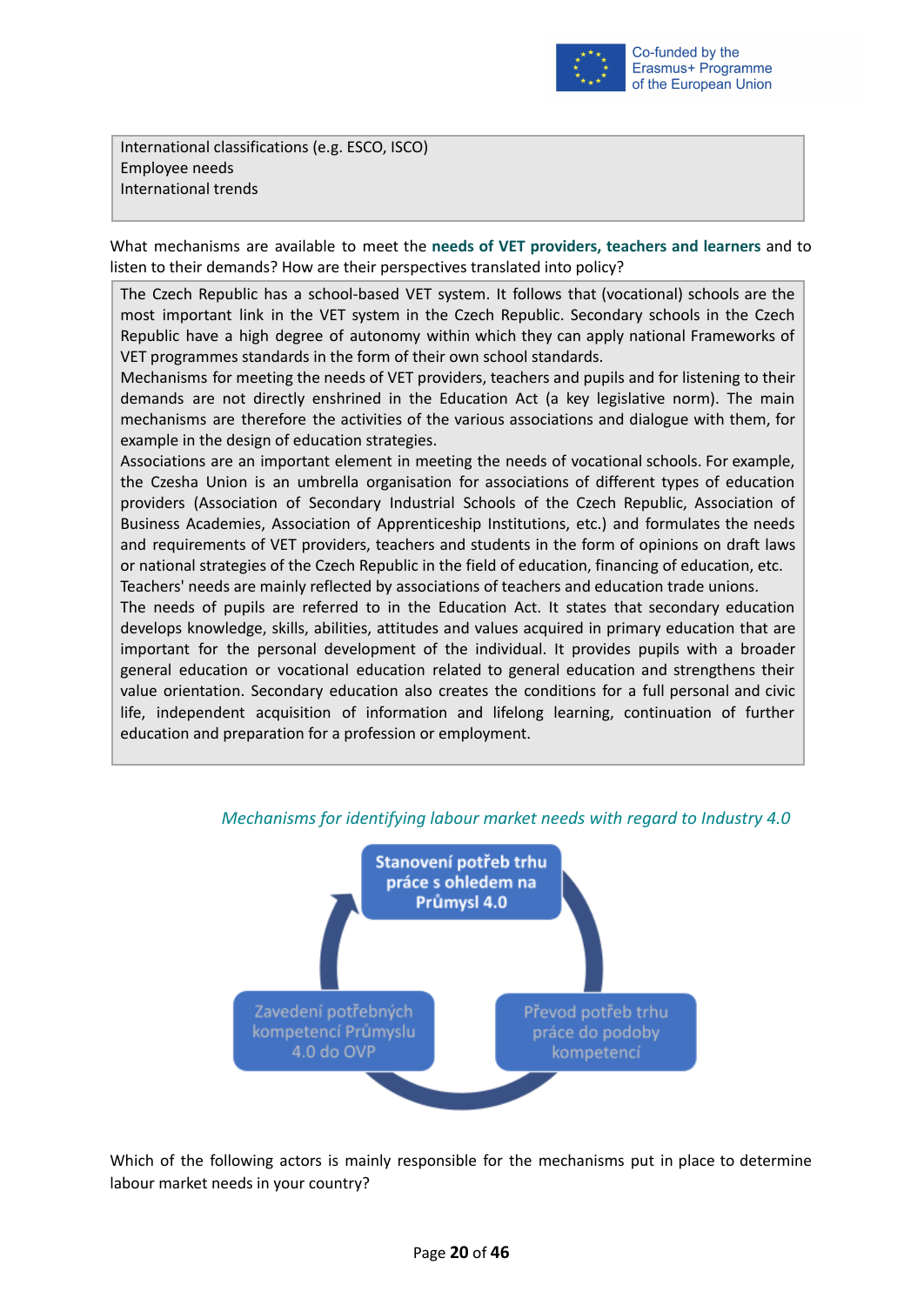

| Ministry of Education                        |   |
|----------------------------------------------|---|
| Ministry of Industry and Trade               |   |
| <b>Ministry of Labour and Social Affairs</b> | ✓ |
| <b>School Council</b>                        |   |
| <b>Trade Unions</b>                          |   |
| <b>Association of Employers</b>              |   |
| Labour Office                                |   |
| The Advisory Commission for                  |   |
| Teachers' Association                        |   |
| Representation of students and pupils        |   |
| VET providers - schools                      |   |
| VET providers - employers                    |   |
| Industry/economy (representatives)           |   |

#### What **general mechanisms** exist in your country to identify labour market needs?

Monitoring and evaluating the situation on the Czech labour market is part of the state employment policy as defined by Act 435/2004 Coll. (Employment Act).

This Act requires the Ministry of Labour and Social Affairs (MLSA) to prepare analyses and forecasts of labour market developments and to take measures to create balance between the resources and needs of the labour force in the Czech Republic.

The MLSA publishes an annual **analysis of the labour market situation in the Czech Republic**. The analysis is mainly quantitative. It maps the employment and unemployment situation in a given year according to various parameters (e.g. the structure of the unemployed, the structure of offered jobs, the situation in the regions, etc.). A deeper, qualitative analysis of supply and demand on the Czech labour market was carried out in 2016. It notes that one of the causes of the mismatch is the low or outdated qualifications of the unemployed, which do not match the requirements for the performance of the offered job. It also states that this mismatch is not being addressed due to the inflexible system of providing retraining through the Czech Employment Office. The report also notes that it is difficult to prepare candidates for technical jobs in particular with the help of retraining, which is often short-term. According to the report, the initial VET system provides better conditions for preparation for technical occupations.

The MSPV also maintains the National **Occupational Catalogue ([NSP\)](http://www.nsp.cz)** by law and is responsible for updating it in accordance with developments in the Czech labour market.

If relevant, what **specific mechanisms** have been used to identify labour market needs with respect to Industry 4.0 in your country?

The following projects and studies have been prepared in the Czech Republic to determine the needs of the labour market with regard to Industry 4.0.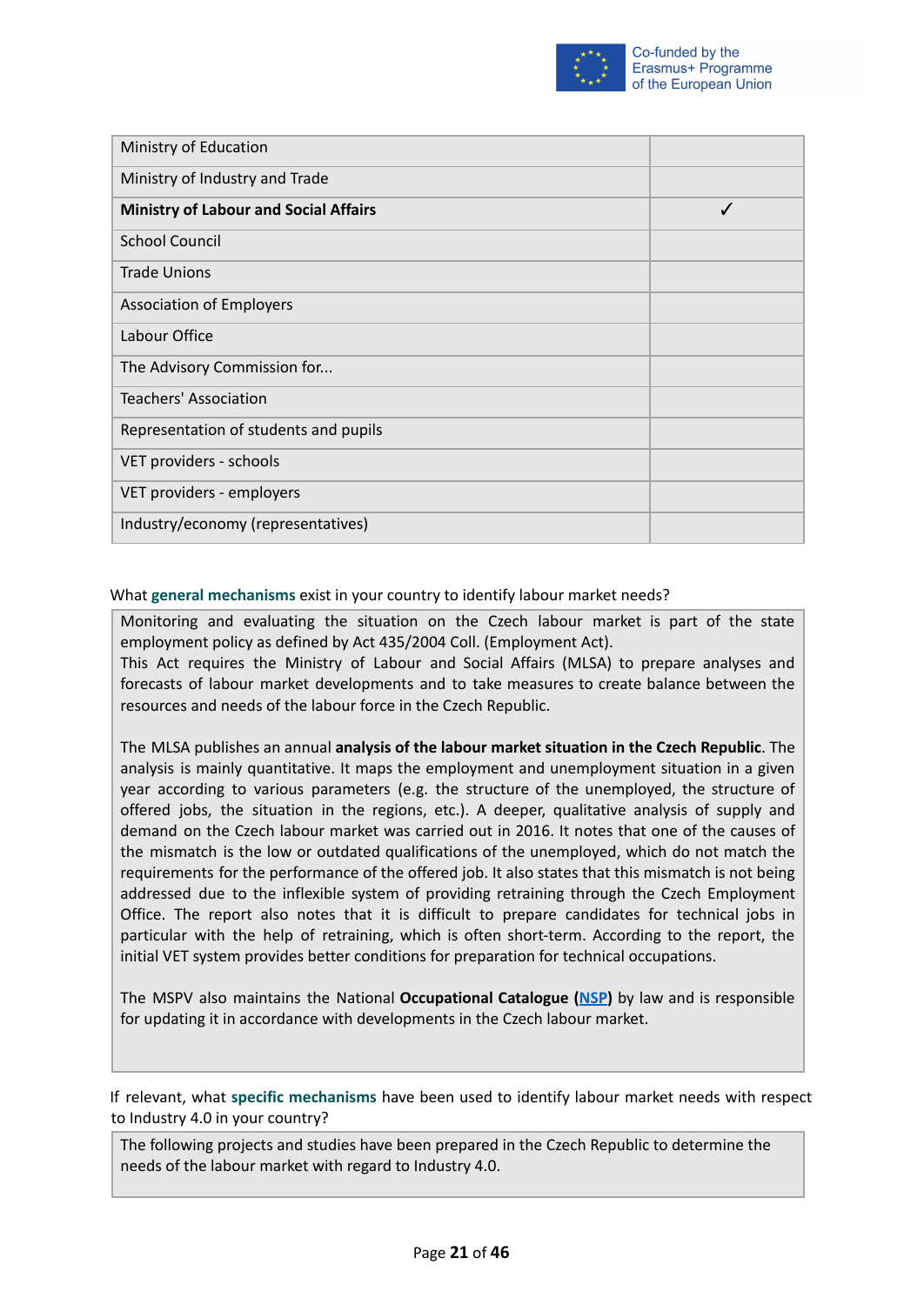

#### **Work 4.0 and the Work 4.0 Action Plan**

In 2016, the Ministry of Labour and Social Affairs prepared a study called the Work 4.0 [Initiative,](https://www.mpsv.cz/web/cz/prace-4.0) which deals with the expected impact of digitalisation on the labour market. The study examines:

- the impact of technological change on labour demand
- trends affecting further education
- categories of persons at risk of technological change
- impacts of technological change on selected social aspects

A year later, the Work 4.0 Action Plan was created, which defined actions to meet the 4 strategic objectives:

- Regulating the impact of technological change on labour demand
- Support for further education
- Setting labour market conditions in the context of technological change
- Regulating the impact of technological change on selected social aspects

Most of the measures formulated in the Action Plan were aimed at the period 2017-2019, but as a rule, implementation was delayed or the proposed measures were not implemented at all.

#### **KOMPAS**

The project "Labour Market Forecasting - [KOMPAS"](https://www.predikcetrhuprace.cz/) (2017-2020) aimed to create a system of labour market forecasting and monitoring in the Czech Republic, which should reflect the significant impact of technological trends on the Czech labour market and take into account the specifics of regional development. The importance of this system in relation to Industry 4.0 should become apparent in the long term, when it will use data to demonstrate the transformation of the labour market under the influence of technology and make appropriate forecasts.

#### **Kompetence 4.0**

The project "Mapping future competences as part of systemic measures for defining labour market requirements (*[Kompetence](https://www.mpsv.cz/kompetence) 4.0*) is aimed at setting up procedures for mapping future competences that respond to changing requirements with regard to Industry 4.0 technologies. The project sets up procedures for mapping and identifying new competences. It also carries out the mapping of new competences in ten pilot sectors. The project is described in detail as an example of good practice later in the study.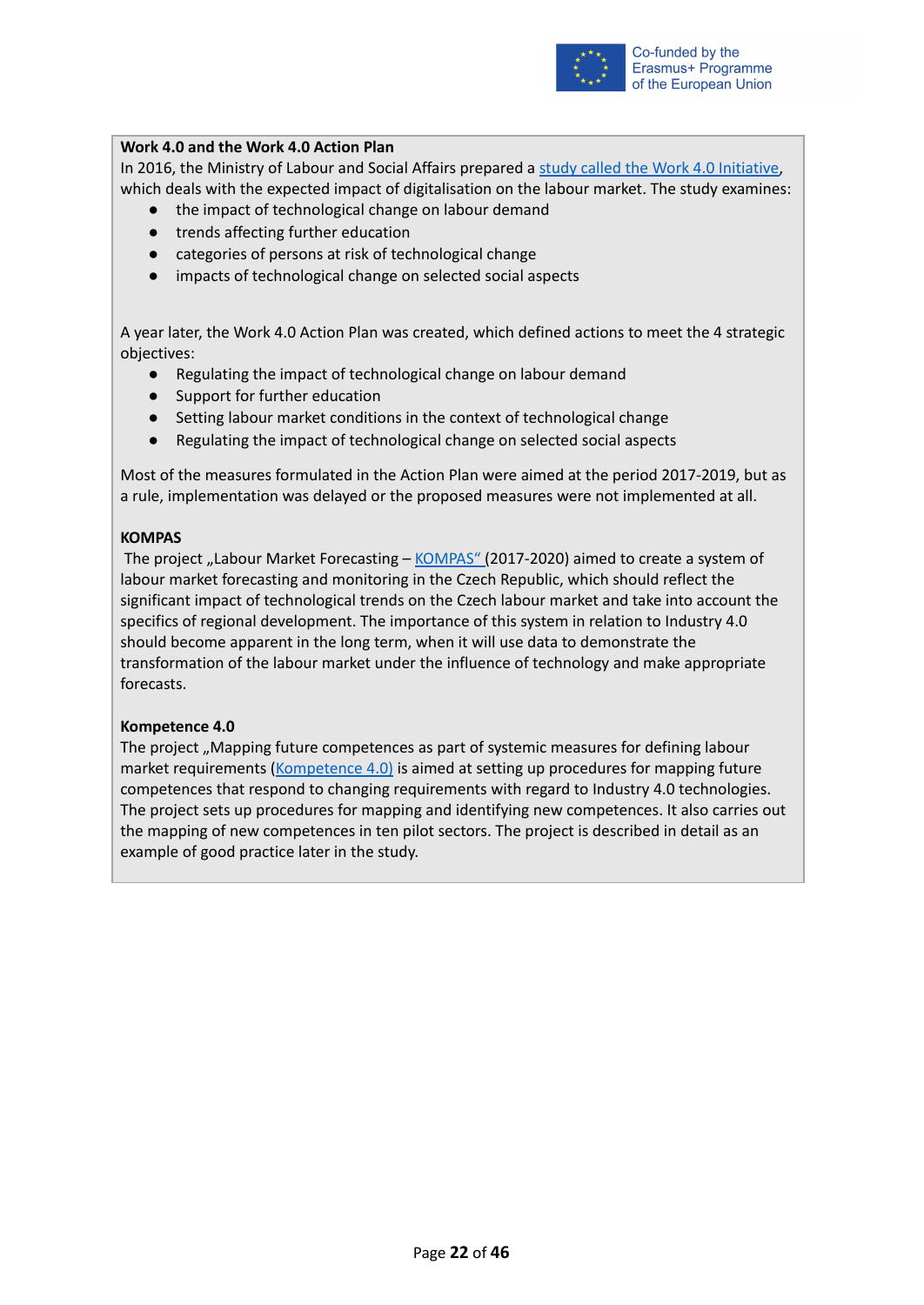

<span id="page-22-0"></span>

*Processes for translating labour market needs into worker competences*

Which of the following actors is mainly responsible for the processes of translating labour market needs into key competences for VET in your country?

| <b>Ministry of Education</b>          |  |
|---------------------------------------|--|
| Ministry of Industry and Trade        |  |
| Ministry of [specify remit]           |  |
| <b>School Council</b>                 |  |
| <b>Trade Unions</b>                   |  |
| <b>Association of Employers</b>       |  |
| Labour Office                         |  |
| The Advisory Commission for           |  |
| <b>Teachers' Association</b>          |  |
| Representation of students and pupils |  |
| VET providers - schools               |  |
| VET providers - employers             |  |
| Industry/economy (representatives)    |  |

What processes **generally regulate or organise the** "translation" of labour market needs into competences in your country?

The organisation of the "translation" of labour market needs into competences in the Czech Republic is mainly ensured through the administration and continuous modernisation of the National Occupational Catalogue [\(NSP](http://www.nsp.cz)) under the responsibility of the Ministry of Labour and Social Affairs. It currently contains 2 231 occupations, including various specialisations. The competences required for individual occupations are stored in the Central Competence Database [\(CDK\)](https://cdk.nsp.cz/) with almost 27,000 professional knowledge and skills, general skills, soft competences and digital competences.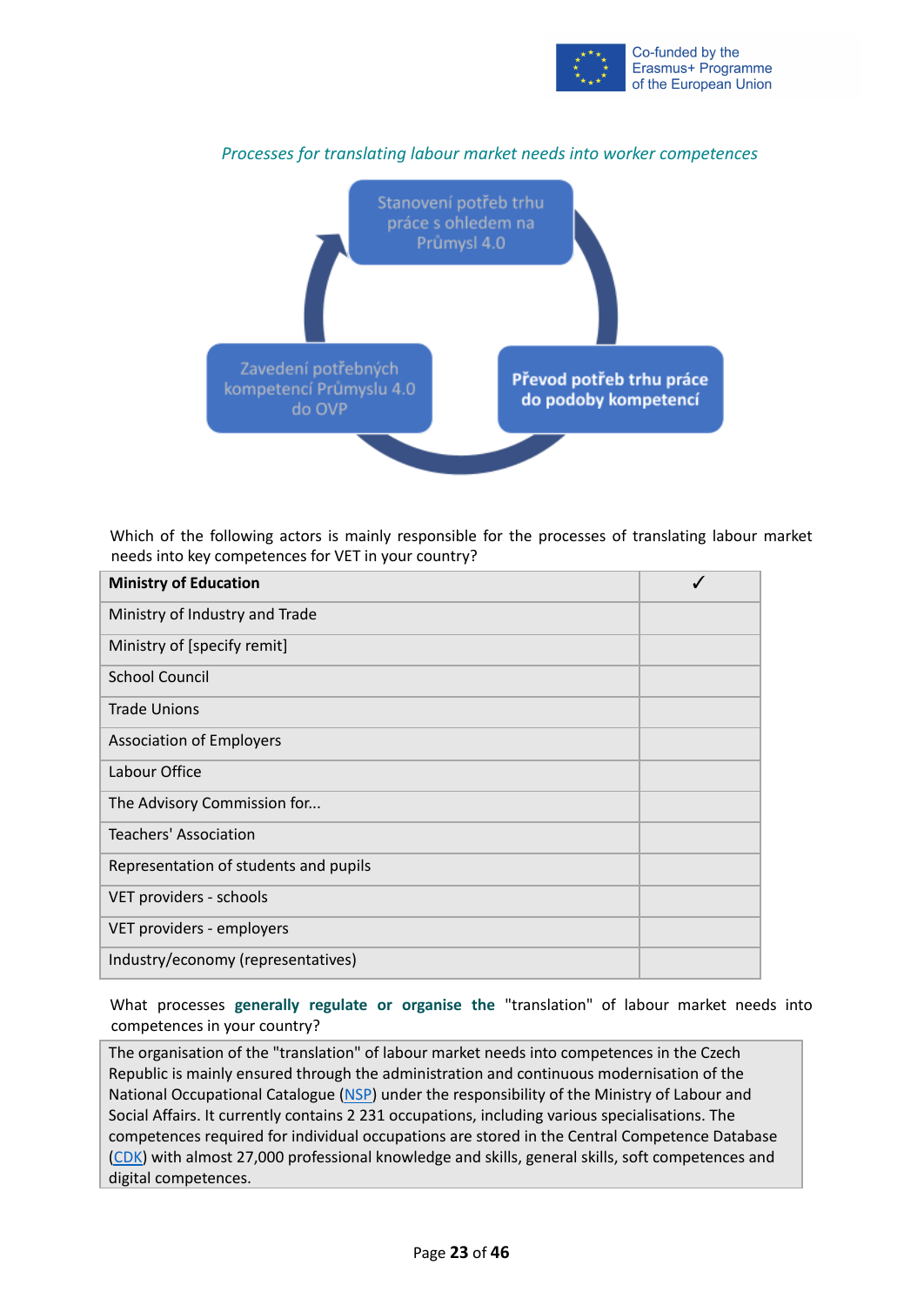

The CDK forms a common competence base with another important catalogue: The National Qualifications Framework [\(NSK\)](http://www.narodnikvalifikace.cz). It is a register of professional qualifications existing on the labour market in the Czech Republic. It enables candidates to obtain a nationally recognised certificate of their professional qualification. The certificate demonstrates the acquisition of professional competences that people have acquired informally, outside the system of formal school training. The composition of vocational qualifications in the NSK system can be used by vocational schools in structuring the school curricula of the VET courses offered.



<span id="page-23-0"></span>

Which of the following actors are mainly responsible for the processes regulating or organising the implementation of key competences in VET in your country?

| <b>Ministry of Education</b>          |  |
|---------------------------------------|--|
| Ministry of Industry and Trade        |  |
| Ministry of [specify remit]           |  |
| <b>School Council</b>                 |  |
| <b>Trade Unions</b>                   |  |
| <b>Association of Employers</b>       |  |
| Labour Office                         |  |
| The Advisory Commission for           |  |
| Teachers' Association                 |  |
| Representation of students and pupils |  |
| VET providers - schools               |  |
| VET providers - employers             |  |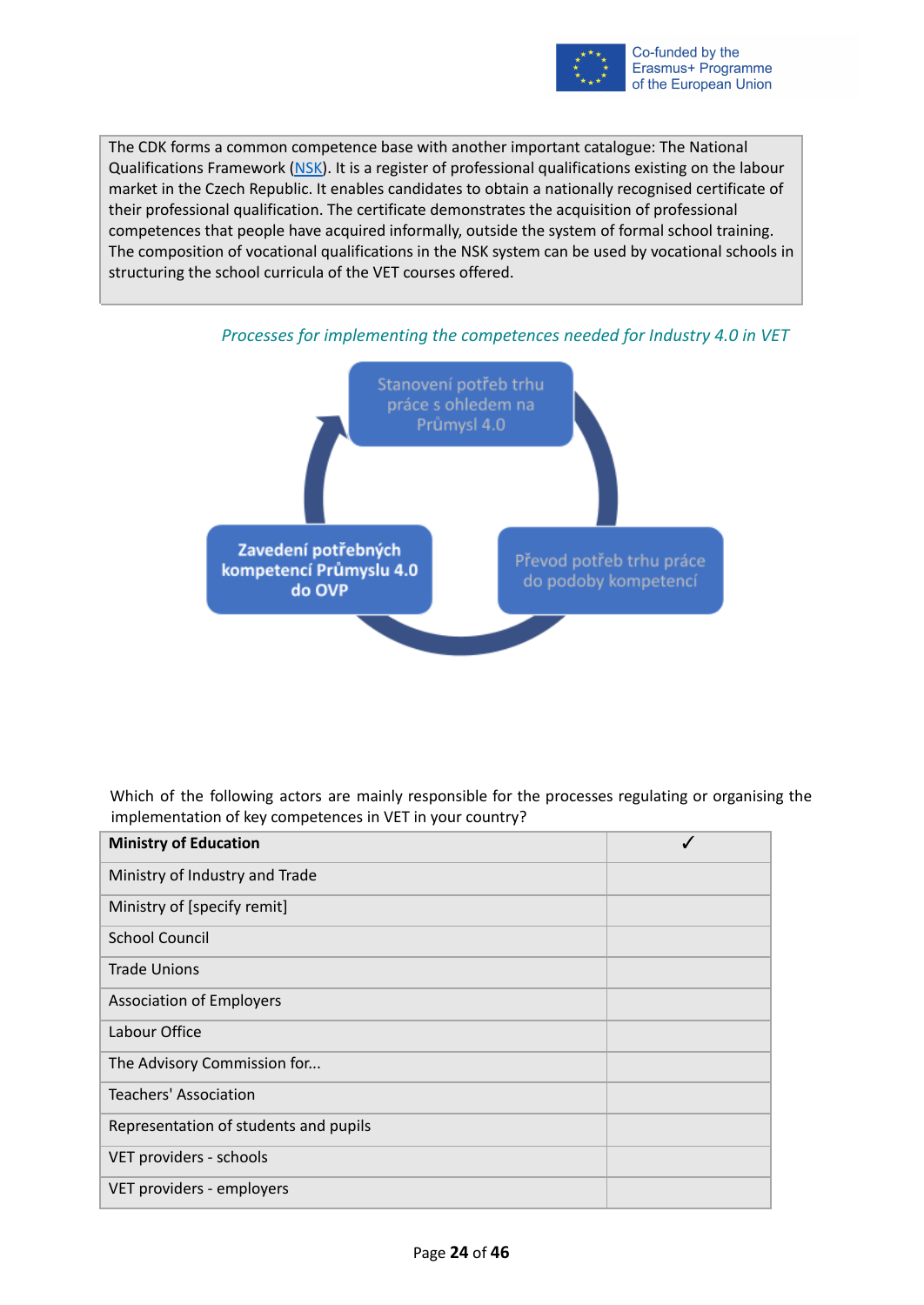

| Industry/economy (representatives) |  |
|------------------------------------|--|
| Other [insert here]                |  |

What processes **generally regulate or organise the** implementation of new competences in your country and in your specific sector(s)? How are competences usually transferred from policy to VET practice?

The Education Act requires that educational programmes (including VET programmes) should correspond to the latest knowledge of the scientific disciplines whose foundations and practical application education is intended to convey. The methods and organisation of education are then to be in line with the latest findings in pedagogy and psychology and adapted to the age and level of development of pupils.

However, the more specific procedures by which the new competences are implemented in the national standards are not specified.

New education policy requirements that are more general in nature (e.g. in mathematics, financial literacy or digital competences) appear across the board in the standards. In general, there is a greater emphasis on providing a broader educational base in order to make graduates more employable in the labour market and in civic life, including in the case of VET programmes.

If relevant, what **specific processes** have regulated or organised the implementation of the competences needed for Industry 4.0 in VET practice in your country? What technical, infrastructural and staffing arrangements were in place and who implemented these changes in VET institutions?

No specific processes have been established to regulate or organise the implementation of the competences needed for Industry 4.0 in vocational education and training in the Czech Republic. The modernisation of VET programmes and their addition of new content has taken place (see below), but attention has been paid to the new requirements of the fields, regardless of whether these were technologies typically associated with the Industry 4.0 phenomenon. However, it is clear that many of the newly added elements of education are indeed directly related to Industry 4.0.

The National Pedagogical Institute - an organisation established by the Ministry of Education of the Czech Republic - is responsible for the management and modernisation of the VET system. NPI experts organise revisions through consultations with experts in working groups, identify new subject requirements and evaluate the possibilities of their implementation.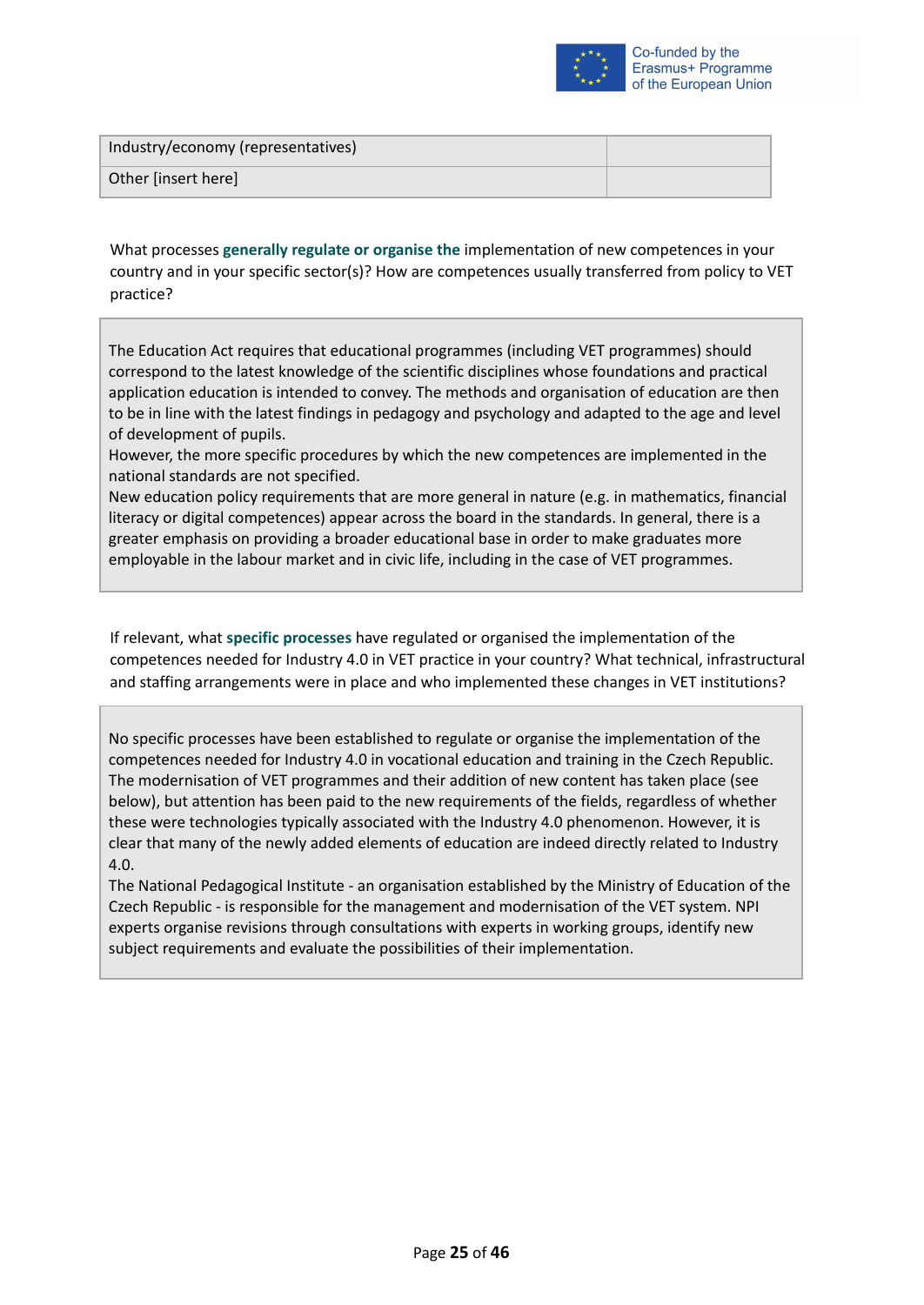

# <span id="page-25-0"></span>5. Examples of good practice

This section is dedicated to collecting concrete examples of good practice from your country. We are interested in any good practices that you may already be aware of, as well as those that you have identified through desk research and stakeholder feedback. The examples are focused on the field of upper secondary education (ISCED level 3, equivalent to EQF level 3-4). They should include projects, initiatives and programmes that have already been put in place, as well as those that have been developed despite, or because of, the additional pressures caused by the Covid-19 pandemic.

#### Revision of existing VET training programmes

<span id="page-25-1"></span>How specifically (if at all) have the new needs and demands of the labour market in the context of Industry 4.0 been reflected in changes to existing VET programmes over the last 5-7 years? Identify existing programmes that have been revised to meet the labour market requirements of Industry 4.0.

| Title of the VET programme:                                                                                   | Ecology and environment                                                                                                                                                                                                                                       |
|---------------------------------------------------------------------------------------------------------------|---------------------------------------------------------------------------------------------------------------------------------------------------------------------------------------------------------------------------------------------------------------|
|                                                                                                               | Industrial ecology                                                                                                                                                                                                                                            |
| Initiator/creator of the revised programme:                                                                   | National Pedagogical Institute of the Czech<br>Republic                                                                                                                                                                                                       |
| What sector does the example represent?                                                                       | Ecology and environmental protection                                                                                                                                                                                                                          |
| What new elements have been added to the<br>programme with regard to Industry 4.0 or<br>relevant competences? | Reinforcing the curriculum with new<br>knowledge in ecology and new production<br>technologies:<br>energy and its impact on the<br>environment<br>environmentally friendly technological<br>alternatives in industry and                                      |
|                                                                                                               | agriculture.                                                                                                                                                                                                                                                  |
| What makes this project/initiative an example of<br>good practice?                                            | Upgrading the sector's programmes with new<br>technologies in terms of their environmental<br>impact                                                                                                                                                          |
| What is the transfer potential of the revisions<br>made?                                                      | All secondary vocational schools in the Czech<br>Republic that offer these VET programmes will<br>be required to incorporate the new elements<br>into their curriculum.                                                                                       |
| What results have been achieved or what are the<br>recommendations of the review?                             | In 2020, the relevant national standard(s) was<br>upgraded. Vocational schools will incorporate<br>these elements into their curriculum as a<br>result of adding them to the national<br>standards for these programmes from<br>September 2022 at the latest. |
| Link to the website with more information:                                                                    | Full text of the current standards for<br>secondary vocational education:                                                                                                                                                                                     |

#### **VET programmes in the field in ecology and environmental protection**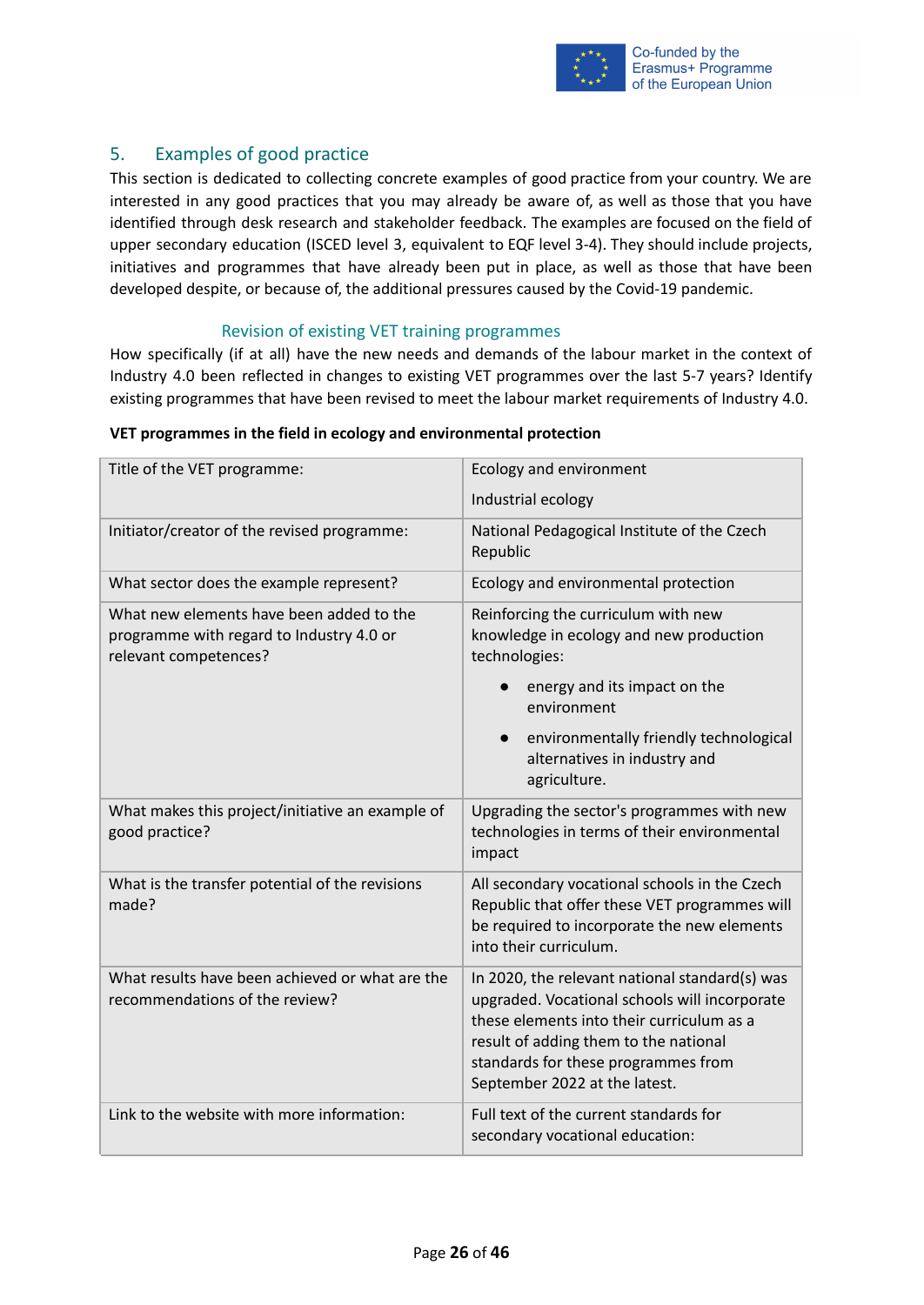

| https://www.edu.cz/ryp-ramcove-yzdelayaci-p |
|---------------------------------------------|
| rogramy/ramcove-vzdelavaci-programy-stredni |
| ho-odborneho-vzdelavani-rvp-sov/            |
|                                             |

# **VET programmes in the field in information technology**

| Title of the VET programme:                                                                                   | <b>Information Technology</b>                                                                                                                                                                                                                                 |
|---------------------------------------------------------------------------------------------------------------|---------------------------------------------------------------------------------------------------------------------------------------------------------------------------------------------------------------------------------------------------------------|
| Initiator/creator of the revised programme:                                                                   | National Pedagogical Institute of the Czech<br>Republic                                                                                                                                                                                                       |
| What sector does the example represent?                                                                       | <b>ICT</b>                                                                                                                                                                                                                                                    |
| What new elements have been added to the<br>programme with regard to Industry 4.0 or<br>relevant competences? | A cyber security element is incorporated:<br>Cybersecurity principles<br>Dangers in cyberspace<br>$\bullet$<br>Hardware and software resources for<br>setting up cyber security<br>Cybersecurity standards                                                    |
| What makes this project/initiative an example of<br>good practice?                                            | All VET programmes in the sector have been<br>upgraded with the newly required elements.                                                                                                                                                                      |
| What is the transfer potential of the revisions<br>made?                                                      | All secondary vocational schools in the Czech<br>Republic that offer these VET programmes will<br>be required to incorporate the new elements<br>into their curriculum.                                                                                       |
| What results have been achieved or what are the<br>recommendations of the review?                             | In 2020, the relevant national standard(s) was<br>upgraded. Vocational schools will incorporate<br>these elements into their curriculum as a<br>result of adding them to the national<br>standards for these programmes from<br>September 2022 at the latest. |
| Link to the website with more information:                                                                    | Full text of the current standards for<br>secondary vocational education:<br>https://www.edu.cz/rvp-ramcove-vzdelavaci-p<br>rogramy/ramcove-vzdelavaci-programy-stredni<br>ho-odborneho-vzdelavani-rvp-sov/                                                   |

#### **VET programmes in the fields in Mining and Mining geology, Metallurgy and Foundry**

| Title of the VET programme: | Geotechnics; Metallurgist operator; Model |
|-----------------------------|-------------------------------------------|
|                             | equipment technician; Metallurgist; Model |
|                             | maker; Foundryman                         |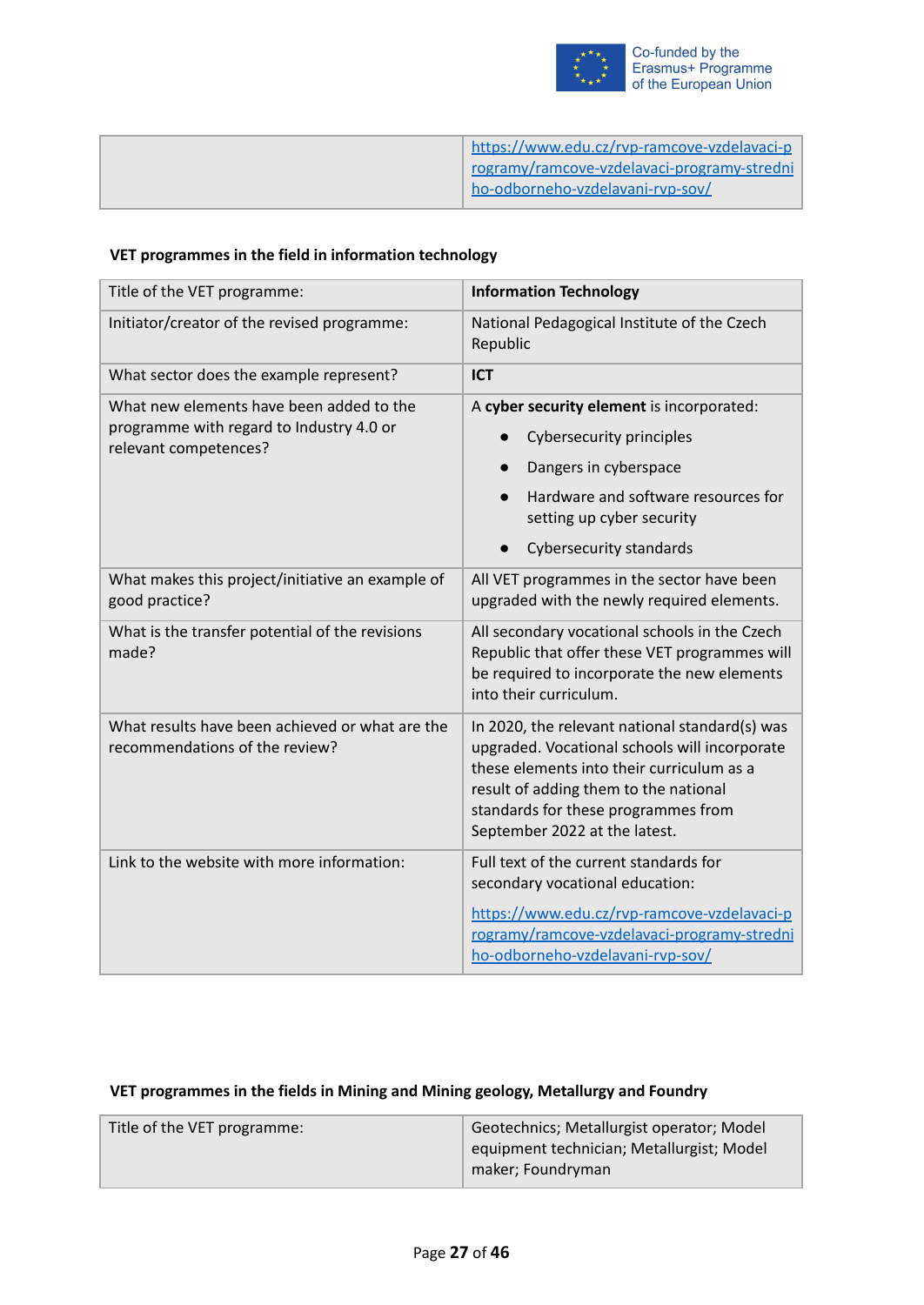

| Initiator/creator of the revised programme:                                          | National Pedagogical Institute of the Czech<br>Republic                                                                                                                                                                                                       |
|--------------------------------------------------------------------------------------|---------------------------------------------------------------------------------------------------------------------------------------------------------------------------------------------------------------------------------------------------------------|
| What sector does the example represent?                                              | Mining and mining geology, metallurgy and<br>foundry                                                                                                                                                                                                          |
| What new elements have been added to the<br>programme with regard to Industry 4.0 or | 2D and 3D graphic software<br>3D modelling<br>$\bullet$                                                                                                                                                                                                       |
| relevant competences?                                                                | 3D printing<br>$\bullet$                                                                                                                                                                                                                                      |
|                                                                                      | simulation technology programs<br>$\bullet$                                                                                                                                                                                                                   |
|                                                                                      | basics of CNC machine tools and<br>$\bullet$<br>robotic workplaces programming                                                                                                                                                                                |
|                                                                                      | aerial photogrammetry (only for<br>$\bullet$<br>Geotechnics)                                                                                                                                                                                                  |
| What makes this project/initiative an example of<br>good practice?                   | All VET programmes in the sector have been<br>upgraded with the newly required elements.                                                                                                                                                                      |
| What is the transfer potential of the revisions<br>made?                             | All secondary vocational schools in the Czech<br>Republic that offer these VET programmes will<br>be required to incorporate the new elements<br>into their curriculum.                                                                                       |
| What results have been achieved or what are the<br>recommendations of the review?    | In 2020, the relevant national standard(s) was<br>upgraded. Vocational schools will incorporate<br>these elements into their curriculum as a<br>result of adding them to the national<br>standards for these programmes from<br>September 2022 at the latest. |
| Link to the website with more information:                                           | Full text of the current standards for<br>secondary vocational education:                                                                                                                                                                                     |
|                                                                                      | https://www.edu.cz/rvp-ramcove-vzdelavaci-p<br>rogramy/ramcove-vzdelavaci-programy-stredni<br>ho-odborneho-vzdelavani-rvp-sov/                                                                                                                                |

# **VET programmes in the field of engineering**

| Title of the VET programme:                 | Mechanical engineering; Mechanical engineer;<br>Toolmaker; Locksmith; Metalworker;<br>Blacksmith; Fine mechanic; Machinist; Road<br>machinery machinist; Gunsmith; Gunsmith<br>technician; Machine and equipment<br>mechanic; Adjuster mechanic; Aeronautical<br>mechanic; Optician; |
|---------------------------------------------|--------------------------------------------------------------------------------------------------------------------------------------------------------------------------------------------------------------------------------------------------------------------------------------|
| Initiator/creator of the revised programme: | National Pedagogical Institute of the Czech<br>Republic                                                                                                                                                                                                                              |
| What sector does the example represent?     | <b>Engineering</b>                                                                                                                                                                                                                                                                   |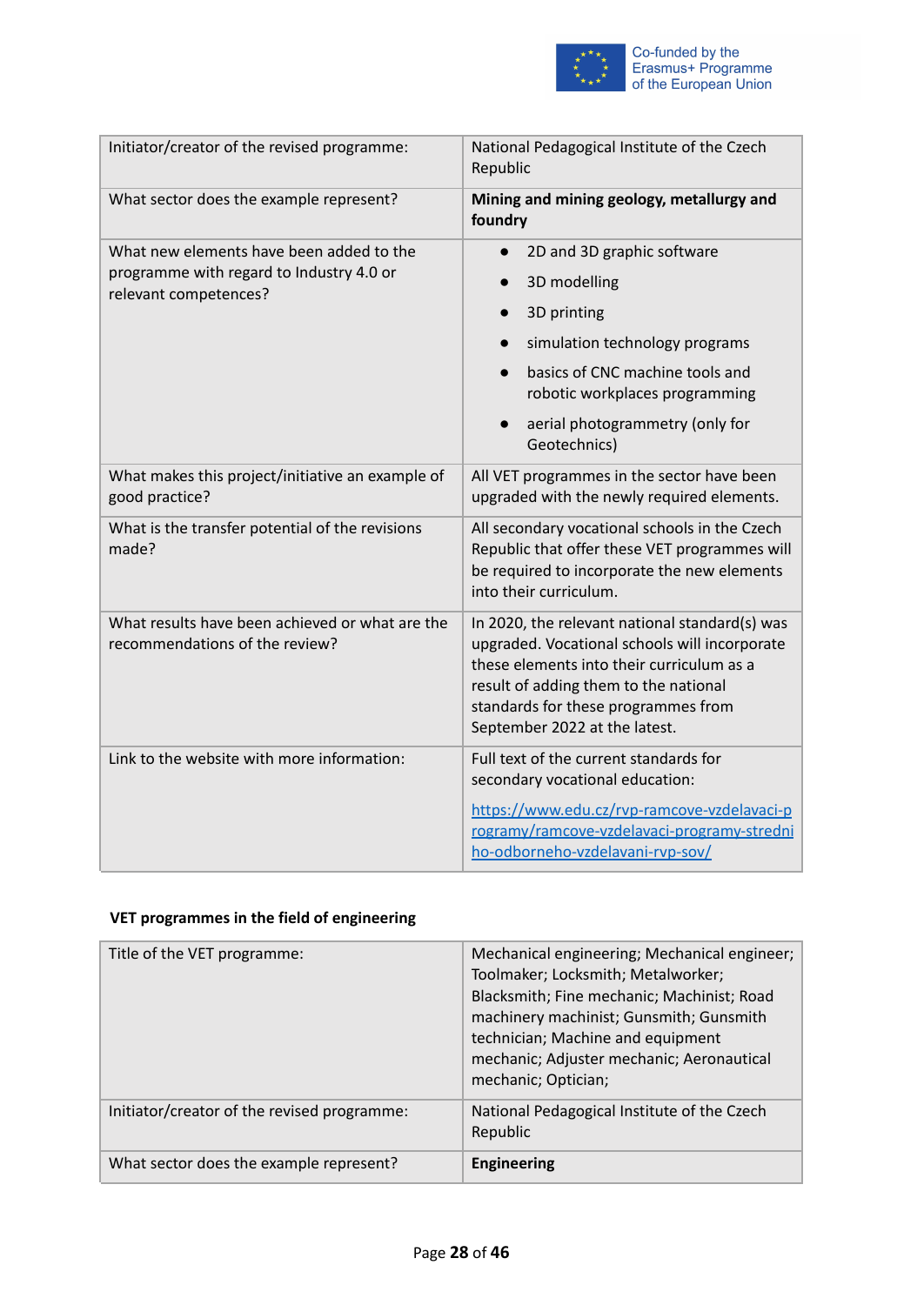

| What new elements have been added to the<br>programme with regard to Industry 4.0 or<br>relevant competences? | Elements have been added in all branches of<br>secondary vocational education falling under<br>the field of engineering:                                                                                                                                      |
|---------------------------------------------------------------------------------------------------------------|---------------------------------------------------------------------------------------------------------------------------------------------------------------------------------------------------------------------------------------------------------------|
|                                                                                                               | 3D printing                                                                                                                                                                                                                                                   |
|                                                                                                               | 3D scanning<br>$\bullet$                                                                                                                                                                                                                                      |
|                                                                                                               | working with programs for 2D<br>drawings                                                                                                                                                                                                                      |
|                                                                                                               | working with 3D modelling programs                                                                                                                                                                                                                            |
|                                                                                                               | robotization, automation and<br>$\bullet$<br>digitalization of engineering<br>production                                                                                                                                                                      |
| What makes this project/initiative an example of<br>good practice?                                            | All VET programmes in the sector have been<br>upgraded with the newly required elements.                                                                                                                                                                      |
| What is the transfer potential of the revisions<br>made?                                                      | All secondary vocational schools in the Czech<br>Republic that offer these VET programmes will<br>be required to incorporate the new elements<br>into their curriculum.                                                                                       |
| What results have been achieved or what are the<br>recommendations of the review?                             | In 2020, the relevant national standard(s) was<br>upgraded. Vocational schools will incorporate<br>these elements into their curriculum as a<br>result of adding them to the national<br>standards for these programmes from<br>September 2022 at the latest. |
| Link to the website with more information:                                                                    | Full text of the current standards for<br>secondary vocational education:                                                                                                                                                                                     |
|                                                                                                               | https://www.edu.cz/rvp-ramcove-vzdelavaci-p<br>rogramy/ramcove-vzdelavaci-programy-stredni<br>ho-odborneho-vzdelavani-rvp-sov/                                                                                                                                |

# **VET programmes in the field of electrical engineering and telecommunications**

| Title of the VET programme:                 | Electrical engineering; Electrician; Electrical<br>mechanic for equipment and apparatus;<br>Coupling mechanic; Electrical mechanic; |
|---------------------------------------------|-------------------------------------------------------------------------------------------------------------------------------------|
| Initiator/creator of the revised programme: | National Pedagogical Institute of the Czech<br>Republic                                                                             |
| What sector does the example represent?     | <b>Electrical engineering and</b><br>telecommunications                                                                             |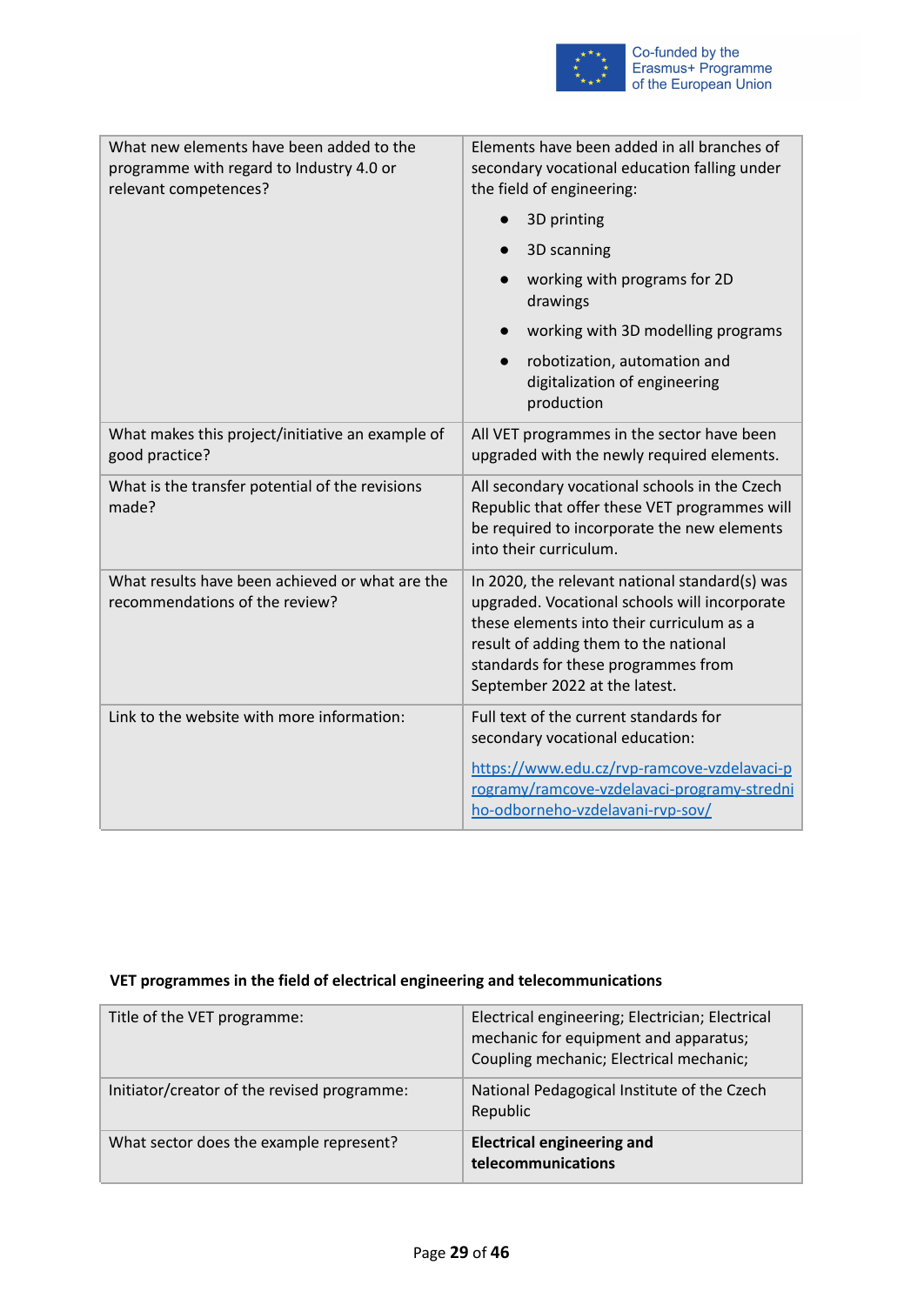

| What new elements have been added to the                                          | Electrician:                                                                                                                                                            |
|-----------------------------------------------------------------------------------|-------------------------------------------------------------------------------------------------------------------------------------------------------------------------|
| programme with regard to Industry 4.0 or<br>relevant competences?                 | intelligent wiring<br>$\bullet$                                                                                                                                         |
|                                                                                   | security systems<br>$\bullet$                                                                                                                                           |
|                                                                                   | photovoltaic sources<br>$\bullet$                                                                                                                                       |
|                                                                                   | Electrical mechanic for equipment and<br>instruments:                                                                                                                   |
|                                                                                   | PC-based measuring systems<br>$\bullet$                                                                                                                                 |
|                                                                                   | remote measurement of electrical and<br>$\bullet$<br>non-electrical quantities                                                                                          |
|                                                                                   | photovoltaic sources<br>$\bullet$                                                                                                                                       |
|                                                                                   | automation technology<br>$\bullet$                                                                                                                                      |
|                                                                                   | programmable logic automaton<br>$\bullet$                                                                                                                               |
|                                                                                   | fluid technology<br>$\bullet$                                                                                                                                           |
|                                                                                   | industrial robots<br>$\bullet$                                                                                                                                          |
|                                                                                   | industrial networks<br>$\bullet$                                                                                                                                        |
|                                                                                   | sensors of non-electrical quantities                                                                                                                                    |
|                                                                                   | Coupling mechanic:                                                                                                                                                      |
|                                                                                   | data transmissions                                                                                                                                                      |
|                                                                                   | technology and data networking<br>$\bullet$                                                                                                                             |
|                                                                                   | analog signal sampling<br>$\bullet$                                                                                                                                     |
|                                                                                   | quantization and coding                                                                                                                                                 |
|                                                                                   | Electrical mechanic:                                                                                                                                                    |
|                                                                                   | photovoltaic sources                                                                                                                                                    |
|                                                                                   | <b>PLC</b> automats                                                                                                                                                     |
|                                                                                   | <b>Electrical Engineering:</b>                                                                                                                                          |
|                                                                                   | principles of fixed and mobile data<br>networking                                                                                                                       |
|                                                                                   | data transmission technology                                                                                                                                            |
|                                                                                   | data network services                                                                                                                                                   |
|                                                                                   | signal digitization                                                                                                                                                     |
| What makes this project/initiative an example of<br>good practice?                | All VET programmes in the sector have been<br>upgraded with the newly required elements.                                                                                |
| What is the transfer potential of the revisions<br>made?                          | All secondary vocational schools in the Czech<br>Republic that offer these VET programmes will<br>be required to incorporate the new elements<br>into their curriculum. |
| What results have been achieved or what are the<br>recommendations of the review? | In 2020, the relevant national standard(s) was<br>upgraded. Vocational schools will incorporate                                                                         |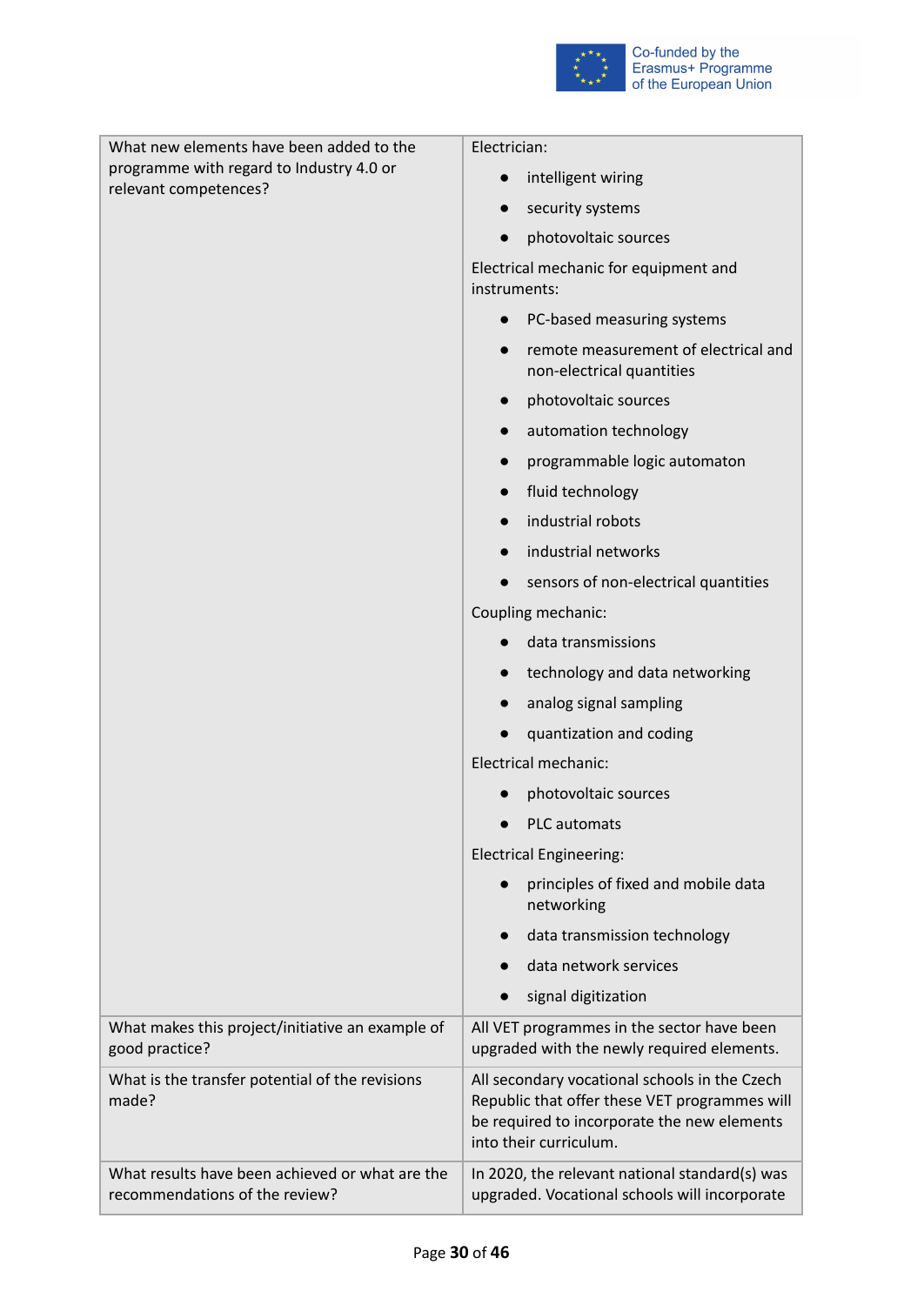

|                                            | these elements into their curriculum as a<br>result of adding them to the national<br>standards for these programmes from<br>September 2022 at the latest.                                                  |
|--------------------------------------------|-------------------------------------------------------------------------------------------------------------------------------------------------------------------------------------------------------------|
| Link to the website with more information: | Full text of the current standards for<br>secondary vocational education:<br>https://www.edu.cz/rvp-ramcove-vzdelavaci-p<br>rogramy/ramcove-vzdelavaci-programy-stredni<br>ho-odborneho-vzdelavani-rvp-sov/ |

# **VET programmes in the field of chemistry**

| Title of the VET programme:                                                                                   | <b>Applied Chemistry</b>                                                                                                                                                                                                                                      |
|---------------------------------------------------------------------------------------------------------------|---------------------------------------------------------------------------------------------------------------------------------------------------------------------------------------------------------------------------------------------------------------|
| Initiator/creator of the revised programme:                                                                   | National Pedagogical Institute of the Czech<br>Republic                                                                                                                                                                                                       |
| What sector does the example represent?                                                                       | <b>Chemistry</b>                                                                                                                                                                                                                                              |
| What new elements have been added to the<br>programme with regard to Industry 4.0 or<br>relevant competences? | Automation - the basics of robotics<br>$\bullet$                                                                                                                                                                                                              |
| What makes this project/initiative an example of<br>good practice?                                            | All VET programmes in the sector have been<br>upgraded with the newly required elements.                                                                                                                                                                      |
| What is the transfer potential of the revisions<br>made?                                                      | All secondary vocational schools in the Czech<br>Republic that offer these VET programmes will<br>be required to incorporate the new elements<br>into their curriculum.                                                                                       |
| What results have been achieved or what are the<br>recommendations of the review?                             | In 2020, the relevant national standard(s) was<br>upgraded. Vocational schools will incorporate<br>these elements into their curriculum as a<br>result of adding them to the national<br>standards for these programmes from<br>September 2022 at the latest. |
| Link to the website with more information:                                                                    | Full text of the current standards for<br>secondary vocational education:<br>https://www.edu.cz/rvp-ramcove-vzdelavaci-p<br>rogramy/ramcove-vzdelavaci-programy-stredni<br>ho-odborneho-vzdelavani-rvp-sov/                                                   |

# **VET programmes in the field of Textile and clothing industries**

| Title of the VET programme:                 | Textiles; Clothing technician; Clothing industry;<br>Textile manufacturer; Tailor |
|---------------------------------------------|-----------------------------------------------------------------------------------|
| Initiator/creator of the revised programme: | National Pedagogical Institute of the Czech<br>Republic                           |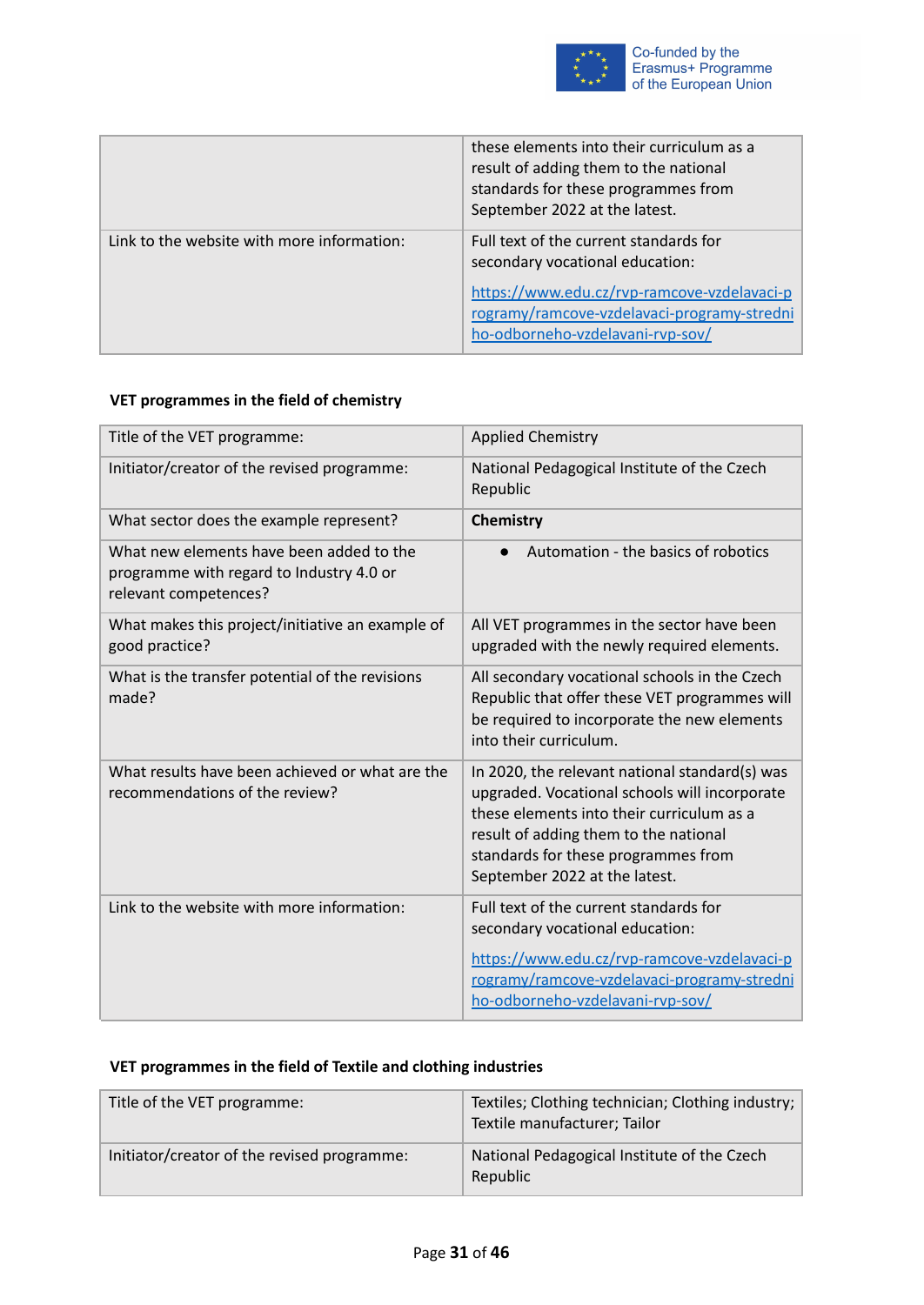

| What sector does the example represent?                                              | Textile production and clothing                                                                                                                                                                                                                               |
|--------------------------------------------------------------------------------------|---------------------------------------------------------------------------------------------------------------------------------------------------------------------------------------------------------------------------------------------------------------|
| What new elements have been added to the<br>programme with regard to Industry 4.0 or | graphic programs for garment design<br>$\bullet$<br>and modelling                                                                                                                                                                                             |
| relevant competences?                                                                | assembly of cutting positions using PC<br>$\bullet$                                                                                                                                                                                                           |
|                                                                                      | producing outputs from graphic<br>$\bullet$<br>software (e.g. work with printer and<br>plotter)                                                                                                                                                               |
|                                                                                      | automation and automation elements<br>in textile production                                                                                                                                                                                                   |
|                                                                                      | automated equipment and production<br>$\bullet$<br>lines                                                                                                                                                                                                      |
|                                                                                      | application programs for creating<br>technical documentation                                                                                                                                                                                                  |
| What makes this project/initiative an example of<br>good practice?                   | All VET programmes in the sector have been<br>upgraded with the newly required elements.                                                                                                                                                                      |
| What is the transfer potential of the revisions<br>made?                             | All secondary vocational schools in the Czech<br>Republic that offer these VET programmes will<br>be required to incorporate the new elements<br>into their curriculum.                                                                                       |
| What results have been achieved or what are the<br>recommendations of the review?    | In 2020, the relevant national standard(s) was<br>upgraded. Vocational schools will incorporate<br>these elements into their curriculum as a<br>result of adding them to the national<br>standards for these programmes from<br>September 2022 at the latest. |
| Link to the website with more information:                                           | Full text of the current standards for<br>secondary vocational education:<br>https://www.edu.cz/rvp-ramcove-vzdelavaci-p                                                                                                                                      |
|                                                                                      | rogramy/ramcove-vzdelavaci-programy-stredni<br>ho-odborneho-vzdelavani-rvp-sov/                                                                                                                                                                               |

# **VET programmes in the field of Leather and footwear industry**

| Title of the VET programme:                                                                                   | Manufacture of leather, plastics and rubber;<br>Manufacturer of leather goods                                                  |
|---------------------------------------------------------------------------------------------------------------|--------------------------------------------------------------------------------------------------------------------------------|
| Initiator/creator of the revised programme:                                                                   | National Pedagogical Institute of the Czech<br>Republic                                                                        |
| What sector does the example represent?                                                                       | Leather and footwear production                                                                                                |
| What new elements have been added to the<br>programme with regard to Industry 4.0 or<br>relevant competences? | Product modelling and drawing in CAD<br>Application software for creating<br>technical drawings and technical<br>documentation |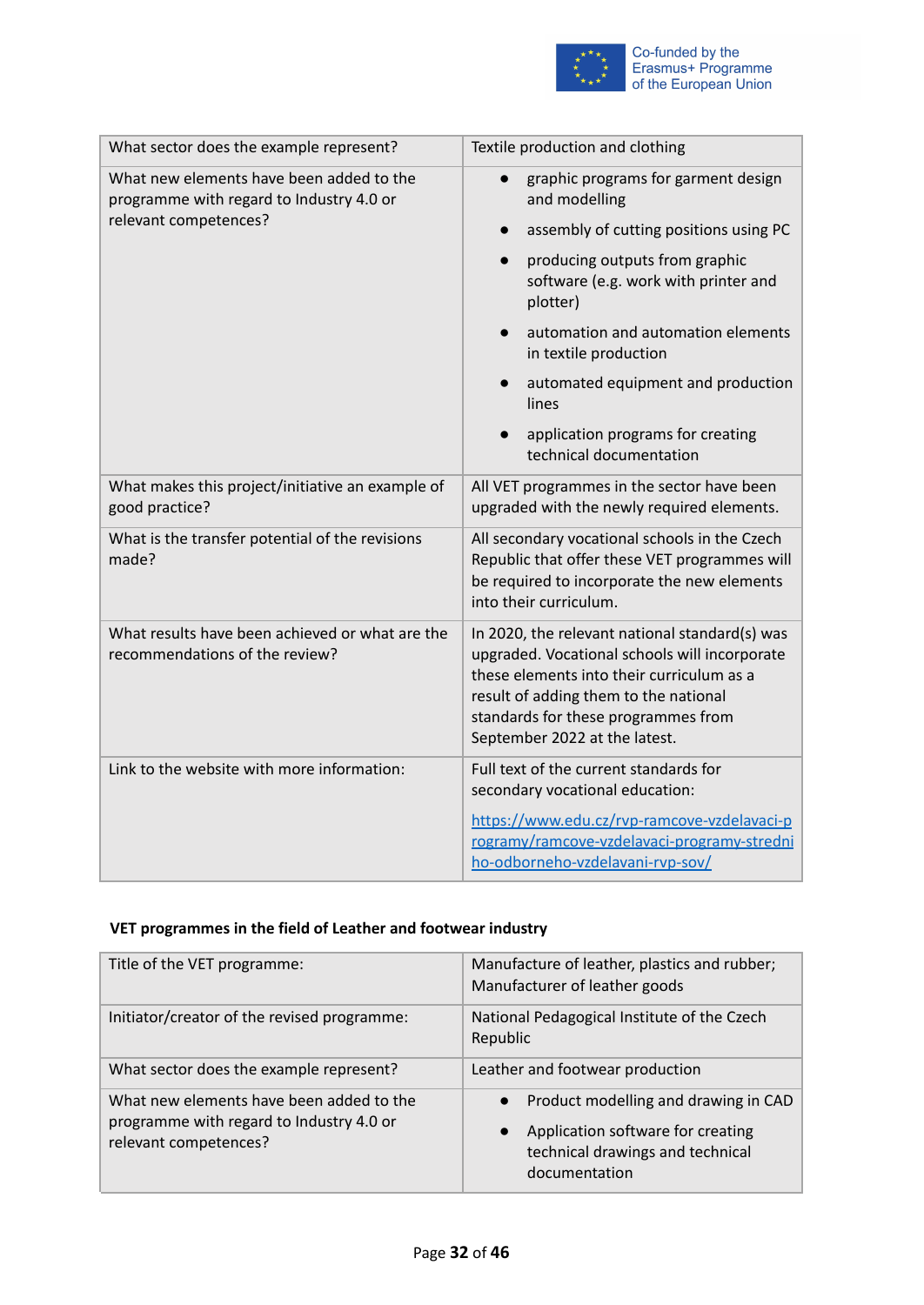

|                                                                                   | Application software for pattern<br>construction                                                                                                                                                                                                              |
|-----------------------------------------------------------------------------------|---------------------------------------------------------------------------------------------------------------------------------------------------------------------------------------------------------------------------------------------------------------|
|                                                                                   | Modelling of footwear using computer<br>technology                                                                                                                                                                                                            |
| What makes this project/initiative an example of<br>good practice?                | All VET programmes in the sector have been<br>upgraded with the newly required elements.                                                                                                                                                                      |
| What is the transfer potential of the revisions<br>made?                          | All secondary vocational schools in the Czech<br>Republic that offer these VET programmes will<br>be required to incorporate the new elements<br>into their curriculum.                                                                                       |
| What results have been achieved or what are the<br>recommendations of the review? | In 2020, the relevant national standard(s) was<br>upgraded. Vocational schools will incorporate<br>these elements into their curriculum as a<br>result of adding them to the national<br>standards for these programmes from<br>September 2022 at the latest. |
| Link to the website with more information:                                        | Full text of the current standards for<br>secondary vocational education:<br>https://www.edu.cz/rvp-ramcove-vzdelavaci-p<br>rogramy/ramcove-vzdelavaci-programy-stredni<br>ho-odborneho-vzdelavani-rvp-sov/                                                   |

# **VET programmes in the field of Wood processing industries**

| Title of the VET programme:                                                                                   | Woodworking and furniture production<br>operator; Furniture and wood production;<br>Carpenter; Upholsterer                                                                            |
|---------------------------------------------------------------------------------------------------------------|---------------------------------------------------------------------------------------------------------------------------------------------------------------------------------------|
| Initiator/creator of the revised programme:                                                                   | National Pedagogical Institute of the Czech<br>Republic                                                                                                                               |
| What sector does the example represent?                                                                       | Wood processing                                                                                                                                                                       |
| What new elements have been added to the<br>programme with regard to Industry 4.0 or<br>relevant competences? | automated and computer-controlled<br>production equipment                                                                                                                             |
| What makes this project/initiative an example of<br>good practice?                                            | All VET programmes in the sector have been<br>upgraded with the newly required elements.                                                                                              |
| What is the transfer potential of the revisions<br>made?                                                      | All secondary vocational schools in the Czech<br>Republic that offer these VET programmes will<br>be required to incorporate the new elements<br>into their curriculum.               |
| What results have been achieved or what are the<br>recommendations of the review?                             | In 2020, the relevant national standard(s) was<br>upgraded. Vocational schools will incorporate<br>these elements into their curriculum as a<br>result of adding them to the national |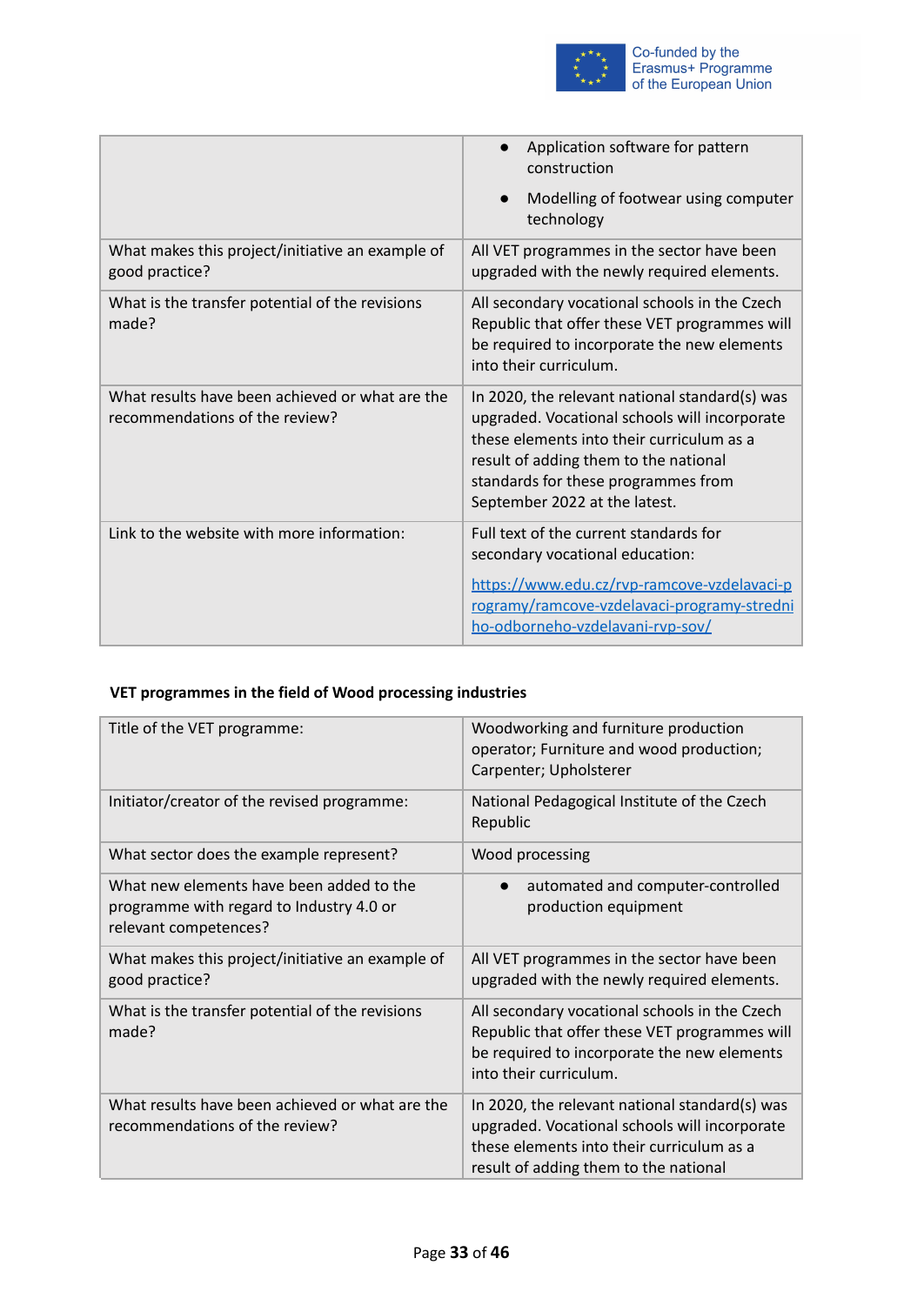

|                                            | standards for these programmes from<br>September 2022 at the latest.                                                           |
|--------------------------------------------|--------------------------------------------------------------------------------------------------------------------------------|
| Link to the website with more information: | Full text of the current standards for<br>secondary vocational education:                                                      |
|                                            | https://www.edu.cz/rvp-ramcove-vzdelavaci-p<br>rogramy/ramcove-vzdelavaci-programy-stredni<br>ho-odborneho-vzdelavani-rvp-sov/ |

# **VET programmes in the field of construction, geodesy and cartography**

| Title of the VET programme:                                                                                   | For the large number of VET programmes in<br>this area, the relevant programmes are listed<br>under each new element |
|---------------------------------------------------------------------------------------------------------------|----------------------------------------------------------------------------------------------------------------------|
| Initiator/creator of the revised programme:                                                                   | National Pedagogical Institute of the Czech<br>Republic                                                              |
| What sector does the example represent?                                                                       | Construction, geodesy and cartography                                                                                |
| What new elements have been added to the<br>programme with regard to Industry 4.0 or<br>relevant competences? | The chimney sweep:<br>2D and 3D imaging software<br>$\bullet$<br>Carpenter:                                          |
|                                                                                                               | Displaying carpentry structures using<br>$\bullet$<br>programming applications                                       |
|                                                                                                               | preparation of simple project<br>$\bullet$<br>documentation in CAD                                                   |
|                                                                                                               | Waterman:                                                                                                            |
|                                                                                                               | digital documents in the field of<br>$\bullet$<br>hydrology, erosion risk of land, land<br>registry                  |
|                                                                                                               | <b>Building materials:</b>                                                                                           |
|                                                                                                               | <b>Building Information Management</b><br>(BIM) method                                                               |
|                                                                                                               | <b>BIM information model</b><br>$\bullet$                                                                            |
|                                                                                                               | <b>BIM supporting software</b>                                                                                       |
|                                                                                                               | Technical equipment of buildings:                                                                                    |
|                                                                                                               | <b>BIM supporting software</b><br>$\bullet$                                                                          |
|                                                                                                               | <b>BIM</b> method                                                                                                    |
|                                                                                                               | <b>BIM information model</b>                                                                                         |
|                                                                                                               | IFC data exchange format<br>$\bullet$                                                                                |
|                                                                                                               | Geodesy and cadastre:                                                                                                |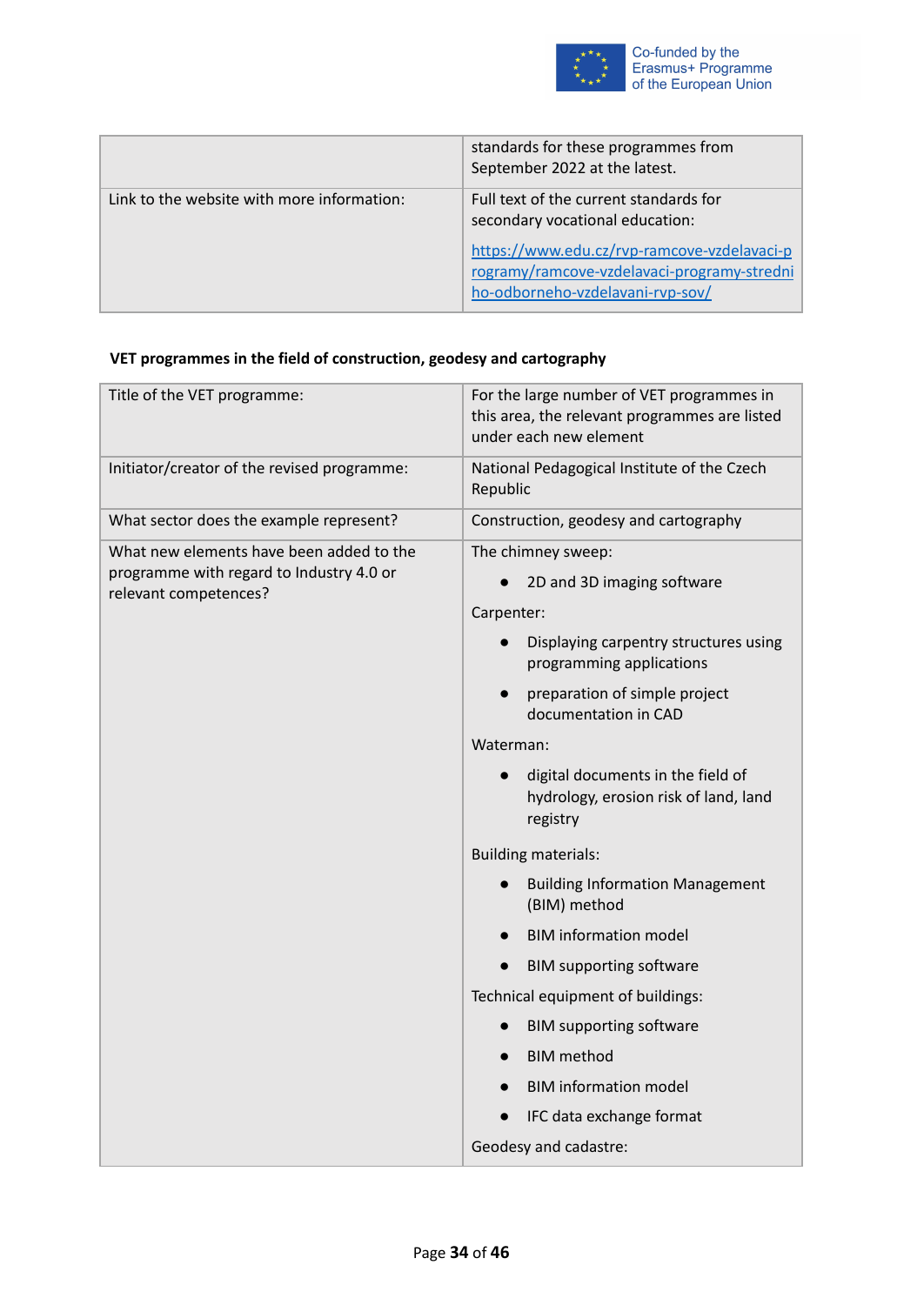

|                                                                                   | Automatic data processing in 2D and<br>3D                                                                                                                                                                                                                     |
|-----------------------------------------------------------------------------------|---------------------------------------------------------------------------------------------------------------------------------------------------------------------------------------------------------------------------------------------------------------|
|                                                                                   | SW supporting BIM<br>$\bullet$                                                                                                                                                                                                                                |
|                                                                                   | Geoinformatics                                                                                                                                                                                                                                                |
|                                                                                   | total station (working with data)                                                                                                                                                                                                                             |
|                                                                                   | <b>Global Navigation Satellite Systems</b><br>(working with data)                                                                                                                                                                                             |
|                                                                                   | Construction:                                                                                                                                                                                                                                                 |
|                                                                                   | <b>BIM</b> method<br>$\bullet$                                                                                                                                                                                                                                |
|                                                                                   | <b>BIM information model</b>                                                                                                                                                                                                                                  |
|                                                                                   | <b>BIM graphic programs</b><br>$\bullet$                                                                                                                                                                                                                      |
| What makes this project/initiative an example of<br>good practice?                | All VET programmes in the sector have been<br>upgraded with the newly required elements.                                                                                                                                                                      |
| What is the transfer potential of the revisions<br>made?                          | All secondary vocational schools in the Czech<br>Republic that offer these VET programmes will<br>be required to incorporate the new elements<br>into their curriculum.                                                                                       |
| What results have been achieved or what are the<br>recommendations of the review? | In 2020, the relevant national standard(s) was<br>upgraded. Vocational schools will incorporate<br>these elements into their curriculum as a<br>result of adding them to the national<br>standards for these programmes from<br>September 2022 at the latest. |
| Link to the website with more information:                                        | Full text of the current standards for<br>secondary vocational education:                                                                                                                                                                                     |
|                                                                                   | https://www.edu.cz/rvp-ramcove-vzdelavaci-p<br>rogramy/ramcove-vzdelavaci-programy-stredni<br>ho-odborneho-vzdelavani-rvp-sov/                                                                                                                                |

# **VET programmes in the field of Gastronomy, hotel and tourism industries**

| Title of the VET programme:                                                                                   | Chef-waiter; Gastronomy; Hospitality;<br>Tourism;                                                                                |
|---------------------------------------------------------------------------------------------------------------|----------------------------------------------------------------------------------------------------------------------------------|
| Initiator/creator of the revised programme:                                                                   | National Pedagogical Institute of the Czech<br>Republic                                                                          |
| What sector does the example represent?                                                                       | Gastronomy, hotel and tourism                                                                                                    |
| What new elements have been added to the<br>programme with regard to Industry 4.0 or<br>relevant competences? | Chef-waiter:<br>communication with the customer<br>(web, online)<br>cash register and information systems<br>for recording sales |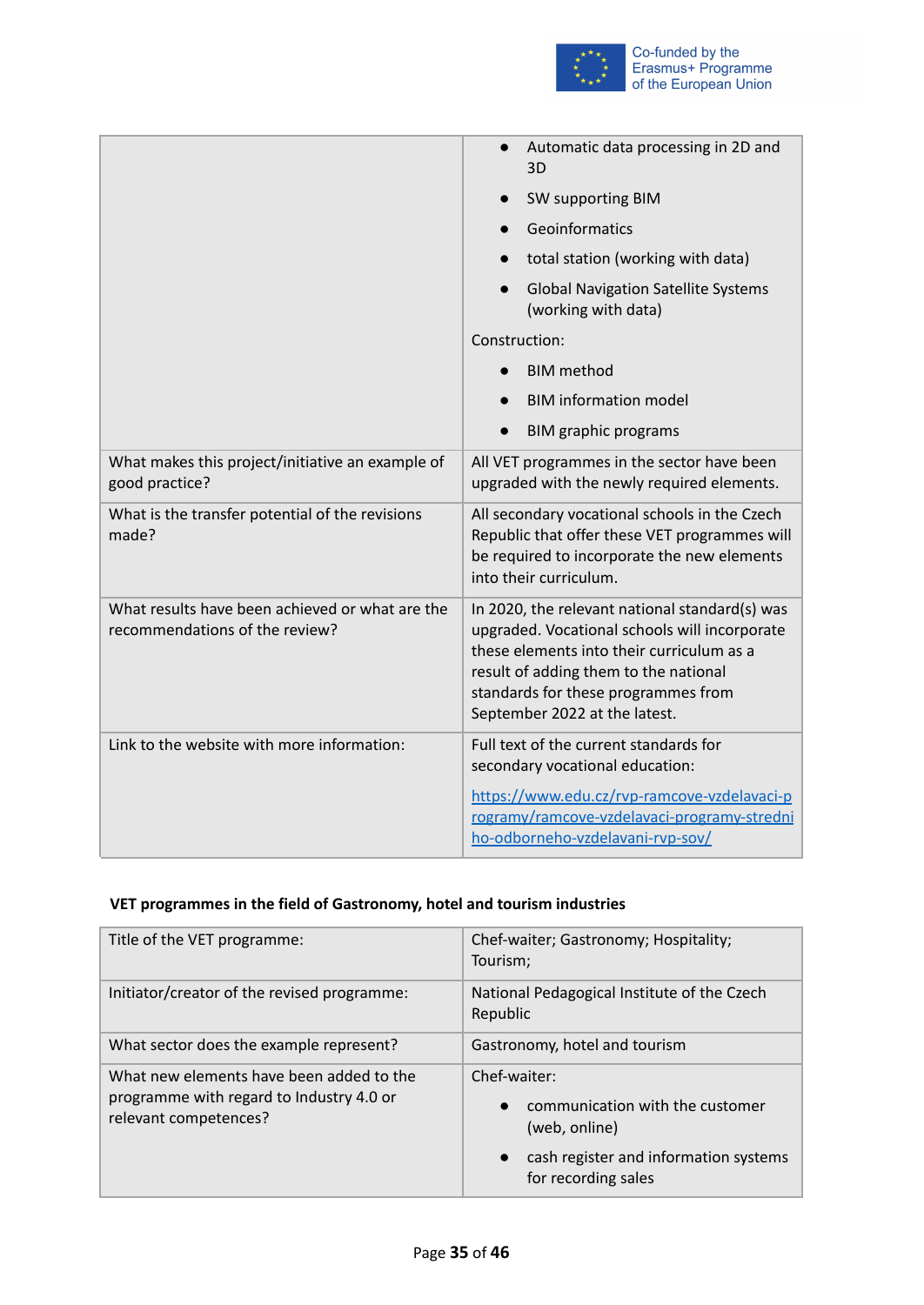

|                                                                                   | Gastronomy:                                                                                                                                                                                                                                                   |
|-----------------------------------------------------------------------------------|---------------------------------------------------------------------------------------------------------------------------------------------------------------------------------------------------------------------------------------------------------------|
|                                                                                   | working with office equipment,<br>electronic templates and templates<br>for documents                                                                                                                                                                         |
|                                                                                   | Hospitality:                                                                                                                                                                                                                                                  |
|                                                                                   | information technology and<br>reservation systems in<br>accommodation                                                                                                                                                                                         |
|                                                                                   | information technology in the search<br>$\bullet$<br>and provision of information in<br>tourism services                                                                                                                                                      |
|                                                                                   | cashier systems                                                                                                                                                                                                                                               |
|                                                                                   | electronic records of sales                                                                                                                                                                                                                                   |
|                                                                                   | communication systems for operation<br>and production                                                                                                                                                                                                         |
|                                                                                   | online distribution channels                                                                                                                                                                                                                                  |
|                                                                                   | social networks and support services                                                                                                                                                                                                                          |
|                                                                                   | online marketing and online<br>communication                                                                                                                                                                                                                  |
|                                                                                   | creation of websites and mobile<br>applications                                                                                                                                                                                                               |
|                                                                                   | online check-in                                                                                                                                                                                                                                               |
|                                                                                   | online concierge and service<br>promotion                                                                                                                                                                                                                     |
|                                                                                   | Tourism:                                                                                                                                                                                                                                                      |
|                                                                                   | Social media and ways of<br>communicating tourism through social<br>media                                                                                                                                                                                     |
| What makes this project/initiative an example of<br>good practice?                | All VET programmes in the sector have been<br>upgraded with the newly required elements.                                                                                                                                                                      |
| What is the transfer potential of the revisions<br>made?                          | All secondary vocational schools in the Czech<br>Republic that offer these VET programmes will<br>be required to incorporate the new elements<br>into their curriculum.                                                                                       |
| What results have been achieved or what are the<br>recommendations of the review? | In 2020, the relevant national standard(s) was<br>upgraded. Vocational schools will incorporate<br>these elements into their curriculum as a<br>result of adding them to the national<br>standards for these programmes from<br>September 2022 at the latest. |
| Link to the website with more information:                                        | Full text of the current standards for<br>secondary vocational education:                                                                                                                                                                                     |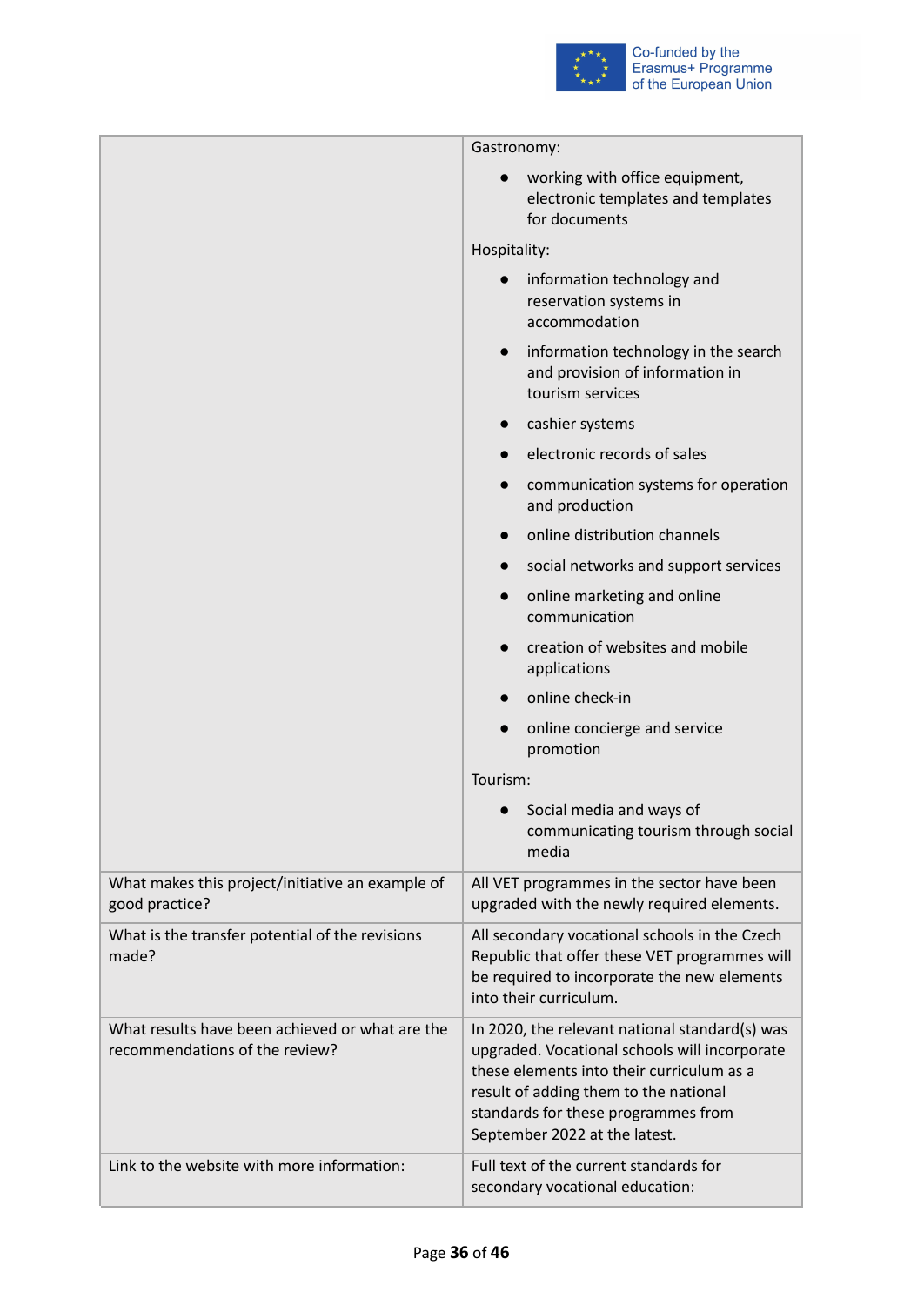

| https://www.edu.cz/rvp-ramcove-vzdelavaci-p |
|---------------------------------------------|
| rogramy/ramcove-vzdelavaci-programy-stredni |
| ho-odborneho-vzdelavani-rvp-sov/            |
|                                             |

# **VET programmes in the field of Arts and applied arts**

| Title of the VET programme:                                                                                      | For the large number of VET programmes in this area, the<br>relevant programmes are listed under each new element.                                                                                                                     |
|------------------------------------------------------------------------------------------------------------------|----------------------------------------------------------------------------------------------------------------------------------------------------------------------------------------------------------------------------------------|
| Initiator/creator of the revised<br>programme:                                                                   | National Pedagogical Institute of the Czech Republic                                                                                                                                                                                   |
| What sector does the example<br>represent?                                                                       | Art and Applied Art                                                                                                                                                                                                                    |
| What new elements have been<br>added to the programme with<br>regard to Industry 4.0 or relevant<br>competences? | Artistic blacksmith and locksmith, pimp; Artistic carpenter<br>and carver; Goldsmith and jeweller; Artistic ceramist; Fiber<br>artist and make-up artist; Artistic plasterer; Artistic gilder;<br>Artistic glazier; Artistic engraver: |
|                                                                                                                  | 2D software (technical drawing and design)                                                                                                                                                                                             |
|                                                                                                                  | Antiquarian:                                                                                                                                                                                                                           |
|                                                                                                                  | 2D software (photo editing, export and work with<br>presentation software)                                                                                                                                                             |
|                                                                                                                  | Arts and crafts textile processing:                                                                                                                                                                                                    |
|                                                                                                                  | 2D software (design)                                                                                                                                                                                                                   |
|                                                                                                                  | Specific application programs                                                                                                                                                                                                          |
|                                                                                                                  | Presentation programmes                                                                                                                                                                                                                |
|                                                                                                                  | Arts and crafts stone and ceramic processing; Arts and crafts<br>glass processing; Arts and crafts construction of musical<br>instruments:                                                                                             |
|                                                                                                                  | 2D and 3D software (designing shapes, creating<br>visualizations in 3D)                                                                                                                                                                |
|                                                                                                                  | Presentation programmes                                                                                                                                                                                                                |
|                                                                                                                  | Arts and crafts metalworking; Arts and crafts woodworking:                                                                                                                                                                             |
|                                                                                                                  | 2D and 3D software (designing and constructing,<br>designing shapes, creating visualizations in 3D)                                                                                                                                    |
|                                                                                                                  | Presentation programmes                                                                                                                                                                                                                |
|                                                                                                                  | Applied painting:                                                                                                                                                                                                                      |
|                                                                                                                  | graphic software                                                                                                                                                                                                                       |
|                                                                                                                  | visual software for creating custom graphics                                                                                                                                                                                           |
|                                                                                                                  | Applied photography and media:                                                                                                                                                                                                         |
|                                                                                                                  | digital photography and image recording,                                                                                                                                                                                               |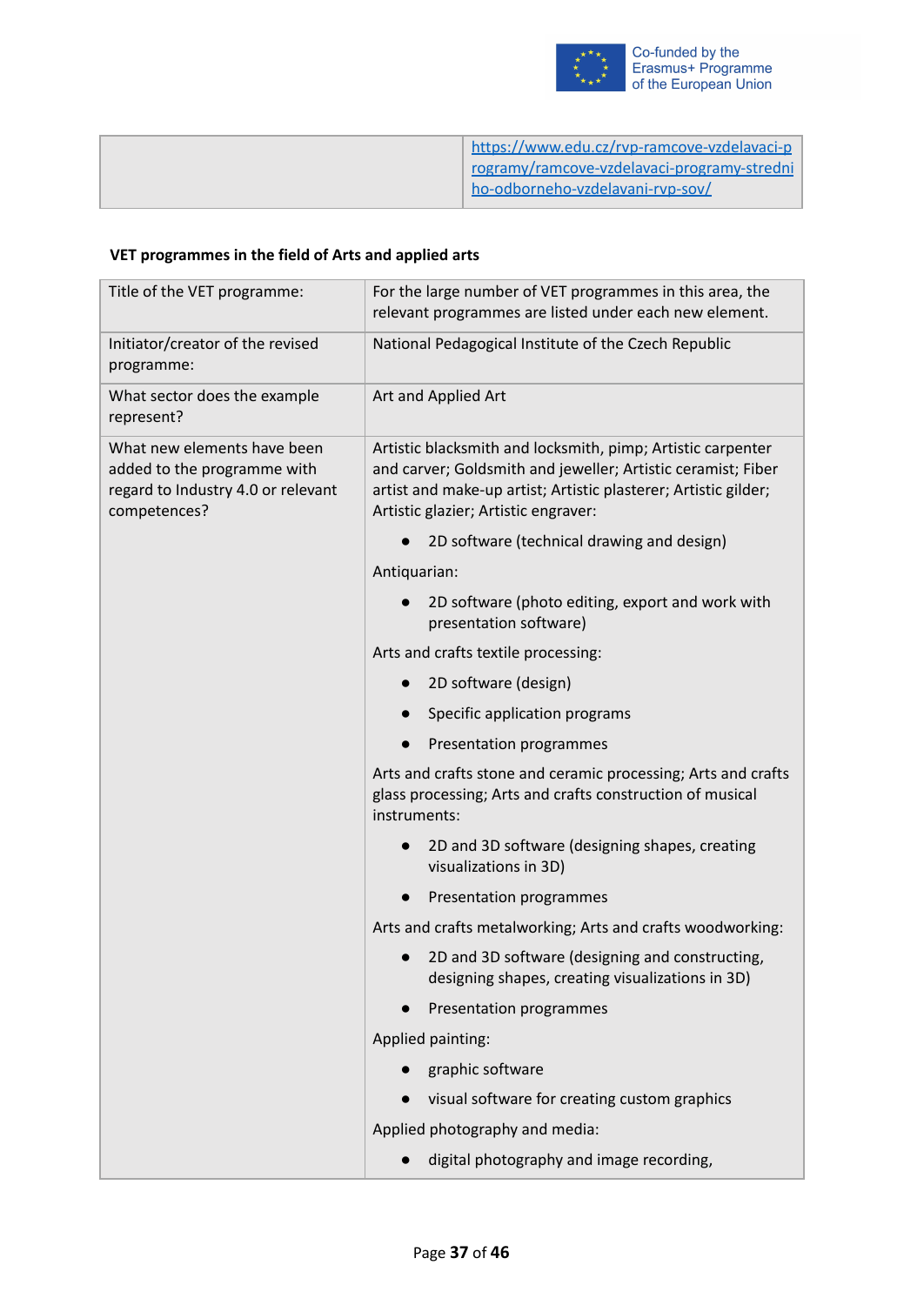

|                                                                                      | 2D and 3D graphics (working with sound, video and<br>animation)                                                                                                                                                                                                                                                                                      |
|--------------------------------------------------------------------------------------|------------------------------------------------------------------------------------------------------------------------------------------------------------------------------------------------------------------------------------------------------------------------------------------------------------------------------------------------------|
|                                                                                      | Stage and exhibition design; Industrial design; Metal and<br>precious stone art; Toy and game making; Model making and<br>design of footwear and fashion accessories; Wood carving;<br>Interior design; Ceramic and porcelain art; Glass and light<br>object art; Jewellery making and patterning; Stone carving;<br>Arts and crafts organ building: |
|                                                                                      | 2D and 3D software,<br>$\bullet$                                                                                                                                                                                                                                                                                                                     |
|                                                                                      | reproduction using CNC equipment or 3D printing<br>$\bullet$<br>(designing and constructing, designing shapes,<br>creating visualizations in 3D)                                                                                                                                                                                                     |
|                                                                                      | presentation programs                                                                                                                                                                                                                                                                                                                                |
|                                                                                      | Multimedia production:                                                                                                                                                                                                                                                                                                                               |
|                                                                                      | graphic programs for 2D and 3D graphics, digital<br>photography, animation                                                                                                                                                                                                                                                                           |
|                                                                                      | programs for combining text, image, sound,<br>$\bullet$<br>animation or film data                                                                                                                                                                                                                                                                    |
|                                                                                      | digital models and spatial visualisations                                                                                                                                                                                                                                                                                                            |
|                                                                                      | Model making and clothing design; Textile art:                                                                                                                                                                                                                                                                                                       |
|                                                                                      | 2D or 3D software<br>$\bullet$                                                                                                                                                                                                                                                                                                                       |
|                                                                                      | specific application programs                                                                                                                                                                                                                                                                                                                        |
|                                                                                      | presentation programs                                                                                                                                                                                                                                                                                                                                |
|                                                                                      | Conservation and restoration:                                                                                                                                                                                                                                                                                                                        |
|                                                                                      | 2D or 3D software for solving art tasks                                                                                                                                                                                                                                                                                                              |
|                                                                                      | programs for operating equipment and machines                                                                                                                                                                                                                                                                                                        |
| What makes this project/initiative<br>an example of good practice?                   | All VET programmes in the sector have been upgraded with<br>the newly required elements.                                                                                                                                                                                                                                                             |
| What is the transfer potential of<br>the revisions made?                             | All secondary vocational schools in the Czech Republic that<br>offer these VET programmes will be required to incorporate<br>the new elements into their curriculum.                                                                                                                                                                                 |
| What results have been achieved or<br>what are the recommendations of<br>the review? | In 2020, the relevant national standard(s) was upgraded.<br>Vocational schools will incorporate these elements into their<br>curriculum as a result of adding them to the national<br>standards for these programmes from September 2022 at<br>the latest.                                                                                           |
| Link to the website with more<br>information:                                        | Full text of the current standards for secondary vocational<br>education:                                                                                                                                                                                                                                                                            |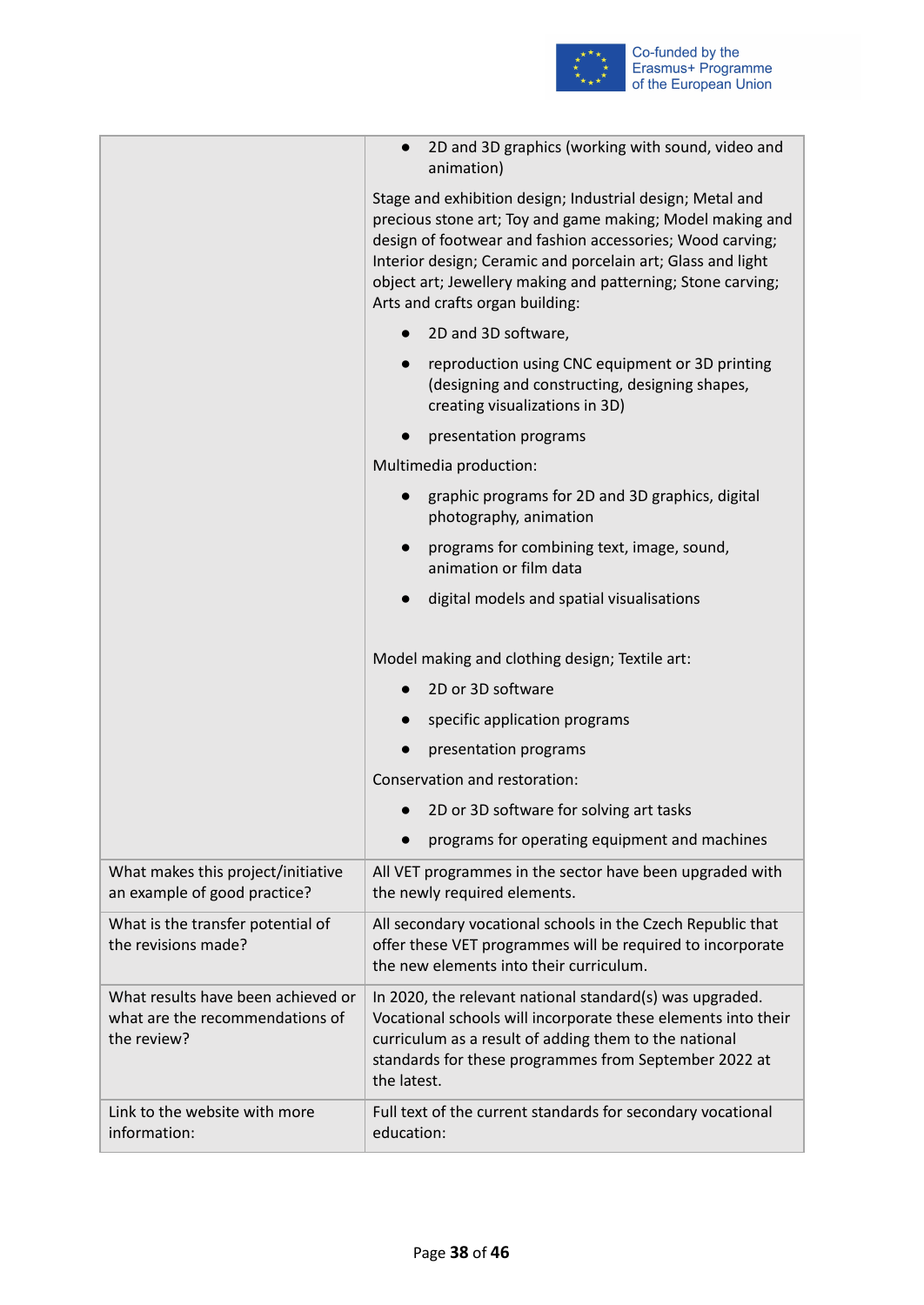

| https://www.edu.cz/ryp-ramcove-vzdelavaci-programy/ramc   |
|-----------------------------------------------------------|
| ove-vzdelavaci-programy-stredniho-odborneho-vzdelavani-rv |
| $D-SOV/$                                                  |

#### *New VET training programmes*

<span id="page-38-0"></span>Which new VET programmes with a particular focus on Industry 4.0 have emerged in the last 5-7 years?

**No new VET programmes were created during this period**. A systemic review of the system of secondary education (apprenticeship) is currently underway, based on the priorities set out in the National Education Policy Strategy 2030. However, at the time of the preparation of this Report, it was not clear whether new VET programmes would be initiated on the basis of this review.

#### *Other projects and initiatives*

<span id="page-38-1"></span>What VET projects or initiatives have taken place in your country at national, regional and/or sectoral level?

These are examples of good practice focused on:

- Identification of competences relevant to Industry 4.0 (possibly with a focus on specific sectors),
- analysis of the new labour market requirements with regard to Industry 4.0,
- providing guidance on how to implement relevant Industry 4.0 competences in VET.

Describe examples of good practice (projects, initiatives, etc.) that you are aware of or have identified in desk research and stakeholder consultations.

| Name of (project, initiative):                          | Mapping future competences as part of systemic measures for<br>defining labour market requirements (Kompetence 4.0)                                                                         |
|---------------------------------------------------------|---------------------------------------------------------------------------------------------------------------------------------------------------------------------------------------------|
| Initiator/Creator:                                      | Ministry of Labour and Social Affairs of the Czech Republic                                                                                                                                 |
| What sectors does the<br>example represent?             | Electromobility; Energy; Chemicals; ICT; Creative Industries;<br>Logistics; Retail with a focus on e-commerce and internet<br>marketing; Modern Industrial/Engineering; Food; Construction. |
| What topics or subject areas<br>does the example cover? | Identification of new competences related to new technologies.<br>New competency model (testing the "competence pyramid"<br>model)                                                          |
|                                                         | Possibilities of transferring the newly identified competences to<br>vocational training through competence pyramids.                                                                       |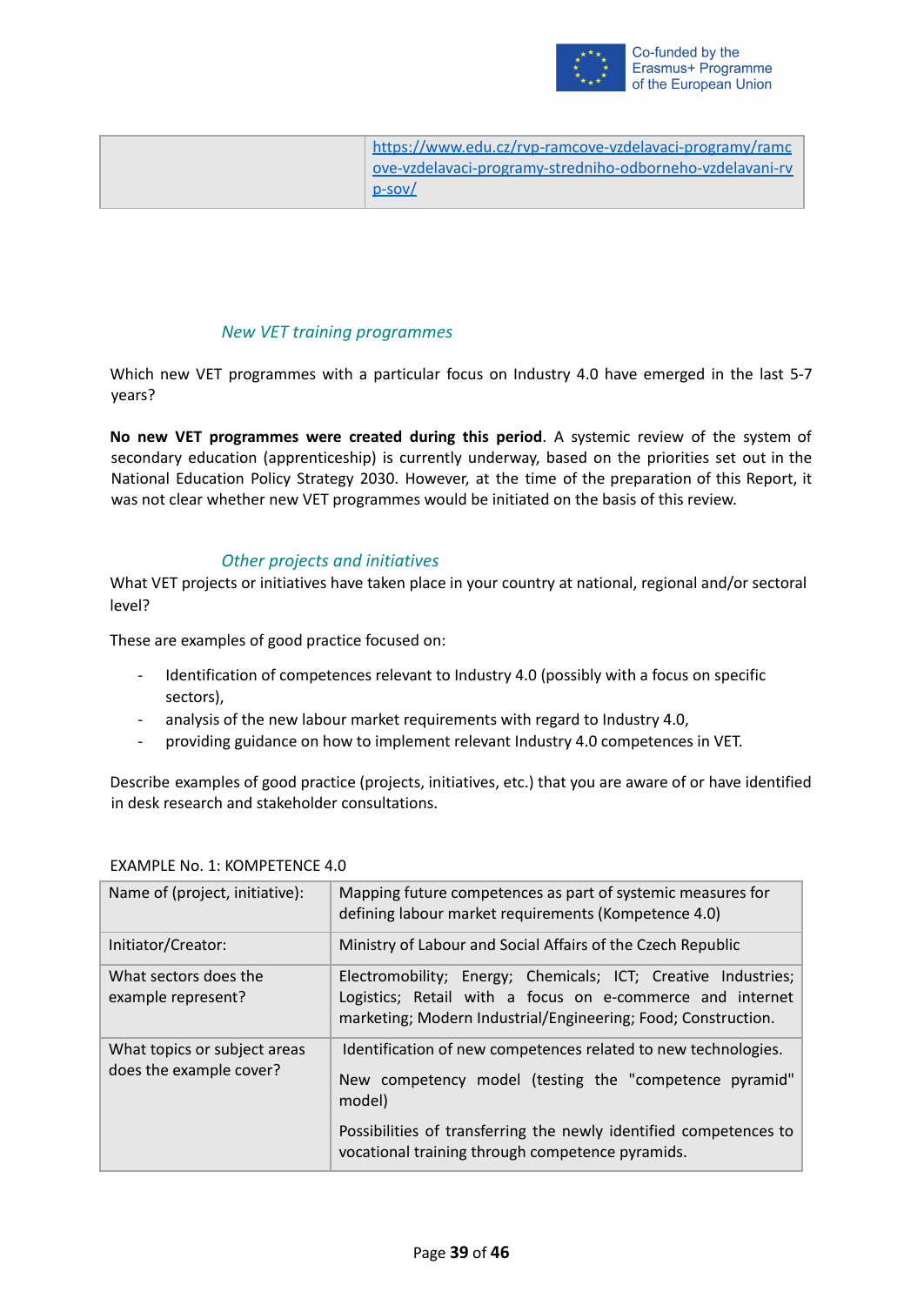

|                                                                       | Cooperation between employers and vocational schools at local<br>level.                                                                                                                                                                                                                                                                                                                                                                                                                                                              |
|-----------------------------------------------------------------------|--------------------------------------------------------------------------------------------------------------------------------------------------------------------------------------------------------------------------------------------------------------------------------------------------------------------------------------------------------------------------------------------------------------------------------------------------------------------------------------------------------------------------------------|
| What makes this<br>project/initiative an example<br>of good practice? | In the case of the Czech Republic, this is the first attempt to<br>systematically identify new trends, technologies and resulting<br>new competences in selected sectors. The newly identified<br>competences are evaluated, sorted and classified according to<br>their nature into the corresponding levels of the competence<br>pyramid.                                                                                                                                                                                          |
|                                                                       | The competence pyramid model contains different types of<br>competencies (soft skills, general education competencies,<br>cross-cutting workplace competencies, professional sector<br>competencies, competencies required for employment in<br>different sub-sectors, managerial competencies). Each tier of the<br>pyramid consists of different thematic blocks. Within the blocks,<br>the clusters of competences and the competences themselves are<br>listed. The competence pyramid model is internationally<br>transferable. |
|                                                                       | The project also includes piloting various forms of cooperation<br>between employers and vocational schools in 4 regions of the<br>Czech Republic.                                                                                                                                                                                                                                                                                                                                                                                   |
|                                                                       | Representatives of the National Pedagogical Institute (NPI) also<br>have access to the interim results. The NPI can use the findings<br>for a possible revision of the VET programs and for its<br>modernisation.                                                                                                                                                                                                                                                                                                                    |
|                                                                       | Individual vocational schools can use the findings to adapt their<br>school curricula.                                                                                                                                                                                                                                                                                                                                                                                                                                               |
|                                                                       | The Ministry of Labour of the Czech Republic can use the newly<br>defined competences for the modernisation of the national<br>catalogue of occupations.                                                                                                                                                                                                                                                                                                                                                                             |
| How does it reflect Industry<br>4.0 or related competences?           | The name of the initiative already implies that it focuses primarily<br>on competences arising in the context of Industry 4.0<br>technologies.                                                                                                                                                                                                                                                                                                                                                                                       |
|                                                                       | In each of the sectors studied, key new trends and technologies<br>are first analysed. It examines which of these are already in<br>common use and which have the potential to change the sector<br>in the future. The trends and technologies already applied are<br>then further specified. It identifies for which jobs employers<br>require relevant competences, at which qualification level. The<br>relevant competences are specifically defined.                                                                            |
|                                                                       | Various methods are used for this identification (desk research,<br>in-depth interviews with experts and expert group work). Each of<br>the 10 groups consists of an average of 13 members, representing<br>mainly employers, academia and research.                                                                                                                                                                                                                                                                                 |
| What results have been<br>achieved?                                   | The project runs from 2019-2022. The results are ongoing and the<br>project outputs are still being worked on.                                                                                                                                                                                                                                                                                                                                                                                                                       |
|                                                                       | Planned project outcomes:                                                                                                                                                                                                                                                                                                                                                                                                                                                                                                            |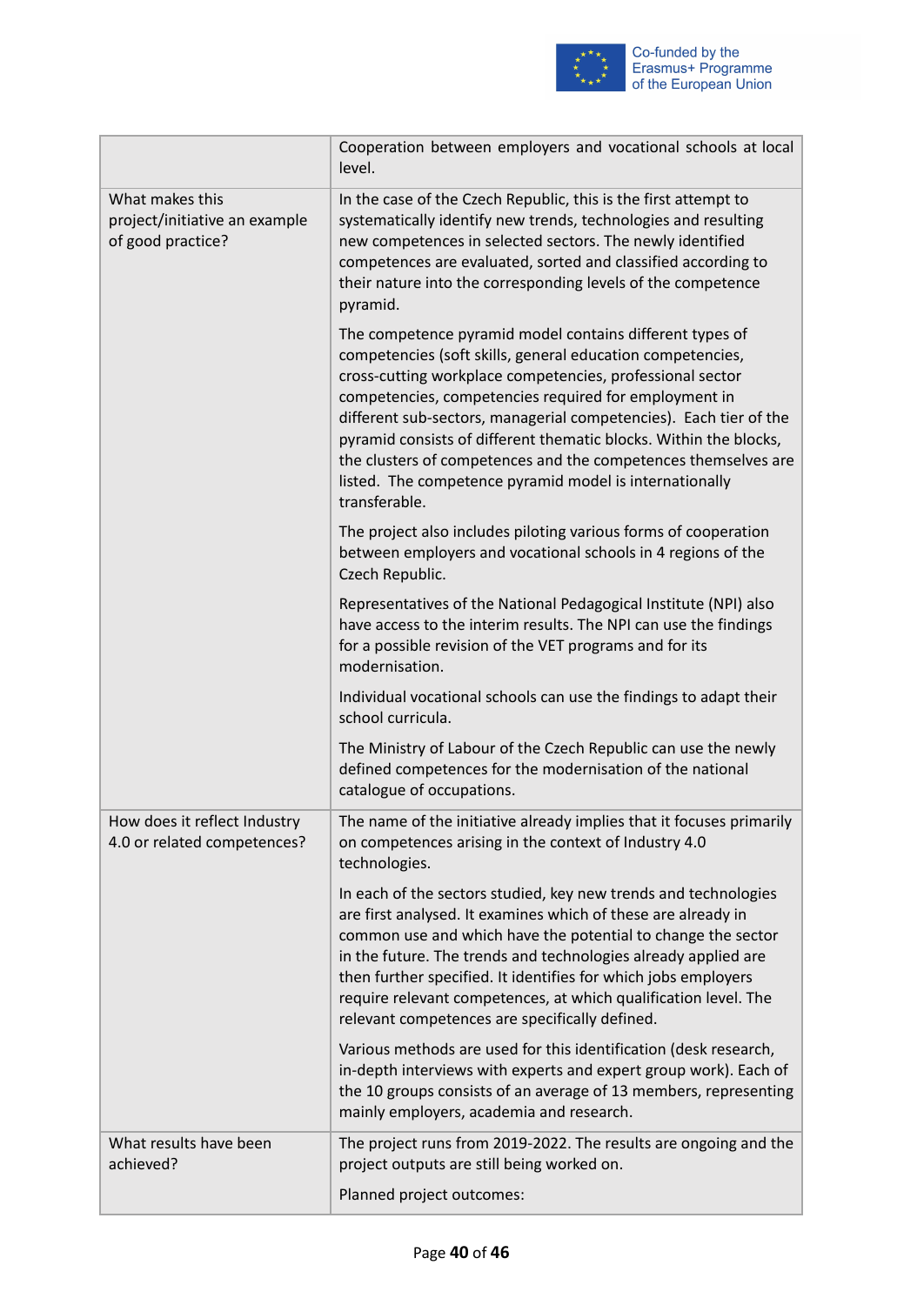

|                                          | 10 sectoral competency pyramids                                                                                                                                                                                                                                                                                                                                    |
|------------------------------------------|--------------------------------------------------------------------------------------------------------------------------------------------------------------------------------------------------------------------------------------------------------------------------------------------------------------------------------------------------------------------|
|                                          | 20 occupational profiles (2 per sector) that can be used<br>by the state for new/upgraded VET programs                                                                                                                                                                                                                                                             |
|                                          | 10 new competency cards that will help to modernise the<br>Czech national occupational catalogue                                                                                                                                                                                                                                                                   |
|                                          | A developed methodology that defines the activities of<br>$ \,$<br>the working groups, the methods used, the rules for the<br>production of sub-outputs (e.g. monitoring of new<br>competences or rules for the implementation of the<br>competence pyramids) and the possibilities for<br>cooperation between vocational schools and employers<br>at local level. |
|                                          | Pilot partnerships between enterprises and vocational<br>$\overline{\phantom{a}}$<br>schools at local level, testing different possibilities of<br>cooperation.                                                                                                                                                                                                    |
| Link to website with more<br>information | https://www.mpsv.cz/kompetence                                                                                                                                                                                                                                                                                                                                     |

| Name of (project, initiative):                                        | Competences for automation and robotization                                                                                                                                                                                                                                                           |  |
|-----------------------------------------------------------------------|-------------------------------------------------------------------------------------------------------------------------------------------------------------------------------------------------------------------------------------------------------------------------------------------------------|--|
| Initiator/Creator:                                                    | <b>Employment Pact of the Pilsen Region</b>                                                                                                                                                                                                                                                           |  |
| What sectors does the<br>example represent?                           | Electrical engineering, mechanical engineering, ICT                                                                                                                                                                                                                                                   |  |
| What topics or subject areas<br>does the example cover?               | Automation                                                                                                                                                                                                                                                                                            |  |
|                                                                       | Robotization                                                                                                                                                                                                                                                                                          |  |
|                                                                       | Cooperation between companies and vocational schools                                                                                                                                                                                                                                                  |  |
|                                                                       | Regional dialogue between enterprises and vocational schools                                                                                                                                                                                                                                          |  |
| What makes this<br>project/initiative an example<br>of good practice? | It is a regional initiative in the Pilsen region. The Regional<br>Employment Pact of the Pilsen Region initiated a debate between<br>vocational schools and employers. The aim of the initiative is to<br>agree on the need and possibilities of changes in education for<br>automation and robotics. |  |
| How does it reflect Industry<br>4.0 or related competences?           | The initiative responds to the accelerating process of automation<br>and robotization in companies and seeks to transfer these<br>requirements to vocational education and training in schools in<br>the Pilsen region.                                                                               |  |
|                                                                       | The initiative facilitates dialogue between companies and<br>vocational schools in the following areas:                                                                                                                                                                                               |  |
|                                                                       | Introduction of a new field specialisation "robotics" at<br>school level                                                                                                                                                                                                                              |  |

#### EXAMPLE No. 2: COMPETENCES FOR AUTOMATION AND ROBOTIZATION IN THE PILSEN REGION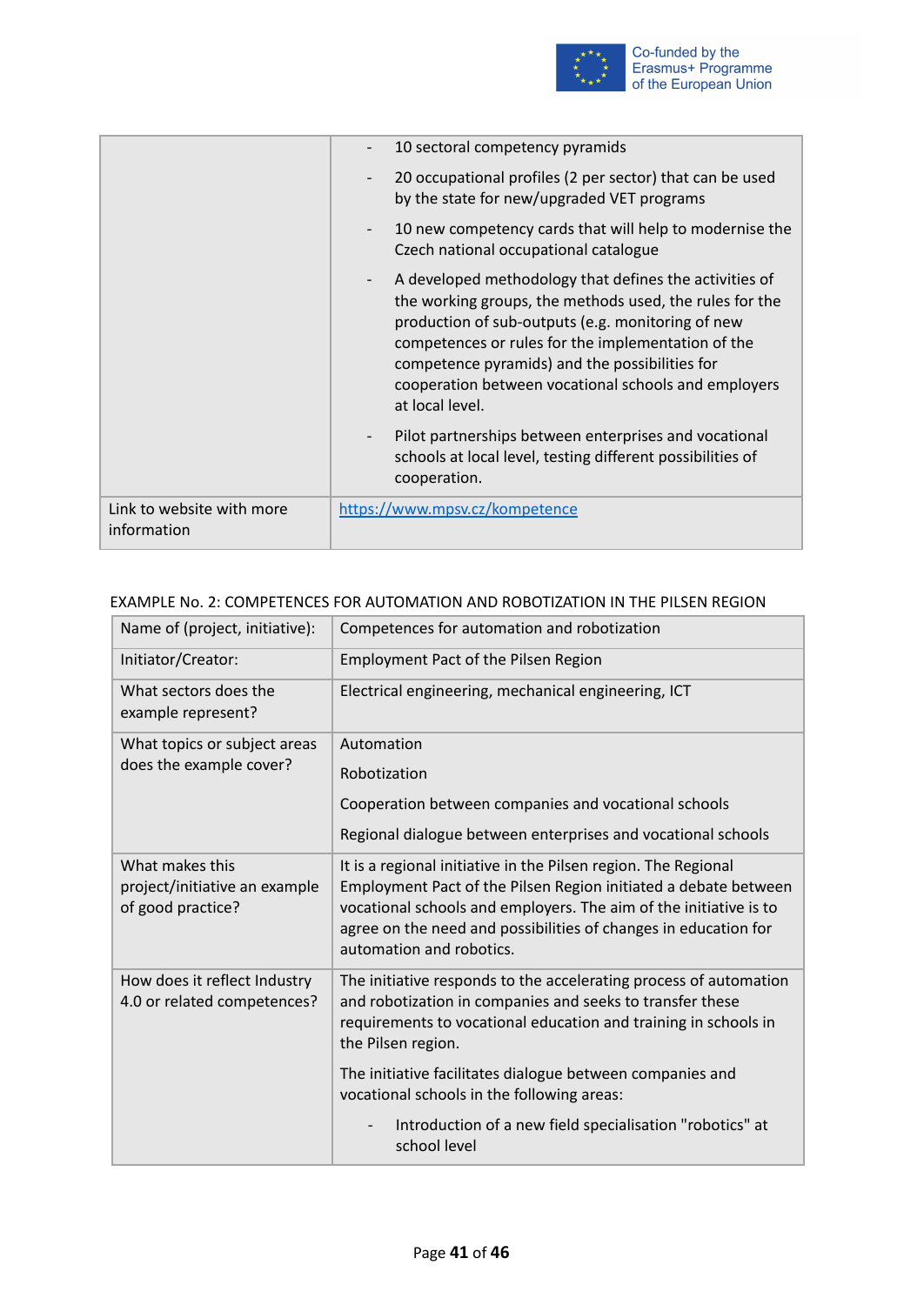

|                                          | Innovation of school curricula for related apprenticeships<br>(mechanic, adjuster, electrician)                                                                                                                                                                                                                                                                                                                                                                                                                                                                                                                                                                                                                         |
|------------------------------------------|-------------------------------------------------------------------------------------------------------------------------------------------------------------------------------------------------------------------------------------------------------------------------------------------------------------------------------------------------------------------------------------------------------------------------------------------------------------------------------------------------------------------------------------------------------------------------------------------------------------------------------------------------------------------------------------------------------------------------|
|                                          | Innovation of other school curricula in the field of soft<br>$\overline{\phantom{a}}$<br>and general competences                                                                                                                                                                                                                                                                                                                                                                                                                                                                                                                                                                                                        |
|                                          | Cooperation between schools and companies                                                                                                                                                                                                                                                                                                                                                                                                                                                                                                                                                                                                                                                                               |
|                                          | The initiative started with a survey among companies in the<br>region to gauge interest in cooperation in specific areas. In the<br>next phase, the initiators gathered companies' needs for new<br>competences and skills, incorporated them into a general<br>competence model, and identified relevant training programmes.<br>In the next step, the competences are synthesised according to<br>their links to the identified training programmes of vocational<br>schools in the region. The final step is to innovate the VET<br>programs of specific schools to reflect the proposed competence<br>models. The next step is to set up specific forms of cooperation<br>between vocational schools and companies. |
| What results have been<br>achieved?      | A questionnaire survey was conducted among employers in the<br>region.                                                                                                                                                                                                                                                                                                                                                                                                                                                                                                                                                                                                                                                  |
|                                          | Structured interviews were conducted with representatives of 14<br>major employers from the Pilsen region on the following topics:<br>advanced technologies used in production - job positions working<br>with these technologies - main work activities of these positions -<br>necessary knowledge, skills and competences for these work<br>activities.                                                                                                                                                                                                                                                                                                                                                              |
|                                          | On the basis of the survey, a comprehensive summary of the<br>issue was prepared for the Department of Education, Youth and<br>Sport of the Regional Authority of the Pilsen Region as a basis for<br>the decision on further coordinated action and specific reflection<br>of the labour market needs in the field of education.                                                                                                                                                                                                                                                                                                                                                                                       |
|                                          | A meeting was held with the Regional Office of the Pilsen Region<br>and the directors of the relevant vocational schools, where a<br>consensus was reached on adjusting the sectoral structure and<br>updating the school curricula of key subjects. Thus, from the<br>school year 2022/23, electrical engineering, IT and mechatronics<br>VET programs will be opened in more schools and the capacity of<br>these fields will be expanded in schools that already teach these<br>fields. The school curricula will be updated for all subjects. In<br>addition, an extension course focusing on CNC programming and<br>a new specialisation "Data analyst" will be opened.                                            |
| Link to website with more<br>information | https://www.pzpk.cz/aktuality/obory-pro-automatizaci-a-robotik<br>$\underline{u}$                                                                                                                                                                                                                                                                                                                                                                                                                                                                                                                                                                                                                                       |
| Additional information:                  | The Employment Pact of the Pilsen Region is a platform<br>supporting the cooperation of institutions, businesses and other<br>entities dealing with employment, education and the labour<br>market in the Pilsen Region.                                                                                                                                                                                                                                                                                                                                                                                                                                                                                                |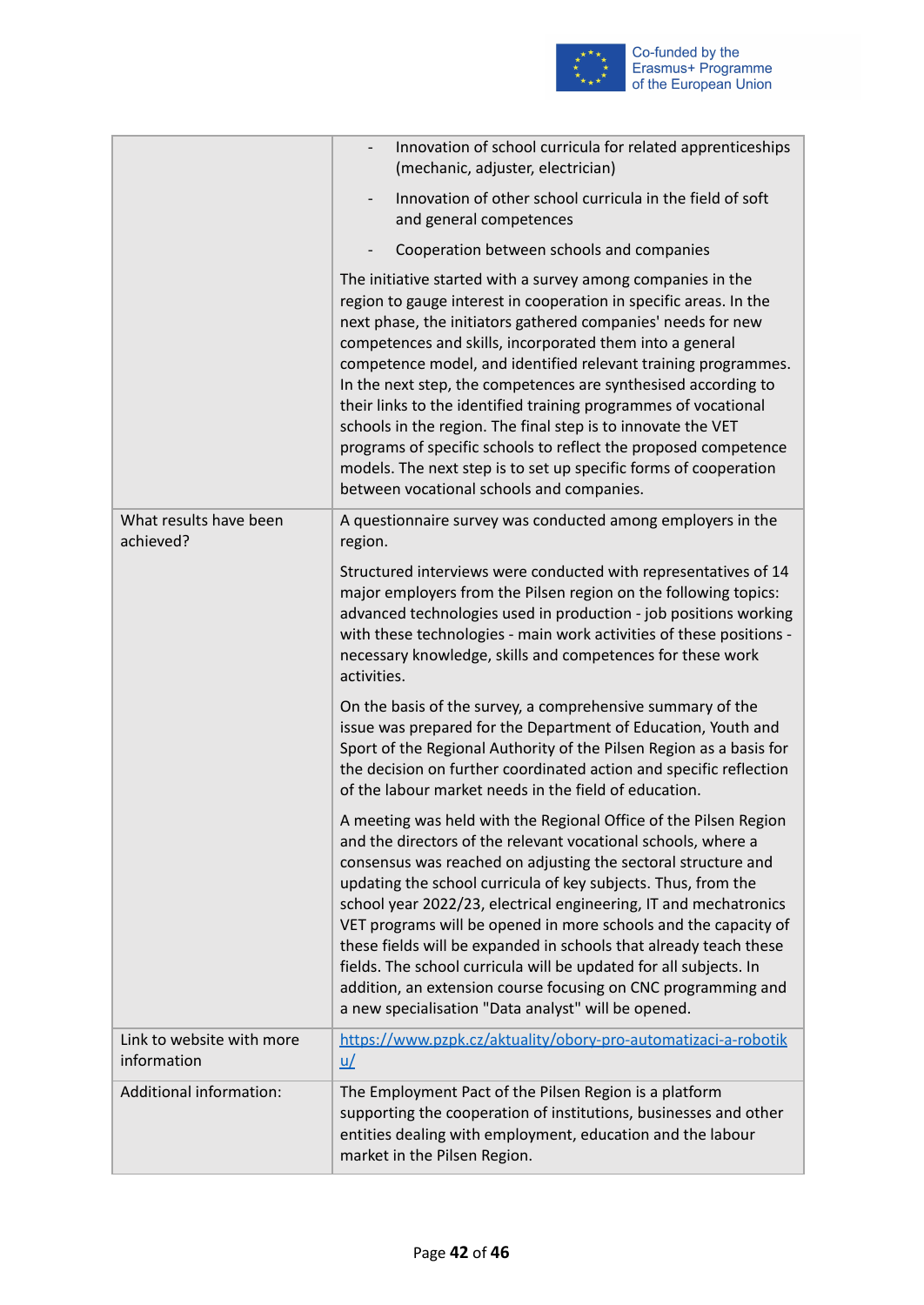

The Pact is based on the agreement of partners to share data, information, knowledge and experience related to the labour market in the Pilsen Region. It creates a space for partners to exchange information and cooperate in solving regional labour market problems. Employment pacts have been established for several years in individual regions of the Czech Republic as effective tools for the development and implementation of employment strategies. In the Pilsen Region, the Employment Pact was established in 2016 and started its activities at the beginning of 2018 with the financial support of the Pilsen Region.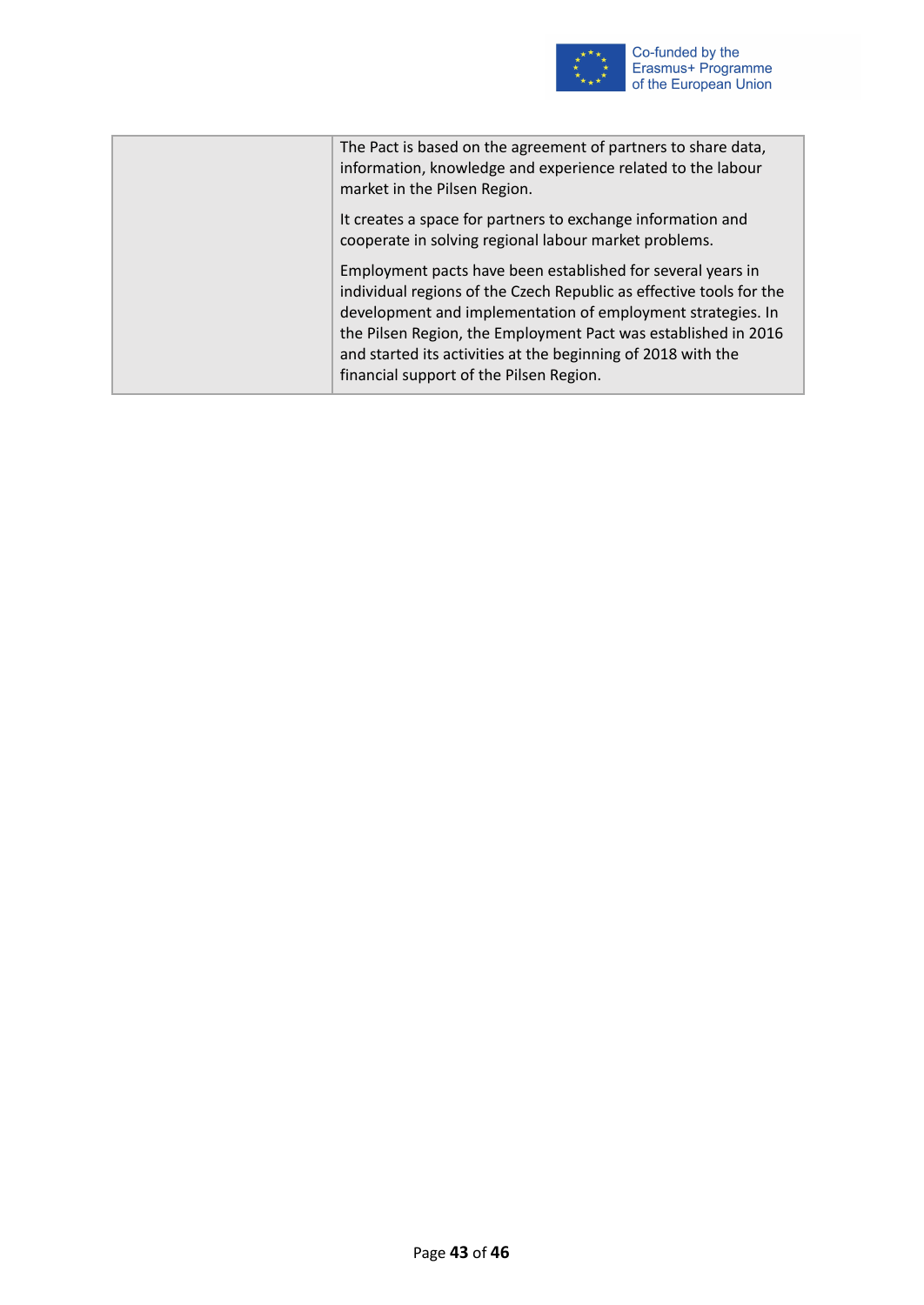

# <span id="page-43-0"></span>6. Conclusions

In this chapter you can summarize the knowledge you have gained in the description process. They can provide you with an overview of the way in which Industry 4.0 requirements are implemented in the VET system in your country, as well as support the further development of recommendations that could improve transfer and implementation processes.

In terms of the effectiveness of the conditions and processes described, what works really well (e.g. cooperation between actors) and why?

In the current Czech VET system, local cooperation between specific enterprises and specific vocational schools works best. There are many examples of excellent cooperation between companies and schools, working to mutual satisfaction and to the benefit of the very good professional employability of graduates of these schools. There is ongoing communication between the two actors on new qualification needs of the company, to which the school can respond flexibly. The company provides in-company training for pupils at company workplaces. There are company instructors who are dedicated to the pupils. The enterprise invests in the equipment of its own workplaces for pupils and in school equipment. Where possible, the enterprise provides internships and the necessary information to teachers of vocational subjects to keep them in touch with developments in the field. They also cooperate in the field of career guidance. In turn, the schools meet the needs of local employers and implement new qualification requirements in the school curricula. Although vocational schools have to comply with the requirements of the national qualification frameworks for the different VET programs, they have a certain degree of freedom and flexibility. Active vocational schools are as accommodating as possible to employers and cooperate with them in many different ways. In practice, the new statutory requirement for cooperation between vocational schools and employers in the forms laid down in the Education Act has proved very useful.

Furthermore, cooperation between labour market and vocational education actors at regional level is gradually improving. This is despite the fact that there are no legislative requirements for regional cooperation in VET. The improvement of regional dialogue is linked to the development of voluntary regional initiatives, the so-called Regional Employment Pacts. Employment Pacts act as platforms to promote cooperation between institutions, businesses and other actors involved in employment, education and the labour market. The pacts are based on the partners' agreement to share data, information and experience and their willingness to work together to address regional labour market challenges.

In terms of the effectiveness of the conditions and processes described, what do you think could be improved and how?

There is significant potential for improving conditions and processes at national and regional level in the Czech Republic. The key challenge is to change the perception of the state as a central actor in the VET system into a partner in the process, on an equal footing with the social partners (especially employers and trade unions) and the regions. This partnership principle should be adequately reflected in the relevant legislation. If this is not done, the OECD comments on the Czech VET system from 2010 will remain valid. The OECD criticises that the position of the Czech social partners in the VET system is weak and should be strengthened. Sub-projects aimed at changing processes to strengthen social partners have generally been funded as ESF projects. In many cases, the recommendations were not reflected in the proposed changes after the end of the projects. Therefore, the most appropriate solution seems to be to enshrine the partnership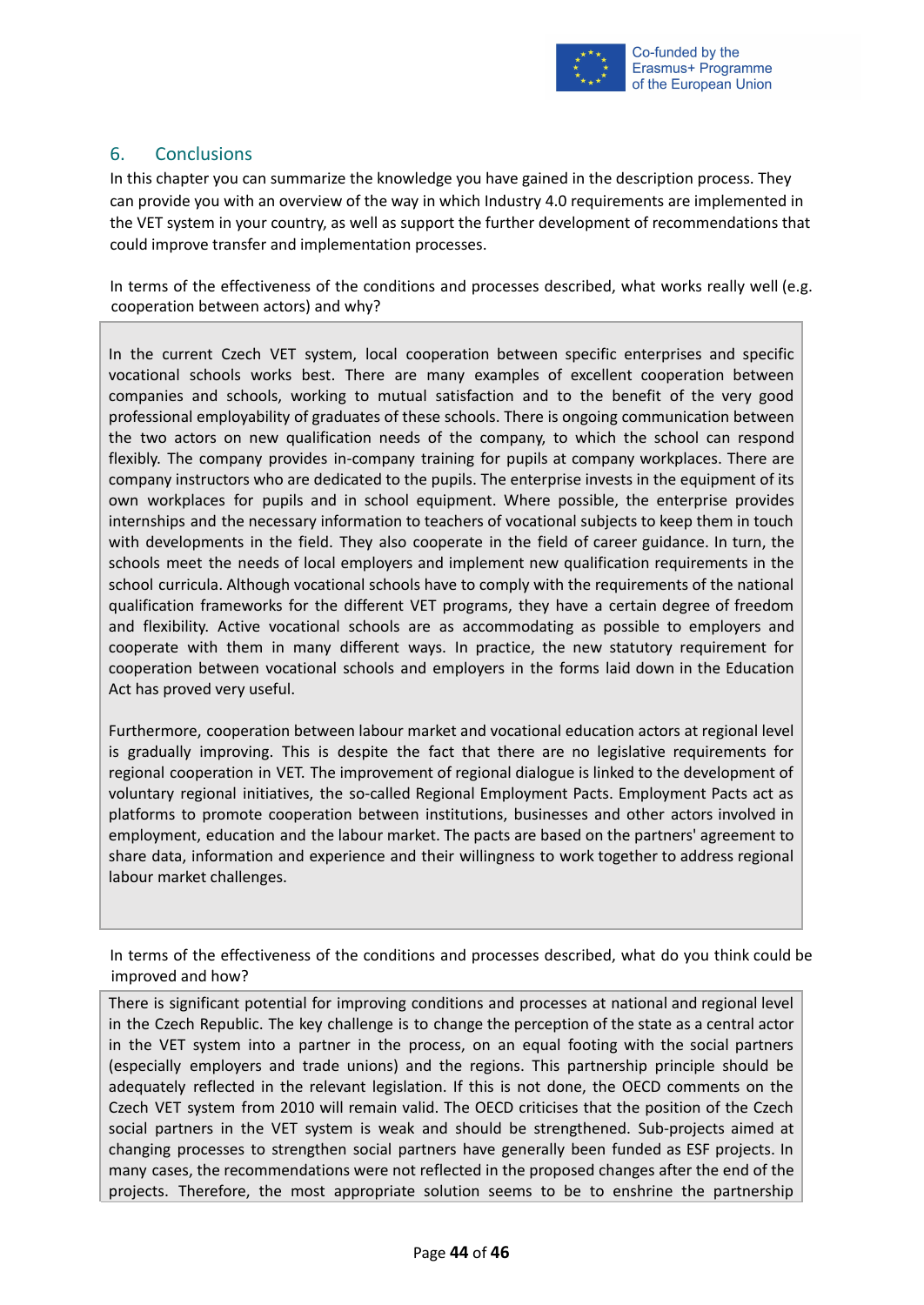

principle in law. Provisions could cover, for example, the definition of the role of the social partners in the quality management of VET, the requirement to ensure that VET programmes are in line with labour market needs, the relevant processes for programme revisions and the creation of new fields, and the bodies for managing the system at national and regional level (e.g. in the form of Councils). Employers need to be involved more widely and systematically in the modernisation of the VET system and its content than is currently the case (individual participation in working groups). The review of programmes should take place on a regular basis, for example after a set period of time since the approval of the previous version of the relevant programme.

Another problem in the CR is that employers and other social partners are not invited from the outset to initial discussions on strategic needs and priorities when work on major national education strategies is launched. The consequence is that the strategies do not sufficiently reflect the challenges of VET from a labour market perspective and address the issue almost exclusively from the perspective of the state and educators. Employers are often given the opportunity to comment on documents only after they have been elaborated in detail, with little space to prepare comments and make major revisions.

Conditions and processes also need to be improved at regional level. Similar to the national level, regional practices need to be introduced in school legislation (e.g. in the form of Regional VET Councils). It is important to note here that about three quarters of vocational schools are established by regional authorities. The role of regional governments in the VET system is therefore important. It is therefore essential to introduce the principle of partnership dialogue also at regional level.

Have you encountered any aspects that are not sufficiently taken into account when implementing changes in VET?

The VET system in the Czech Republic should respond to 2 key changes in the labour market related to Industry 4.0.

#### **Accelerating change**

New trends and technologies are emerging and being introduced at an ever faster pace. This brings with it a higher dynamics of new requirements for workers' competences. However, there is no requirement in the Czech VET system to check VET programs whether they still meet sectoral requirements. The absence of such a revision increases the risk that the National Standards for VET programs will become outdated. Currently, the revision of VET programmes is not systematically approached. A process should be introduced in legislation to ensure that VET programmes are in line with developments in the labour market. A possible solution is, for example, to set a maximum period of validity for an approved national standard, after which the validity of the program must be checked and, if necessary, upgraded. Similarly, procedures for initiating new VET programs and phasing out outdated programs should be established.

#### **Multidisciplinary qualification requirements**

The new competency requirements for workers that are emerging in the context of Industry 4.0 have one common feature. They often occur at the boundaries of traditional disciplines. The narrow division of VET programs in the Czech Republic cannot easily respond to this demand. For example, in the Czech Republic, VET programs are divided into many separate categories (e.g. separate mechanical engineering and separate electrical engineering). As a result of this division, it is difficult (if at all) to "construct" a standard for a program that is multidisciplinary. A solution